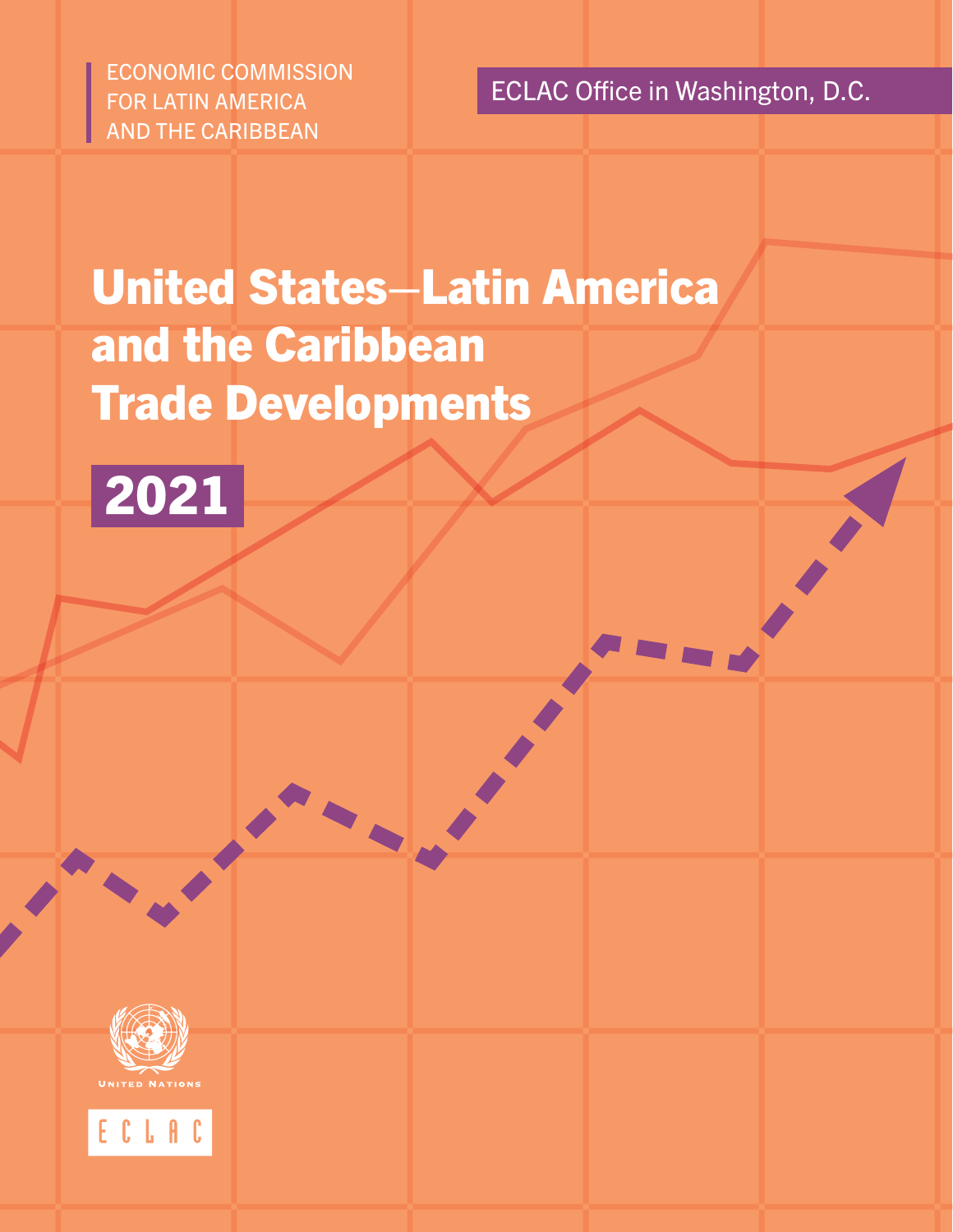ECONOMIC COMMISSION FOR LATIN AMERICA AND THE CARIBBEAN

ECLAC Office in Washington, D.C.

# United States–Latin America and the Caribbean Trade Developments





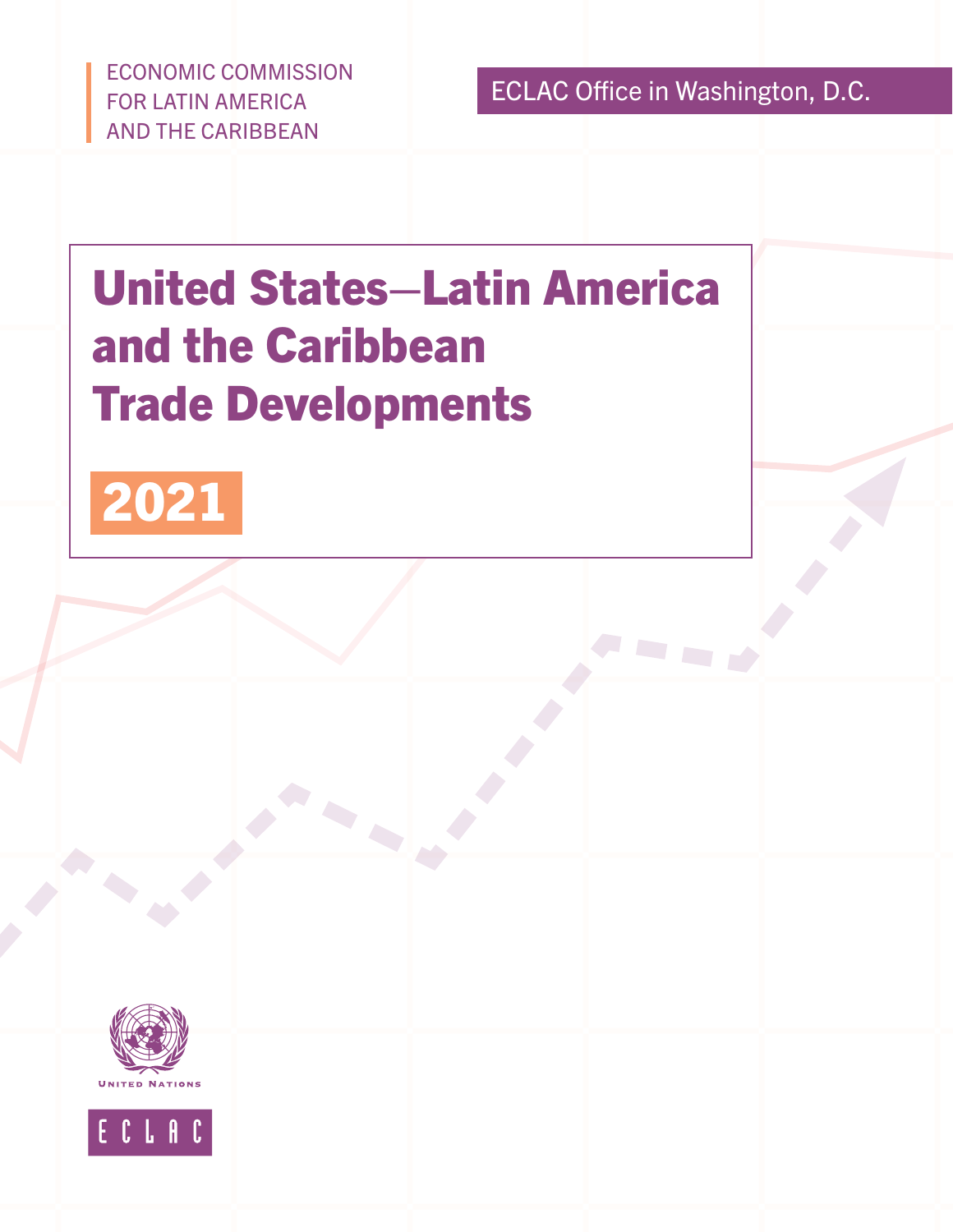This document was prepared by Raquel Artecona, Officer in Charge, ECLAC Washington Office. Rex Garcia-Hidalgo, Senior Statistical Assistant, and Daniel Perrotti, Research Assistant, provided inputs to this document. Maria de Lourdes Despradel and Alessandra Deleo, Interns of the ECLAC Washington Office, also contributed to this report.

The views expressed in this document, which has been reproduced without formal editing, are those of the author and do not necessarily reflect the views of the Organization or the countries it represents.

United Nations publication LC/WAS/TS.2021/8 Distribution: L Copyright © United Nations, 2021 All rights reserved Printed at United Nations, Santiago S.20-00846

This publication should be cited as: Economic Commission for Latin America and the Caribbean (ECLAC), *United States-Latin America and the Caribbean Trade Developments 2021* (LC/WAS/TS.2021/8), Santiago, 2021.

Applications for authorization to reproduce this work in whole or in part should be sent to the Economic Commission for Latin America and the Caribbean (ECLAC), Documents and Publications Division, publicaciones.cepal@un.org. Member States and their governmental institutions may reproduce this work without prior authorization, but are requested to mention the source and to inform ECLAC of such reproduction.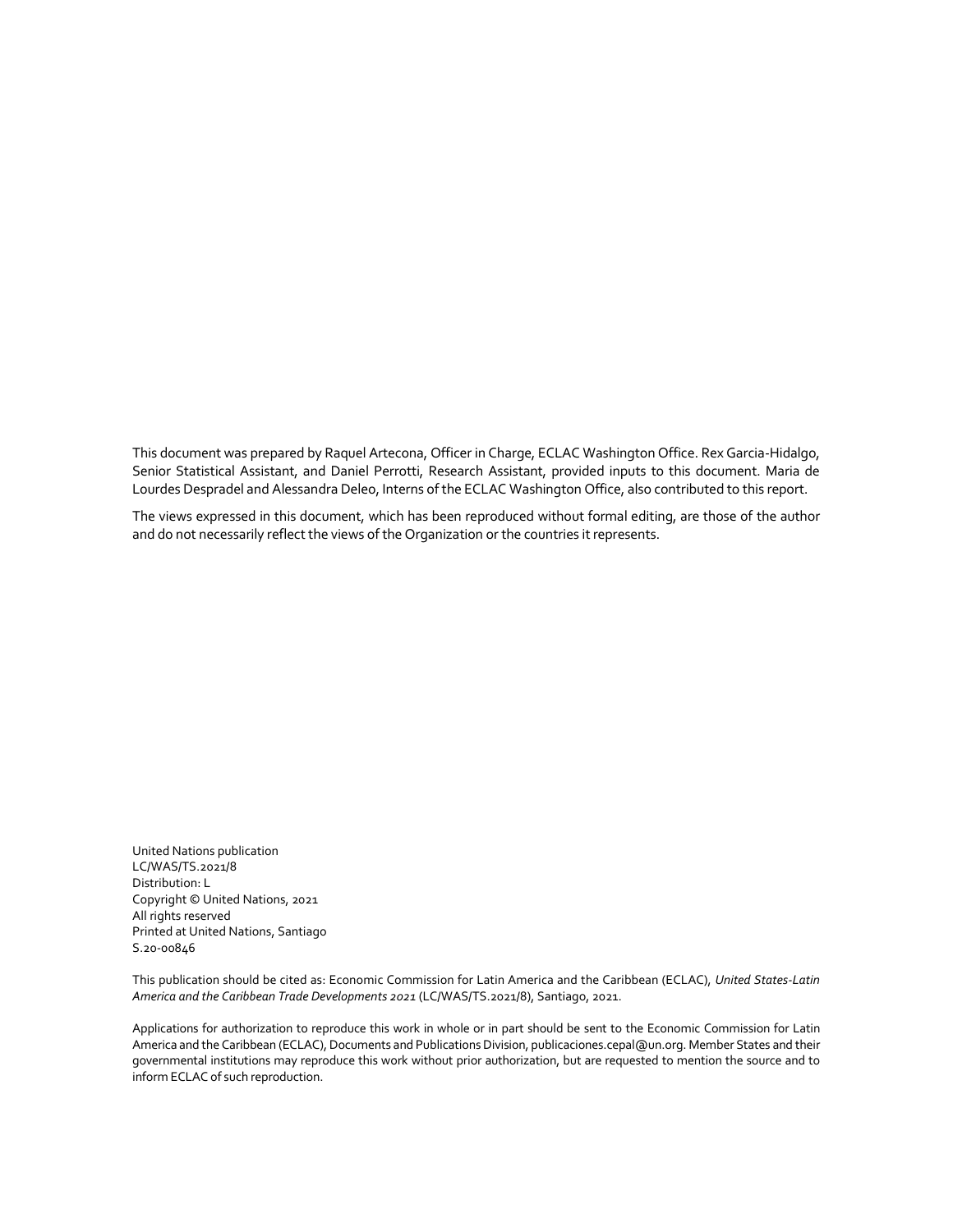# Contents

| L.   | Α.             |                      |  |
|------|----------------|----------------------|--|
|      |                | 1.<br>2 <sub>1</sub> |  |
|      | B <sub>1</sub> |                      |  |
|      | $\mathsf{C}$   |                      |  |
| Ш.   |                |                      |  |
| III. |                |                      |  |
|      |                |                      |  |
|      |                | $\mathbf{1}$         |  |
|      |                | 2 <sub>1</sub>       |  |
|      | <b>B.</b>      |                      |  |
| IV.  |                |                      |  |
|      | Α.             |                      |  |
|      |                | 1 <sup>1</sup>       |  |
|      | <b>B.</b>      |                      |  |
|      |                | 1.                   |  |
|      |                | 2 <sub>1</sub>       |  |
|      |                | 3.                   |  |
|      | C.             |                      |  |
|      |                |                      |  |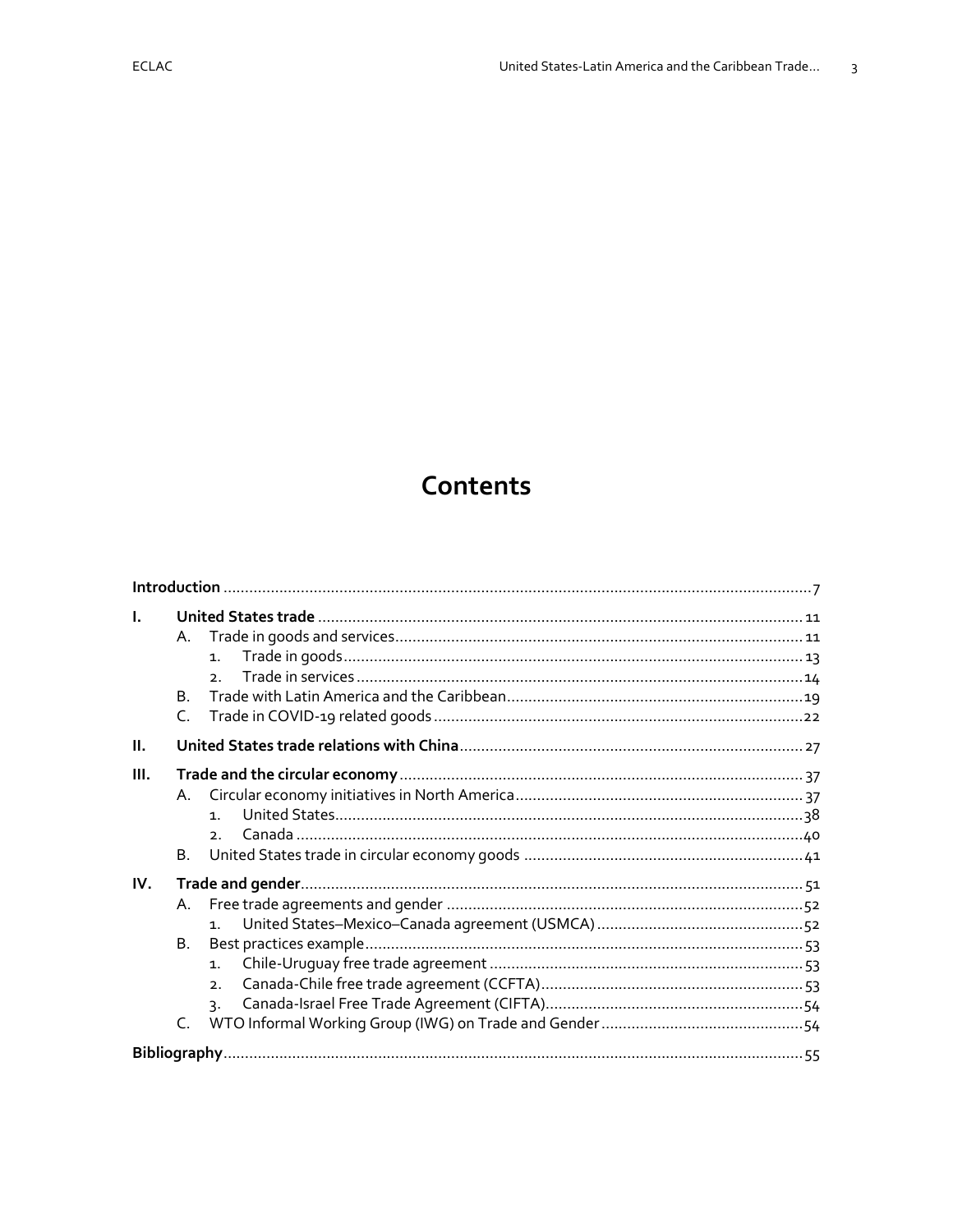## **Tables**

| Table 1        | United States trade in goods and services, seasonally adjusted,                 |  |
|----------------|---------------------------------------------------------------------------------|--|
|                |                                                                                 |  |
| Table 2        |                                                                                 |  |
| Table 3        | United States trade in goods, top 15 trade partners by total trade              |  |
|                |                                                                                 |  |
| Table 4        | United States Trade in Services Top 15 Partners by Total Trade in Services      |  |
|                |                                                                                 |  |
| Table 5        | United States trade in Covid-19 related goods, 2005, 2010, 2015, 2020 22        |  |
| Table 6        | Top 10 country sources of Covid-19 related goods to the United States 23        |  |
| Table 7        | Top 10 country sources of Covid-19 related medicines (pharmaceutical)           |  |
|                |                                                                                 |  |
| Table 8        | United States imports of Covid-19 related products from Latin America and       |  |
|                |                                                                                 |  |
| Table 9        | United States imports of COVID-19 related medicines from Latin America and      |  |
|                |                                                                                 |  |
| Table 10       | Chronology of escalating tensions between the United States and China30         |  |
| Table 11       |                                                                                 |  |
| Table 12       | United States trade in CE goods with Latin America and the Caribbean 43         |  |
| Table 13       | Top 15 CE products imported from Latin America, ranked by the average           |  |
|                |                                                                                 |  |
| Table 14       | Top 15 CE products imported from the Caribbean ranked by the average            |  |
|                |                                                                                 |  |
| Table 15       | Top 15 CE products exported to Latin America, ranked by the average             |  |
|                |                                                                                 |  |
| Table 16       | Top 15 CE products exported to the Caribbean, ranked by the average             |  |
|                |                                                                                 |  |
| Table 17       | Top 15 CE products exported to Mexico, ranked by the average                    |  |
|                |                                                                                 |  |
| <b>Figures</b> |                                                                                 |  |
| Figure 1       |                                                                                 |  |
| Figure 2       | United States trade in services by category, first quarter, 2019, 2020, 2021 13 |  |

| <u> UTIIted States trade in goods and services ……………………………………………………………………………………………</u> |     |
|----------------------------------------------------------------------------------------|-----|
| United States trade in services by category, first quarter, 2019, 2020, 2021 13        |     |
|                                                                                        |     |
| United States Trade in Services by Major Category, 2000, 2010, 2020  16                |     |
| United States Balance of Trade in Services, by Major Category, 2000, 2010, 202016      |     |
| United States-United Kingdom, total trade in services, by major category 18            |     |
| United States-Canada, total trade in services, by major category 18                    |     |
| United States imports from Latin America and the Caribbean, 2002-2020 19               |     |
| United States imports from Latin America and the Caribbean, by major industry          |     |
|                                                                                        | .20 |
| United States trade with Latin America and the Caribbean, by region 20                 |     |
| United States trade in goods and services with Mexico and Latin America and the        |     |
|                                                                                        |     |
|                                                                                        |     |
| United States trade in goods with China, monthly figures, 2017-2021  27                |     |
| United States trade in services with China, by major category, 2006, 2010, 2019 28     |     |
| United States Balance of Trade in Services, by major category, 2006,2010,201928        |     |
| Share of CE goods in U.S. exports and imports of goods, 2000-202044                    |     |
|                                                                                        |     |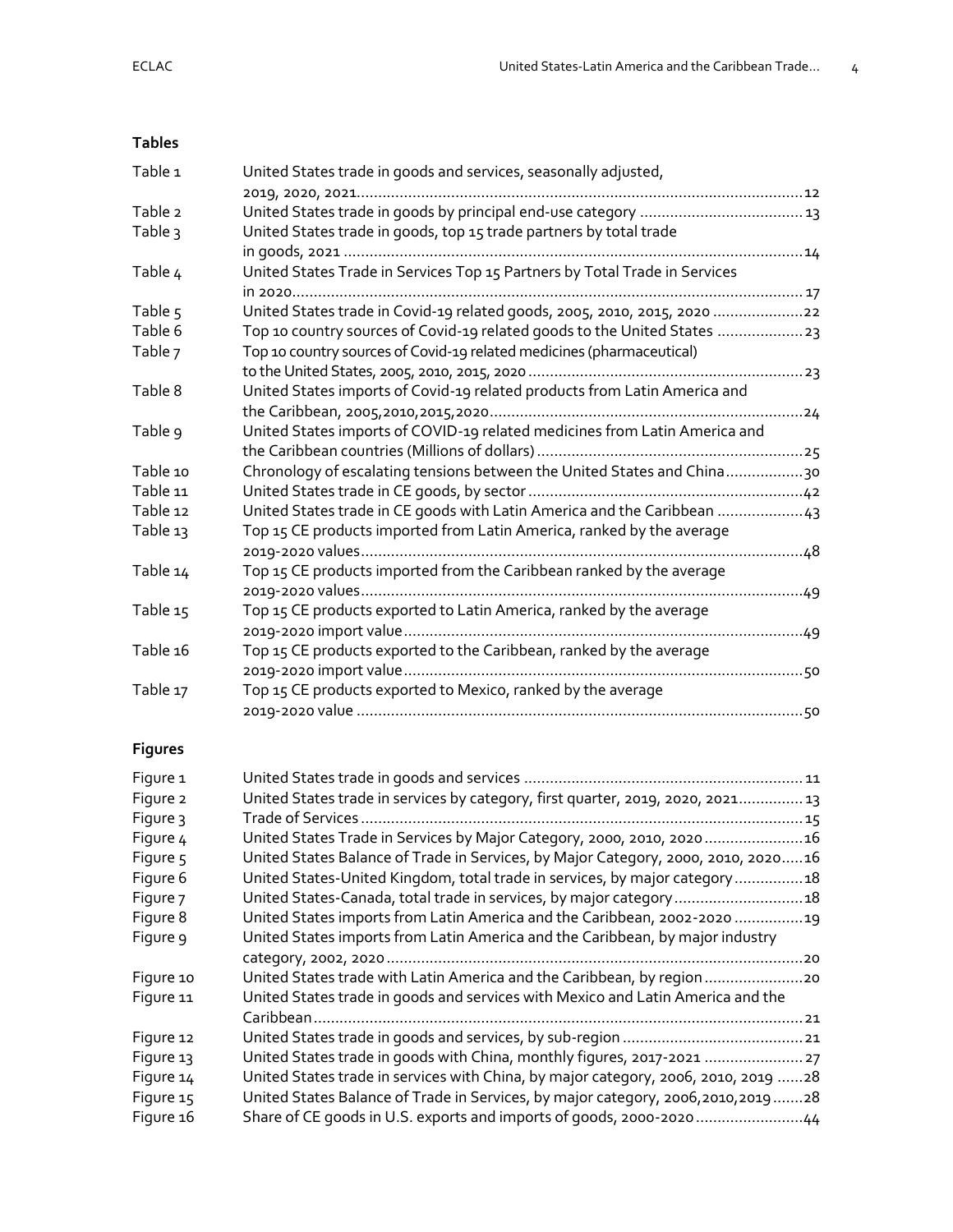| Figure 17 | Share of CE goods in total exports, imports of goods with Latin America 44     |
|-----------|--------------------------------------------------------------------------------|
| Figure 18 | Share of CE goods in total exports, imports of goods with Mexico, 2000-202045  |
| Figure 19 | Share of CE goods in total exports and imports with the Caribbean, 2000-202045 |
| Figure 20 |                                                                                |
| Figure 21 |                                                                                |
| Figure 22 |                                                                                |
| Figure 23 |                                                                                |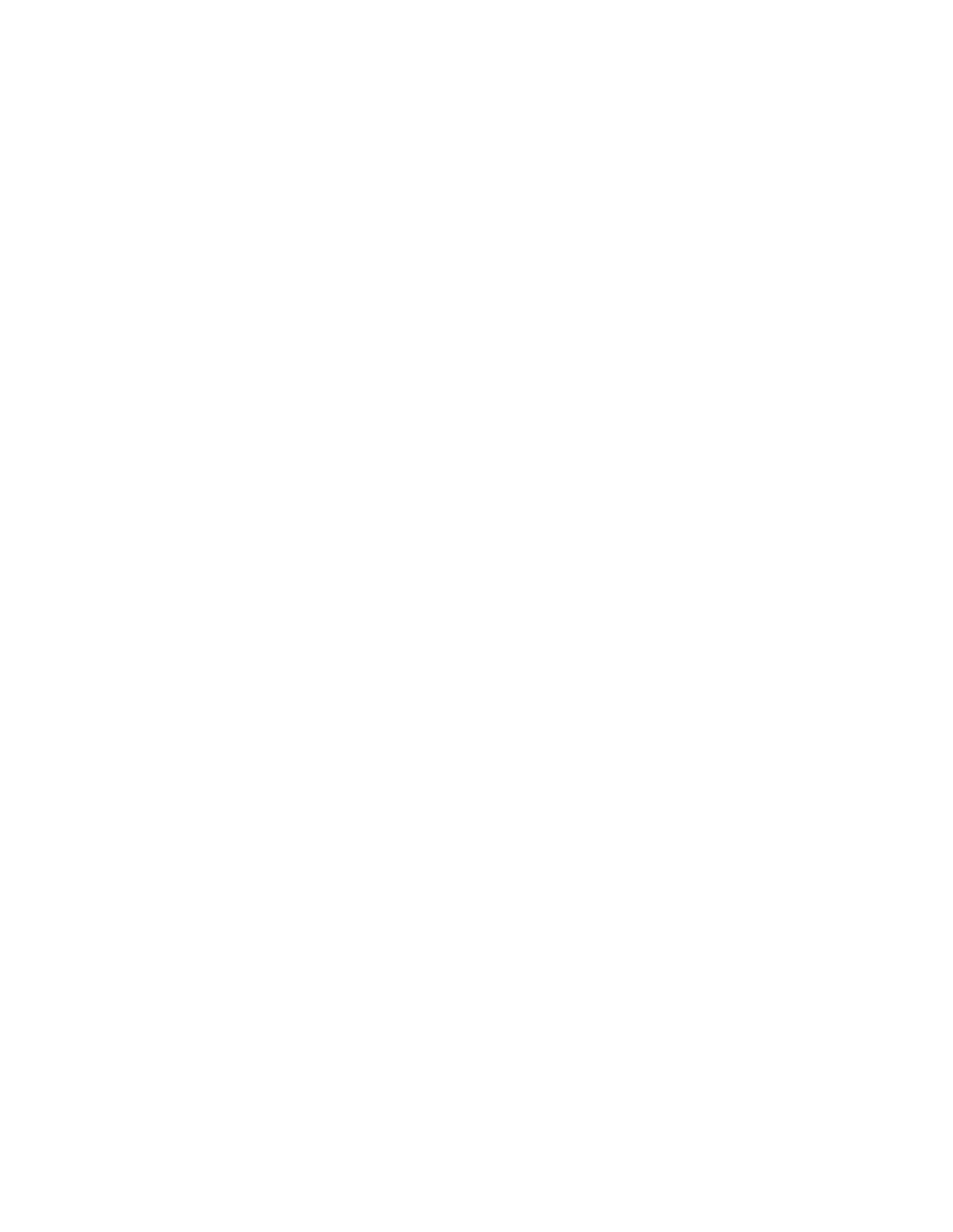# <span id="page-7-0"></span>**Introduction**

United States Trade Developments 2021 provides an overview of selected developments in United States trade relations with Latin America and the Caribbean. This is an annual report elaborated by the ECLAC Washington Office. Following the global focus on the climate crisis and the specific emphasis on President Biden's trade policy on advancing a sustainable environment and climate path, this year's report includes a section on trade in circular economy goods.

United States trade shows a healthy recovery in both imports and exports of goods and services, although some categories of services are still suffering the effects of the Covid-19 pandemic restrictions. Travel, transport, and tourism have not recovered to the pre-pandemic levels. Trade in goods, on the other hand, has recovered in all major categories. The United States rebounded rapidly and robustly from the COVID-19 pandemic recession in the first half of 2021, as federal stimulus spending helped the economy expand at an annualized rate of over 6%, which translated to increased consumption domestically and abroad. The rest of the world, albeit more slowly and unevenly, has also recovered, increasing the demand for U.S. goods as well.

In March 2021, the Office of the United States Trade Representative presented "President Biden's 2021 Trade Agenda and 2020 Annual Report to Congress" unveiling the new administration's top priorities: i) tackling the COVID-19 pandemic and restoring the economy, ii) putting workers at the center of trade policy, iii) putting the world on a sustainable environment and climate path, iv) advancing racial equity and supporting underserved communities, v) addressing China's coercive and unfair economic trade practices through a comprehensive strategy, vi) partnering with friends and allies, vii) standing up for American farmers, ranchers, food manufacturers, and fishers, viii) promoting equitable economic growth around the world, and ix) making the rules count.

Trade policy is an integral part of President Biden's Build Back Better agenda that seeks to build a more robust industrial and innovation base, a sustainable infrastructure and a clean energy matrix, and a stronger, caring economy.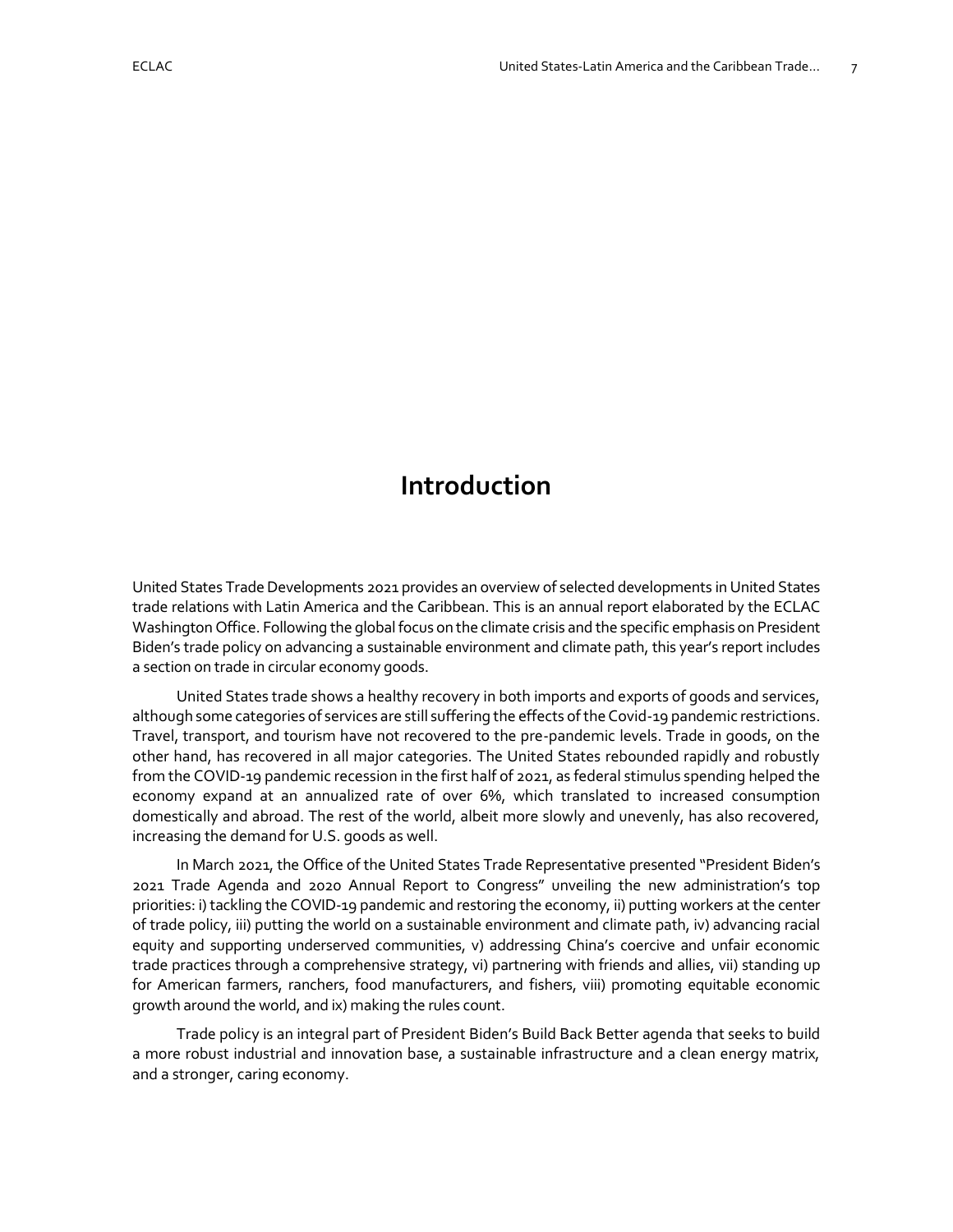The President's trade agenda will also seek to restore the United States leadership by promoting a fair international trading system that promotes inclusive economic growth and addresses the climate crisis through bilateral and multilateral engagement.

In addition, the trade agenda will support the Administration's vision of reducing greenhouse gas emissions and achieving net-zero global emissions by 2050, or before, by fostering U.S. innovation and production of climate-related technology and promoting resilient renewable energy supply chains. The United States will work with other countries towards environmental sustainability and raising global climate ambition.

After an extensive review of the United States-China economic relationship, the U.S. Trade Representative unveiled the Biden Administration's China trade policy on 4 October. The Administration announced that it would continue enforcing the "Economic and Trade Agreement between the Government of the United States of America and the Government of the People's Republic of China" the so-called "Phase-One Agreement," and that it will quickly reestablish a "targeted tariff exclusion process" to waive duties imposed by the previous Administration for those companies that want to import goods covered by them. It emphasized that discussions with China were necessary before the United States could decide on the next steps, including taking enforcement action against the Asian country. It reiterated, however, the Administration's commitment to using all available tools to address the range of China's unfair trade practices that continue to harm U.S. workers and businesses.

Acknowledging that the Phase-One agreement did not address China's state-centered and nonmarket trade practices and their harmful impact on the U.S. economy, the Administration is moving ahead with other policies —investment at home and greater coordination with allies— that will put the U.S. in a stronger position to interact with China. During the announcement, it stressed the need to work with allies to create fair and open markets.

The trade strategy with Latin America and the Caribbean has not been unveiled. The United States has six free trade agreements (FTAs) with 12 countries: Mexico and Canada under the United States– Mexico–Canada Agreement (2020); Chile (2004); Costa Rica, El Salvador, Guatemala, Honduras, Nicaragua, and the Dominican Republic under the Dominican Republic–Central America–United States Free Trade Agreement (2006-2009); Peru (2009); Colombia (2012); and Panama (2012). In addition, the United States has Trade and Investment Framework Agreements (TIFAs) or Trade and Investment Council Agreements (TICs) in force with Argentina, the Caribbean Community, Ecuador, Uruguay, and Paraguay. With Brazil, the United States has in force an Agreement on Trade and Economic Cooperation (ATEC) since 2011, updated in 2020 with a Protocol on Trade Rules and Transparency. The Protocol with Brazil, the first of its kind, highlights the importance of openness and procedural fairness in trade rules. It comprises three annexes, each with state-of-the-art provisions for trade agreements: Trade Facilitation and Customs Administration, Good Regulatory Practices, and Anti-Corruption.

In December 2020, the United States and Ecuador updated their 1990 TIC with a Protocol on Trade Rules and Transparency. The Protocol establishes high-standard trade rules with Ecuador, based on the United States–Mexico–Canada Agreement and the Protocol with Brazil. It comprises four annexes, each with state-of-the-art provisions for trade agreements: Customs Administration and Trade Facilitation, Good Regulatory Practices, Anti-Corruption, and Small and Medium-Sized Enterprises.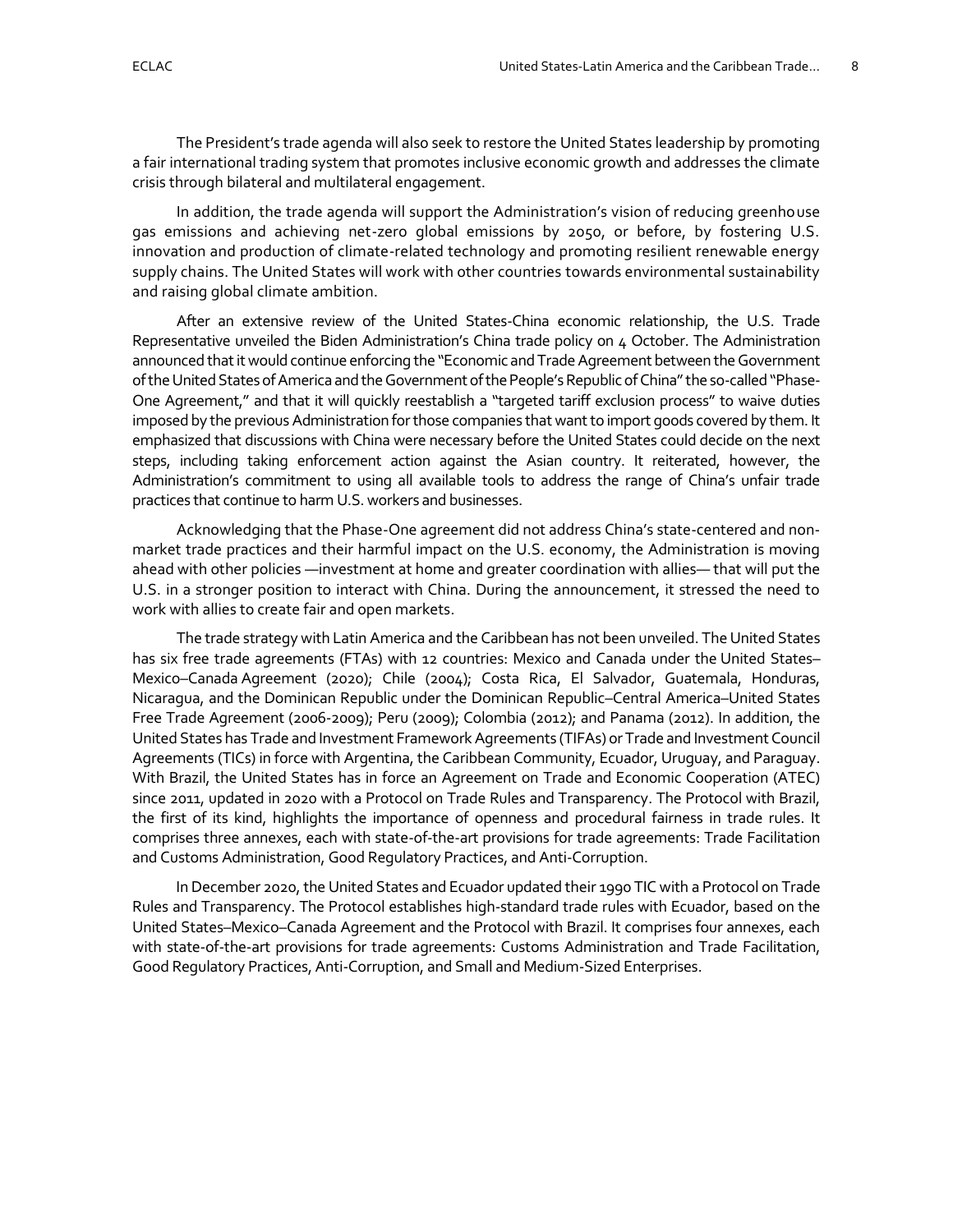On 25 January 2021, President Biden signed Executive Order 14005 called "Executive Order on Ensuring the Future is Made in All of America by All American Workers," regulating federal government procurement practices to increase the federal government purchase of made in the United States products to strengthen the country's manufacturing production and employment. This continues the United States trade policy shift away from globalization and free trade and toward protecting U.S. workers and revitalizing struggling domestic industries observed under President Trump's term. Arguably, these trends have been accelerated by the Covid-19 pandemic.

The Executive Order tightens domestic content rules, appoints a new senior leader in the Executive Office of the President in charge of the government's Made-in-America policy approach, increases oversight of potential waivers to Buy American requirements, and ends false advertising. The EO also extends Buy American to other forms of government assistance. For example, if companies benefit from taxpayer-funded research that leads to new products and profits, those products should be made in the U.S., or the company should reimburse the government for its support. The order requires all federal agencies to report on their implementation of current Made in America laws and make recommendation for achieving the President's Made in America goals, and to continue to do so on a bi-annual basis. It reiterates the President's strong support for the Jones Act: ship American and its mandate that only U.S.-flag vessels carry cargo between U.S. ports.

The report is organized as follows: the next section highlights United States trade flows, emphasizing the 2021 figures compared to the same period in 2020 and 2019 to assess the trade disruption of the Covid-19 pandemic and its recovery. Section II highlights the most significant developments in the United States-China bilateral trade relations. Section III review the main initiatives taken by the governments and the private sector to advance the circular economy in North America. Section IV presents an overview of trade and gender.at.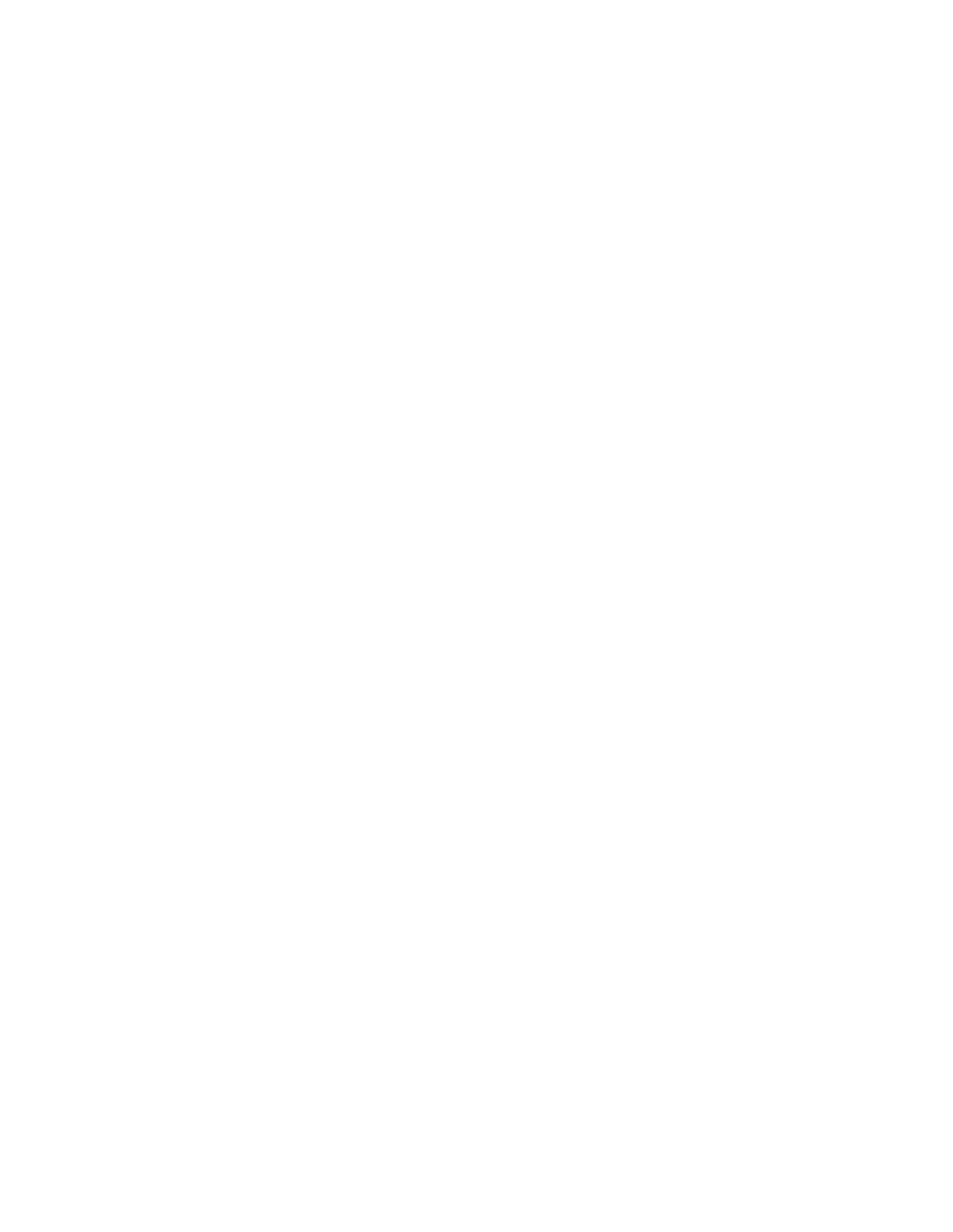# <span id="page-11-0"></span>**I. United States trade**

# **A. Trade in goods and services**

<span id="page-11-1"></span>After growing gradually in the five years before the Covid 19 pandemic, United States trade in goods and services fell significantly in 2020 but quickly recovered in 2021 (figure 1, table 1).

<span id="page-11-3"></span><span id="page-11-2"></span>

**Figure 1**

Source: ECLAC on the basis of US Census Bureau.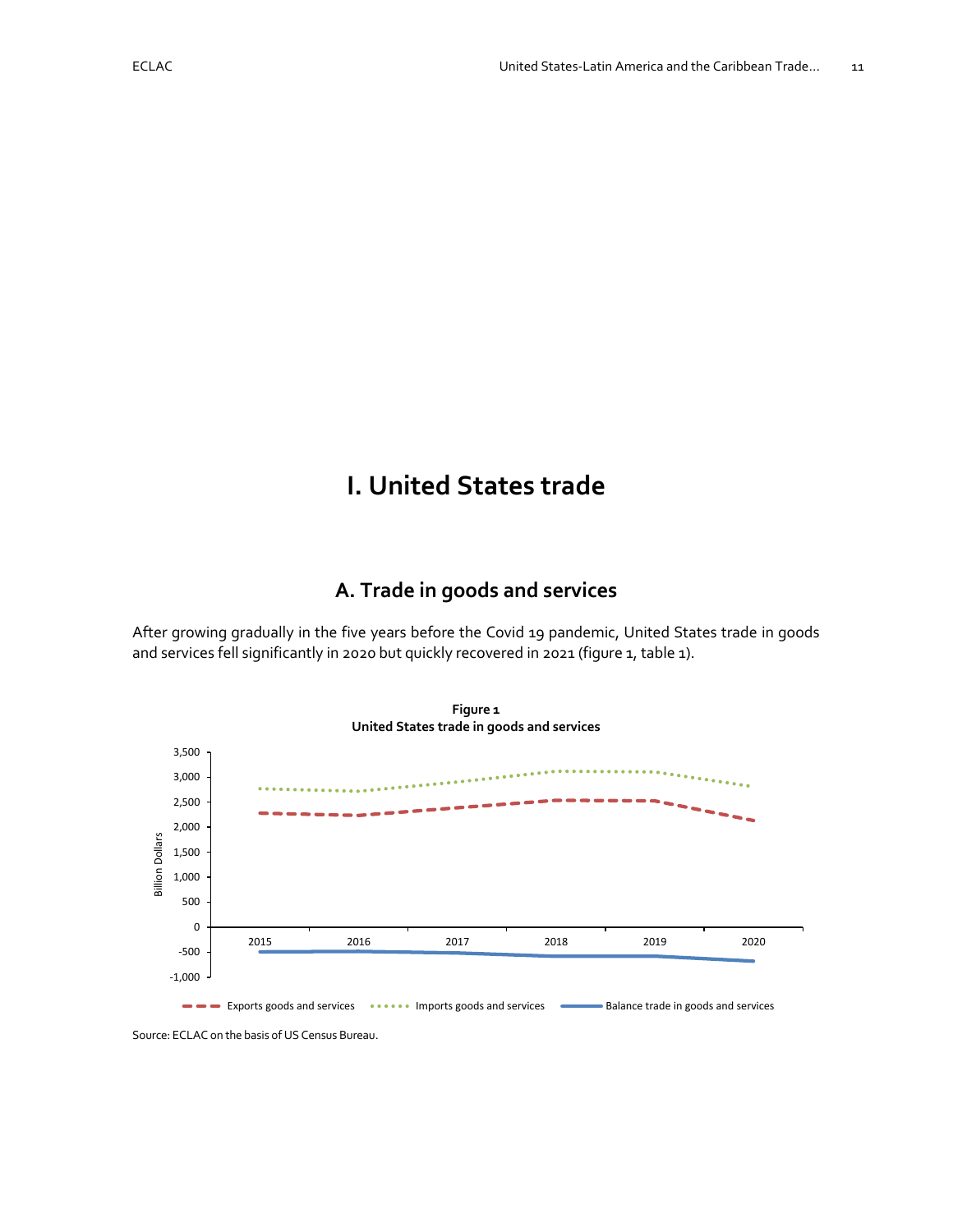Historically, the U.S. runs a trade deficit in goods and a trade surplus in services. In 2020, total exports of goods and services fell US\$394 billion while imports fell US\$ 294 billion. As a result, the total trade deficit worsened to US\$100 billion. The increase in the total trade deficit in 2020 resulted from a worsening trade deficit in goods and the trade surplus in services (table 1).

During the first seven months of 2021, the United States trade deficit in goods kept on growing. From January to July 2021, the trade deficit in goods was US\$626 billion, 24% higher than during the same period in 2020 and 21.5% higher than in 2019. As trade in goods recovered, U.S. imports of goods grew more than U.S. exports of goods, partly due to the U.S. economy recovering faster than most of its trade partners except for China. However, the increased demand from China was not enough to narrow the gap, given the significant trade deficit that the U.S. runs with China (table 2).

The United States trade surplus in services has kept falling in 2021. At US\$142 billion in the first seven months of the year, it is 6% lower than in the same period of 2020 and 15% below that of 2019 (table 1). This is because exports of services could not fully recover due mainly to tourism and travel (figure 2) still being affected by Covid-19 pandemic restrictions.

<span id="page-12-1"></span><span id="page-12-0"></span>

|          |         |         |         |         |         | (Billions of aollars) |              |         |                                               |                                   |
|----------|---------|---------|---------|---------|---------|-----------------------|--------------|---------|-----------------------------------------------|-----------------------------------|
|          |         |         | Annual  |         |         |                       | January-July |         | Change in billions<br>of dollars<br>2021-2020 | Percentage<br>change<br>2021-2020 |
|          | 2015    | 2016    | 2017    | 2018    | 2019    | 2020                  | 2020         | 2021    |                                               |                                   |
| Balance  |         |         |         |         |         |                       |              |         |                                               |                                   |
| Total    | $-491$  | $-481$  | $-513$  | $-581$  | $-576$  | $-677$                | $-354$       | $-485$  | $-131$                                        | 37.1%                             |
| Goods    | $-762$  | $-750$  | -799    | $-879$  | $-862$  | $-922$                | $-504$       | $-626$  | $-122$                                        | 24.2%                             |
| Services | 270     | 268     | 287     | 298     | 285     | 245                   | 151          | 142     | -9                                            | $-6.0%$                           |
| Exports  |         |         |         |         |         |                       |              |         |                                               |                                   |
| Total    | 2 2 8 0 | 2 2 3 8 | 2 3 9 1 | 2 5 3 9 | 2528    | 2 1 3 4               | 1 2 2 3      | 1 4 2 8 | 205                                           | 16.8%                             |
| Goods    | 1511    | 1 4 5 7 | 1 557   | 1677    | 1,652   | 1429                  | 804          | 994     | 190                                           | 23.6%                             |
| Services | 769     | 781     | 834     | 862     | 876     | 706                   | 419          | 435     | 15                                            | 3.6%                              |
| Imports  |         |         |         |         |         |                       |              |         |                                               |                                   |
| Total    | 2771    | 2 7 2 0 | 2 9 0 4 | 3 1 2 0 | 3 1 0 5 | 2811                  | 1577         | 1913    | 336                                           | 21.3%                             |
| Goods    | 2 2 7 3 | 2 2 0 7 | 2 3 5 6 | 2 5 5 6 | 2514    | 2 3 5 1               | 1 308        | 1 6 2 0 | 312                                           | 23.8%                             |
| Services | 498     | 513     | 547     | 564     | 591     | 460                   | 269          | 293     | 24                                            | 9.1%                              |

**Table 1 United States trade in goods and services, seasonally adjusted, 2019, 2020, 2021** *(Billions of dollars)*

Source: ECLAC on the basis of US Census Bureau.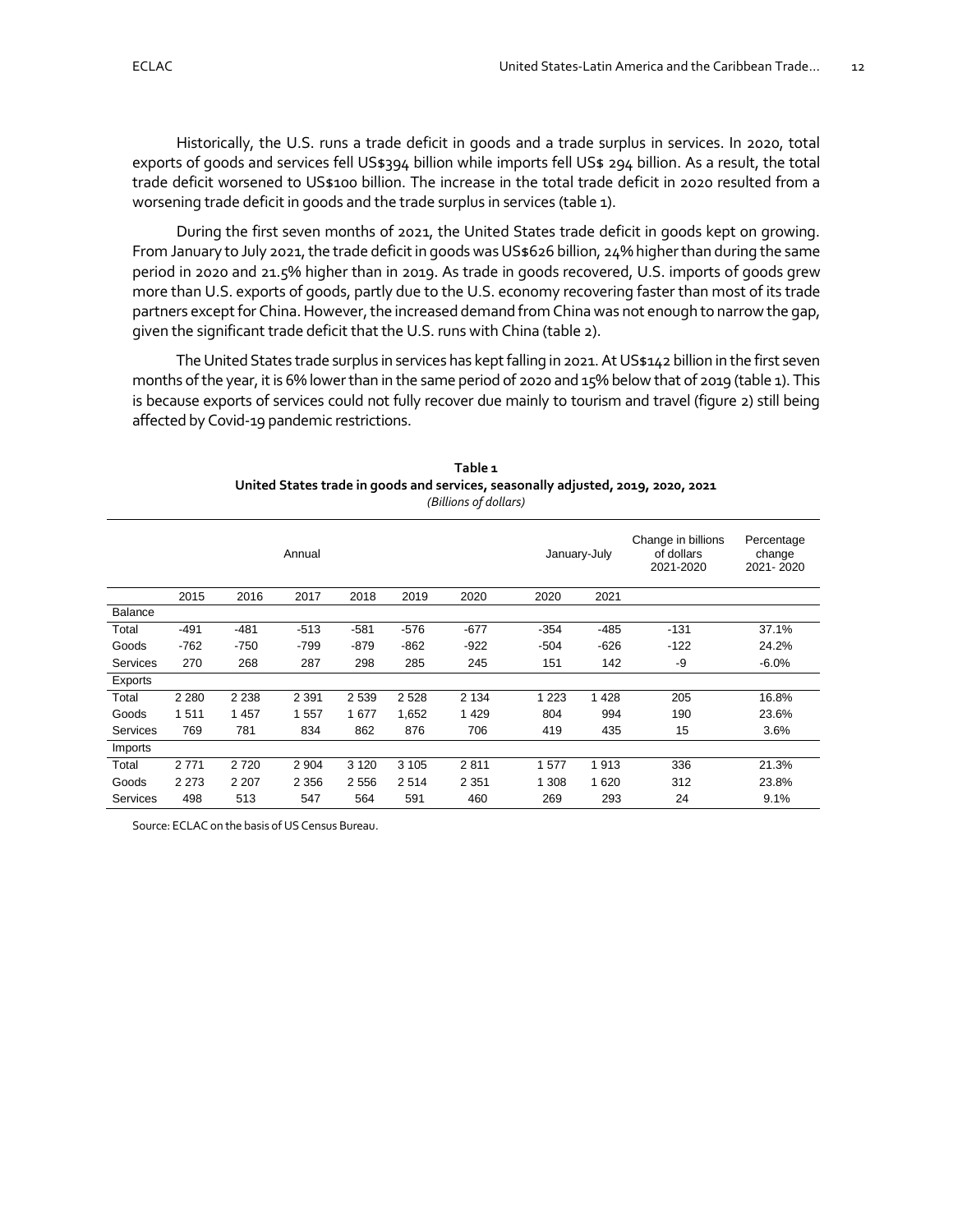<span id="page-13-4"></span><span id="page-13-3"></span>

Source: ECLAC on the basis of Bureau of Economic Analysis, international trade in goods and services, April 2021.

## **1. Trade in goods**

<span id="page-13-0"></span>Trade in goods recovered since the lows of 2020. From January to July 2021, exports of goods increased US\$190 billion or 23.6% from the same period 2020. Imports of goods increased by US\$312 billion or 23.8% with respect to the same period last year.

Trade in all end-use goods categories has recovered in 2021 (table 2), led by trade in industrial supplies, auto vehicles, and consumer goods.

<span id="page-13-2"></span><span id="page-13-1"></span>

|                                 | Table 2<br>United States trade in goods by principal end-use category<br>(Billions of dollars) |                  |                  |                   |                   |                |                              |                  |                  |                   |                   |                |
|---------------------------------|------------------------------------------------------------------------------------------------|------------------|------------------|-------------------|-------------------|----------------|------------------------------|------------------|------------------|-------------------|-------------------|----------------|
|                                 |                                                                                                |                  |                  | Exports           |                   |                |                              |                  |                  | Imports           |                   |                |
|                                 | Foods.<br>Feeds,<br>Beverage                                                                   | Ind.<br>Supplies | Capital<br>Goods | Auto.<br>Vehicles | Consumer<br>Goods | Other<br>Goods | Foods,<br>Feeds,<br>Beverage | Ind.<br>Supplies | Capital<br>Goods | Auto.<br>Vehicles | Consumer<br>Goods | Other<br>Goods |
| Jan-Jul                         |                                                                                                |                  |                  |                   |                   |                |                              |                  |                  |                   |                   |                |
| 2020                            | 76.4                                                                                           | 262.6            | 268.7            | 65.1              | 95.6              | 32.9           | 87.7                         | 284.9            | 362.5            | 155.4             | 349.0             | 60.1           |
| 2021                            | 93.9                                                                                           | 354.0            | 298.7            | 84.4              | 120.2             | 38.9           | 102.8                        | 353.5            | 436.1            | 207.0             | 441.1             | 68.1           |
| Change in<br>billion<br>dollars | 17.6                                                                                           | 91.3             | 30.0             | 19.3              | 24.6              | 5.9            | 15.1                         | 68.6             | 73.6             | 51.7              | 92.1              | 8.0            |
| Percentage<br>change            | 23.0%                                                                                          | 34.8%            | 11.2%            | 29.7%             | 25.7%             | 18.0%          | 17.2%                        | 24.1%            | 20.3%            | 33.3%             | 26.4%             | 13.3%          |

Source: ECLAC on the basis of Bureau of Economic Analysis, Exhibit 6.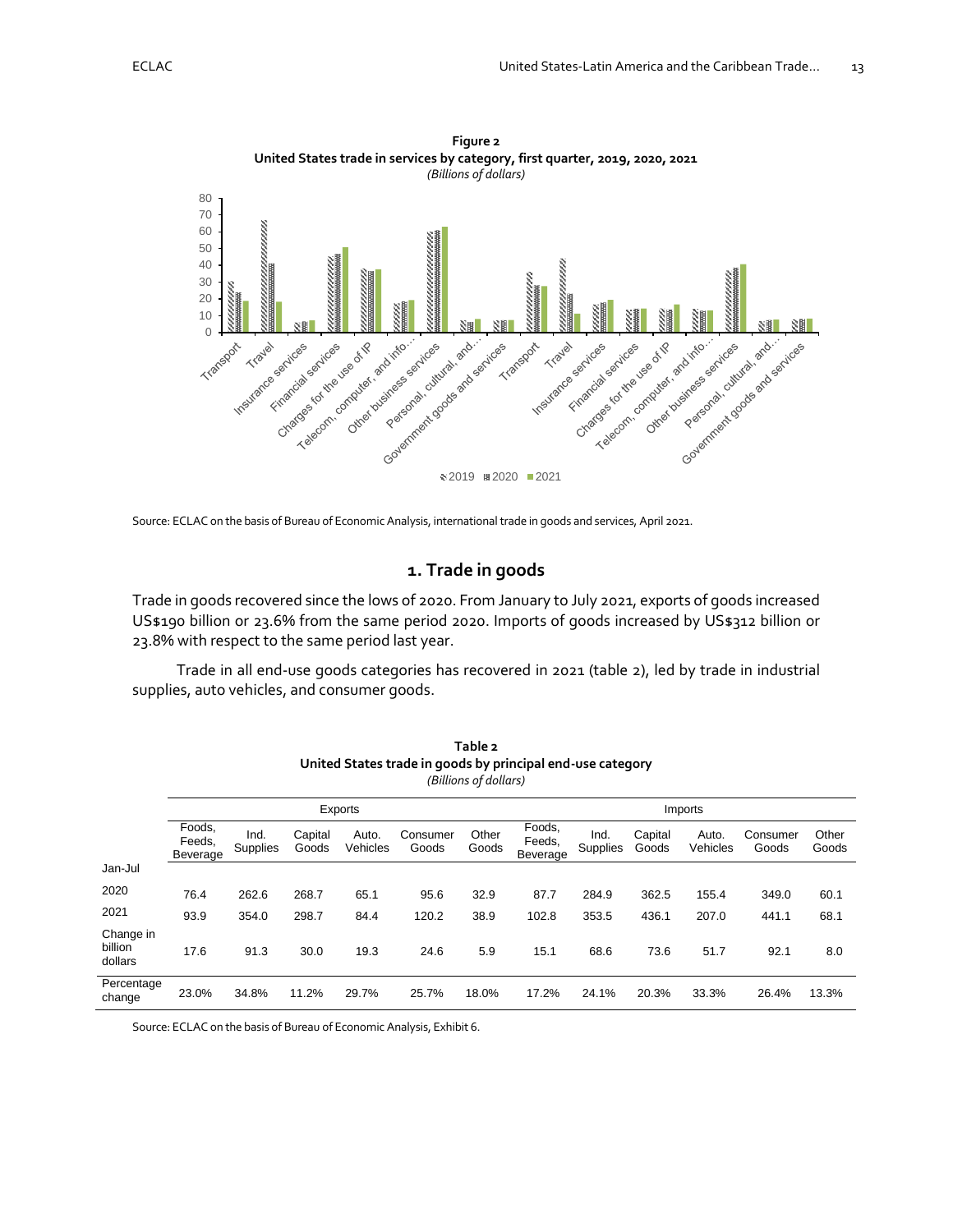The top 15 U.S. trade partners represent 75% of total trade. Among them, Mexico is the top trading partner representing close to 15% of total United States Trade, and is the only country from Latin America and the Caribbean in this group.

<span id="page-14-2"></span><span id="page-14-1"></span>

| Rank         | Country             | Balance of<br>Trade | Exports        | Imports   | <b>Total Trade</b> | Percentage of total<br>trade |
|--------------|---------------------|---------------------|----------------|-----------|--------------------|------------------------------|
| $\mathbf{1}$ | Mexico**            | $-61.2$             | 157            | 218.3     | 375.5              | 14.7%                        |
| 2            | Canada**            | $-23.6$             | 175            | 198.2     | 372.8              | 14.6%                        |
| 3            | China               | $-187.2$            | 83             | 270.0     | 352.8              | 13.8%                        |
| 4            | Japan               | $-36.6$             | 43             | 79.4      | 122.1              | 4.8%                         |
| 5            | Germany             | $-39.6$             | 37             | 76.8      | 114.0              | 4.5%                         |
| 6            | Korea, South*       | $-14.0$             | 39             | 53.1      | 92.2               | 3.6%                         |
| 7            | United Kingdom      | 3.1                 | 35             | 32.1      | 67.3               | 2.6%                         |
| 8            | Vietnam             | $-49.4$             | 7              | 56.1      | 62.7               | 2.5%                         |
| 9            | Taiwan              | $-20.5$             | 21             | 41.5      | 62.5               | 2.4%                         |
| 10           | India               | $-17.7$             | 22             | 39.7      | 61.7               | 2.4%                         |
| 12           | Switzerland         | $-23.4$             | 13             | 36.3      | 49.2               | 1.9%                         |
| 11           | Netherlands         | 11.6                | 30             | 18.5      | 48.6               | 1.9%                         |
| 13           | Italy               | $-22.3$             | 13             | 35.0      | 47.7               | 1.9%                         |
| 14           | Ireland             | $-33.3$             | $\overline{7}$ | 40.2      | 47.2               | 1.8%                         |
| 15           | France              | $-13.4$             | 16             | 29.6      | 45.7               | 1.8%                         |
|              | Total all countries | $-590.0$            | 984.4          | 1 574.3   | 2 558.7            | 100.0%                       |
|              | Total top 15        | $-527.5$            | 697.2          | 1 2 2 4.8 | 1 922.0            | 75.1%                        |

| Table 3                                                                           |
|-----------------------------------------------------------------------------------|
| United States trade in goods, top 15 trade partners by total trade in goods, 2021 |
| $\sqrt{D}$ : $\sqrt{D}$ : $\sqrt{D}$                                              |

*(Billions of dollars)*

Source: ECLAC on the basis of Bureau of Economic Analysis, supplemental Exhibit 4. Data is not seasonally adjusted.

United States' total trade in goods is highly concentrated on its top three trade partners: Mexico, Canada, and China. Mexico with US\$376 billion traded in the first seven months of 2021, followed by Canada with US\$373 billion and China with US\$353 billion. Together they represent 43% of total US trade (Table 3).

The United States trade deficit with China continues to be the largest among all countries. This deficit, at US\$187 billion, is three times as large as the U.S. trade deficit with Mexico, the second largest in the world.

#### **2. Trade in services**

<span id="page-14-0"></span>United States trade in services has been steadily increasing since the early 2000s. The United States has recorded a trade in services surplus at least since 2000, as the value of exports has consistently exceeded the value of imports. The surplus reached the maximum in 2018 (US\$300 billion) and decreased to US\$234 billion in 2020 when the pandemic stalled trade in general but particularly affected trade in services.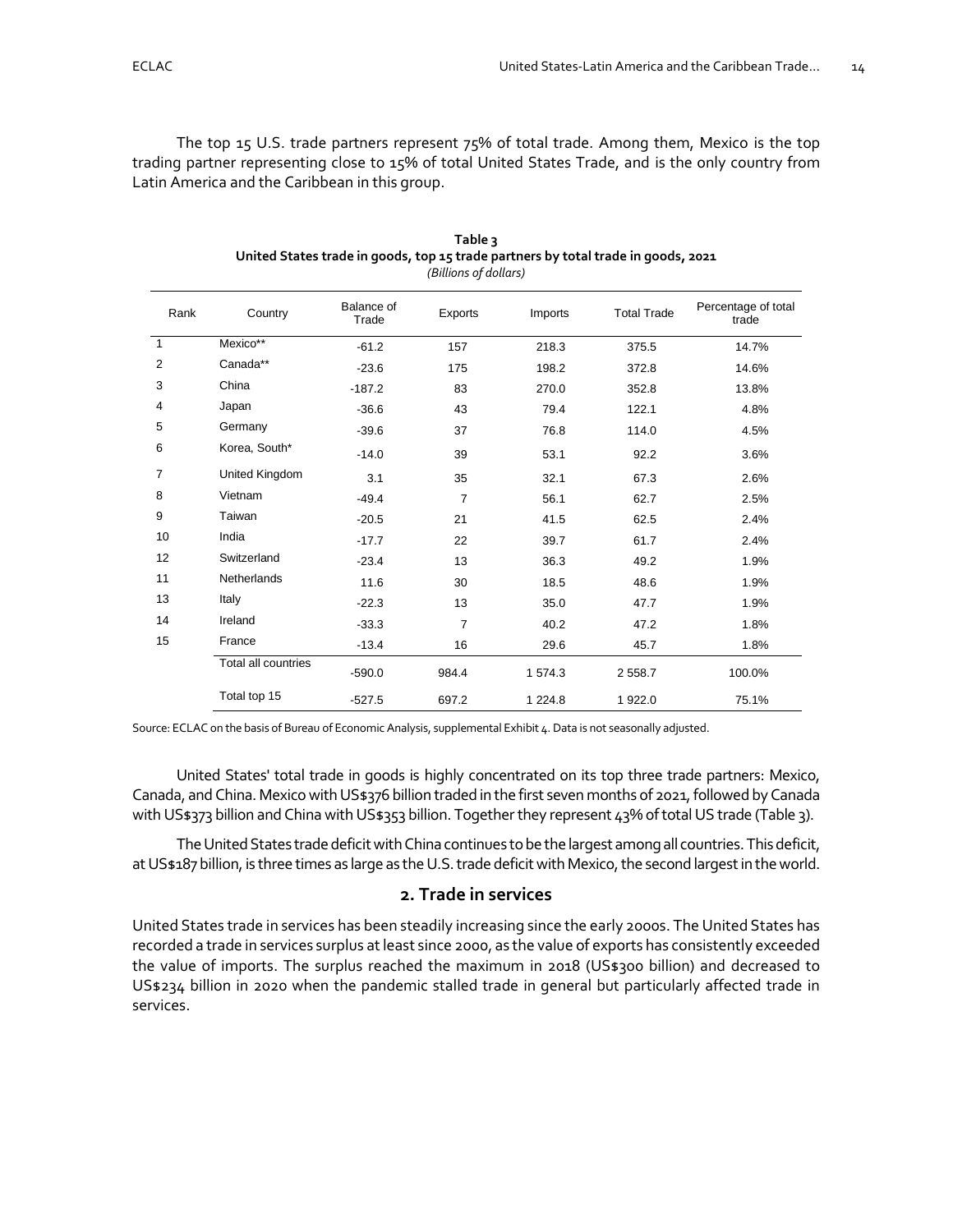<span id="page-15-1"></span><span id="page-15-0"></span>

**Figure 3 Trade of Services**

Source: own elaboration based on BEA's data.

Most major services categories grew in the period 2000-2020 (figure 4), although travel, transportation, and government services, n.e.i. fell in 2020 due to the pandemic.

United States trade in services shows an increasing surplus in most major services categories such as financial services, charges for the use of intellectual property n.i.e., other business services, telecommunications, computer, and other information services. On the other hand, transport, construction insurance, and government services show increasing deficits over the period (figure 5).

In 2020, the top 15 trading partners in services represented 71% of total trade in services, an increase with respect to the two previous years-66% in 2018 and 67% in 2019 (table 4).

The top U.S. service trade partner is the United Kingdom, followed by Canada and Ireland. Trade with China represents 5% of total trade in services, while India represents 4% and Mexico, the only country from the region among the top 15, only represents 3% of total trade in services.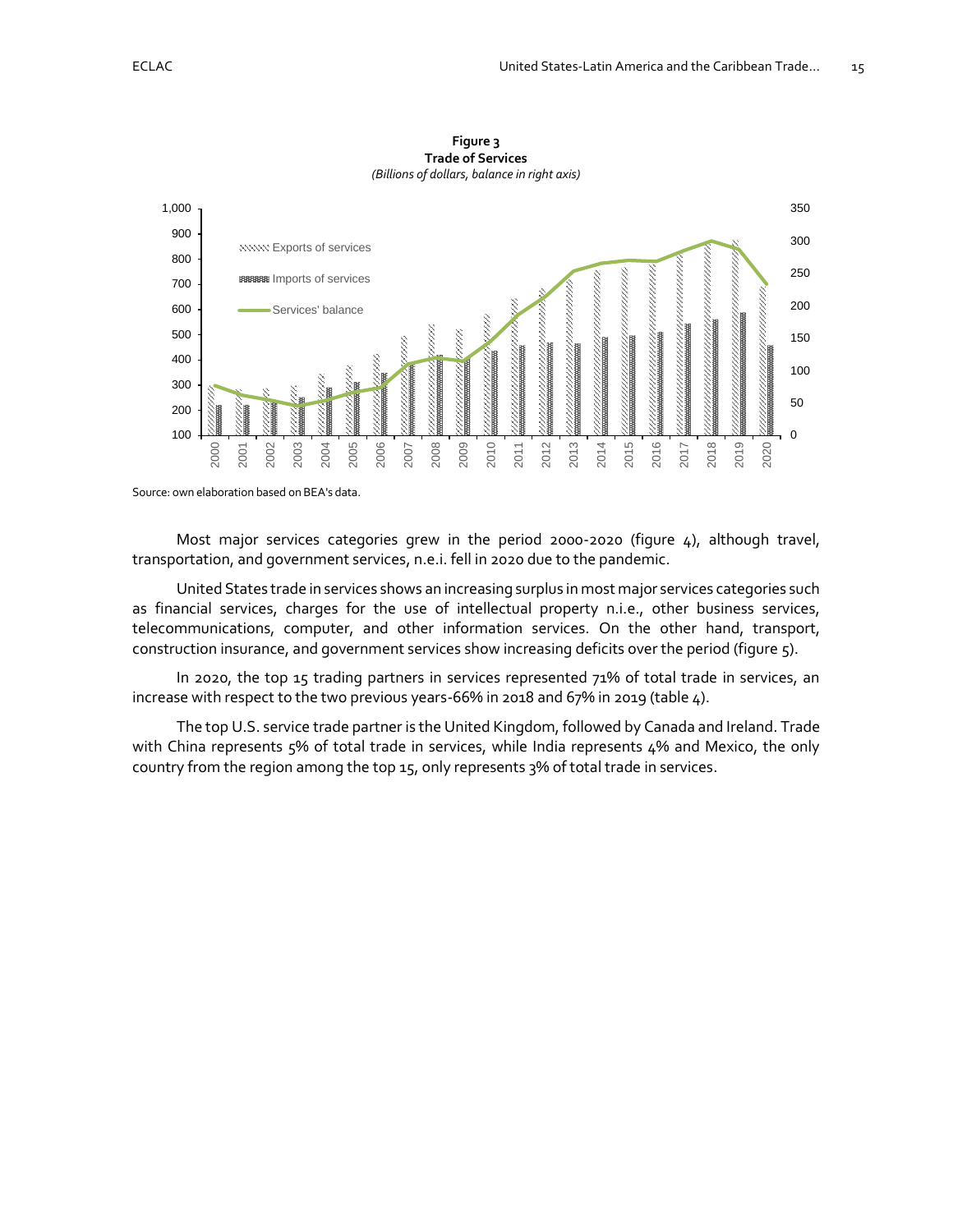<span id="page-16-1"></span><span id="page-16-0"></span>

**Figure 4 United States Trade in Services by Major Category, 2000, 2010, 2020** *(Billions of dollars)*

Source: ECLAC on the basis of Bureau of Economic Analysis.

<span id="page-16-3"></span><span id="page-16-2"></span>

**Figure 5 United States Balance of Trade in Services, by Major Category, 2000, 2010, 2020**

Source: ECLAC on the basis of Bureau of Economic Analysis.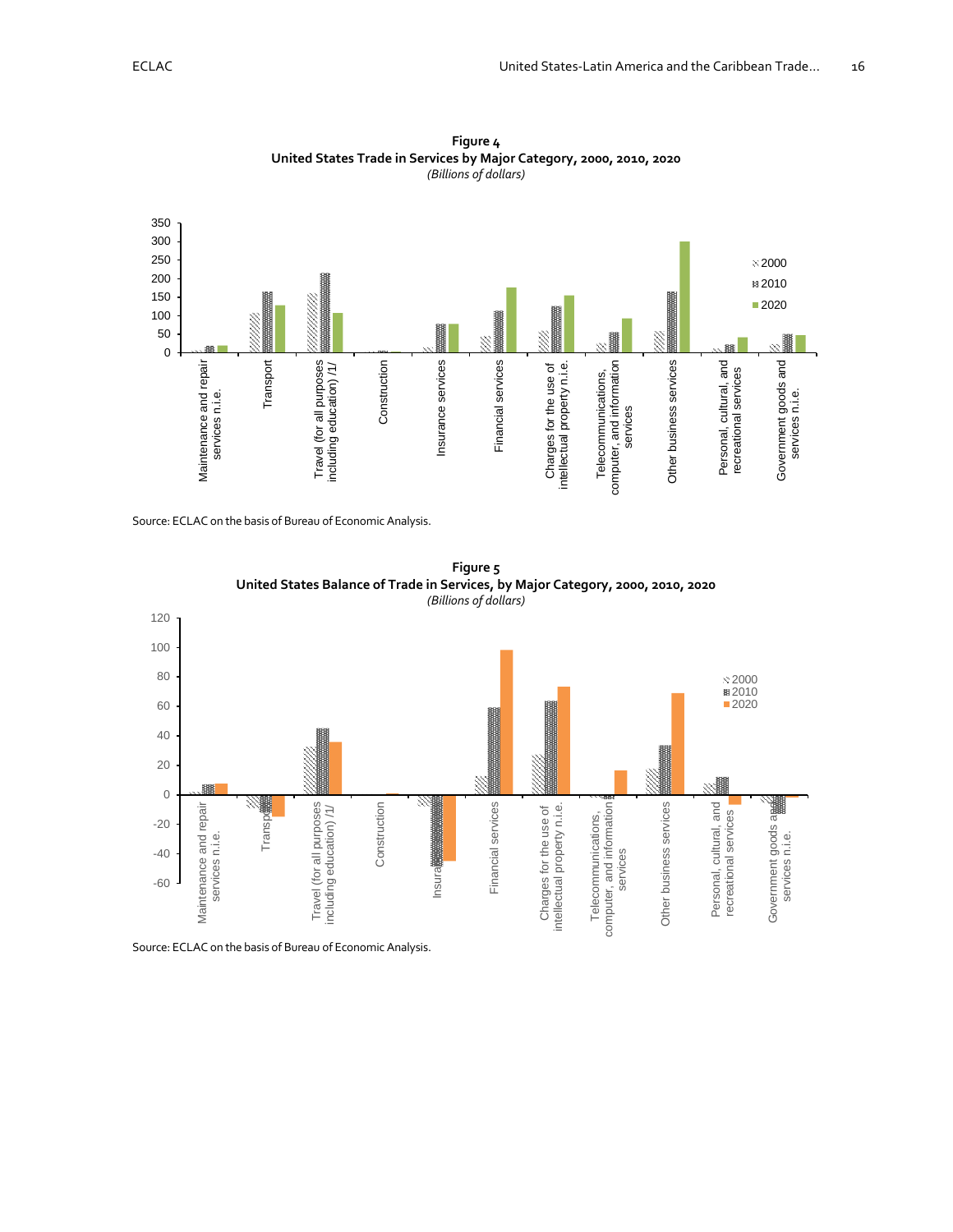<span id="page-17-0"></span>

| Rank           | Country                                    |          | <b>Balance of Services</b> |          |          | Exports  |          |          | Imports |          |         | <b>Total Trade in Services</b> |              |      | Percentage of<br>total trade |      |
|----------------|--------------------------------------------|----------|----------------------------|----------|----------|----------|----------|----------|---------|----------|---------|--------------------------------|--------------|------|------------------------------|------|
|                |                                            | 2018     | 2019                       | 2020     | 2018     | 2019     | 2020     | 2018     | 2019    | 2020     | 2018    | 2019                           | 2020         | 2018 | 2019                         | 2020 |
|                | United<br>Kingdom                          | 16 553   | 14 8 86                    | 10 192   | 78794    | 77 703   | 62 691   | 62 241   | 62 817  | 52 500   | 141 035 | 140 520                        | 115 191      | 10%  | 10%                          | 10%  |
| $\overline{2}$ | Canada                                     | 30 398   | 30 795                     | 24 4 15  | 68722    | 69512    | 53 685   | 38 324   | 38717   | 29 270   | 107 046 | 108 229                        | 82 955       | 8%   | 7%                           | 7%   |
| 3              | Ireland                                    | 33 958   | 34 630                     | 43 059   | 52 386   | 57 438   | 61 949   | 18 4 28  | 22 808  | 18890    | 70814   | 80 246                         | 80 839       | 5%   | 5%                           | 7%   |
| 4              | Japan                                      | 11 458   | 13714                      | 6962     | 46 677   | 49 679   | 37817    | 35 219   | 35 965  | 30 855   | 81896   | 85 644                         | 68 672       | 6%   | 6%                           | 6%   |
| 5              | Switzerland                                | 20 4 24  | 20 30 6                    | 17 138   | 41 917   | 45 319   | 42 016   | 21 4 9 3 | 25 013  | 24 8 78  | 63 410  | 70 332                         | 66 894       | 4%   | 5%                           | 6%   |
| 6              | Germany                                    | 1611     | 510                        | $-1960$  | 35 4 78  | 36 227   | 29 5 94  | 33 867   | 35 718  | 31 554   | 69 345  | 71 945                         | 61 148       | 5%   | 5%                           | 5%   |
| 7              | China                                      | 39 553   | 39 543                     | 24 785   | 58 467   | 59 354   | 40 394   | 18 9 14  | 19811   | 15 6 10  | 77 381  | 79 165                         | 56 004       | 5%   | 5%                           | 5%   |
| 8              | United<br>Kingdom<br>Islands.<br>Caribbean | 27 128   | 29 108                     | 34 081   | 38 142   | 40 197   | 44 4 98  | 11 0 14  | 11 089  | 10 417   | 49 156  | 51 286                         | 54 915       | 3%   | 3%                           | 5%   |
| 9              | India                                      | $-7132$  | $-6111$                    | $-9503$  | 22 575   | 23 5 84  | 16 377   | 29 706   | 29 6 95 | 25 880   | 52 281  | 53 279                         | 42 257       | 4%   | 4%                           | 4%   |
| 10             | Mexico                                     | 4541     | 2 2 2 8                    | 6 2 1 1  | 32 865   | 32738    | 23 4 33  | 28 3 24  | 30 510  | 17 222   | 61 189  | 63 248                         | 40 655       | 4%   | 4%                           | 3%   |
| 12             | Bermuda                                    | $-15570$ | $-21850$                   | $-20864$ | 8 1 4 8  | 6786     | 8 3 0 5  | 23718    | 28 636  | 29 169   | 31 866  | 35 4 22                        | 37 474       | 2%   | 2%                           | 3%   |
| 11             | Singapore                                  | 15 0 34  | 14 349                     | 13 4 64  | 24 5 67  | 25 3 98  | 24 6 95  | 9534     | 11 049  | 11 231   | 34 101  | 36 447                         | 35 926       | 2%   | 2%                           | 3%   |
| 13             | <b>Netherlands</b>                         | 6044     | 5446                       | 5466     | 19 4 04  | 20 138   | 18 090   | 13 360   | 14 692  | 12 6 24  | 32 764  | 34 830                         | 30714        | 2%   | 2%                           | 3%   |
| 14             | France                                     | 1969     | 1941                       | 2 2 0 3  | 21 4 7 3 | 22 306   | 15 4 9 2 | 19 504   | 20 365  | 13 2 8 9 | 40 977  | 42 671                         | 28781        | 3%   | 3%                           | 2%   |
| 15             | South<br>Korea                             | 13 104   | 12 4 9 3                   | 8 1 4 6  | 23 372   | 23 4 4 9 | 17823    | 10 268   | 10 957  | 9677     | 33 640  | 34 406                         | 27 500       | 2%   | 2%                           | 2%   |
|                | <b>Total all</b><br>countries              | 297 799  | 285 174                    | 245 342  | 861 725  | 876 295  | 705 643  | 563 926  | 591 121 | 460 301  | 425 651 | 467416                         | 165 944<br>1 | 100% | 100%                         | 100% |
|                | Total top 15                               | 199 073  | 191 988                    | 163795   | 572 987  | 589828   | 496 859  | 373 914  | 397 842 | 333 066  | 946 901 | 987 670                        | 829 925      |      | 66.4% 67.3% 71.2%            |      |

| ∟Table ∆                                                                           |
|------------------------------------------------------------------------------------|
| United States Trade in Services Top 15 Partners by Total Trade in Services in 2020 |
| (Millions of dollars)                                                              |

<span id="page-17-1"></span>Source: ECLAC on the basis of Bureau of Economic Analysis.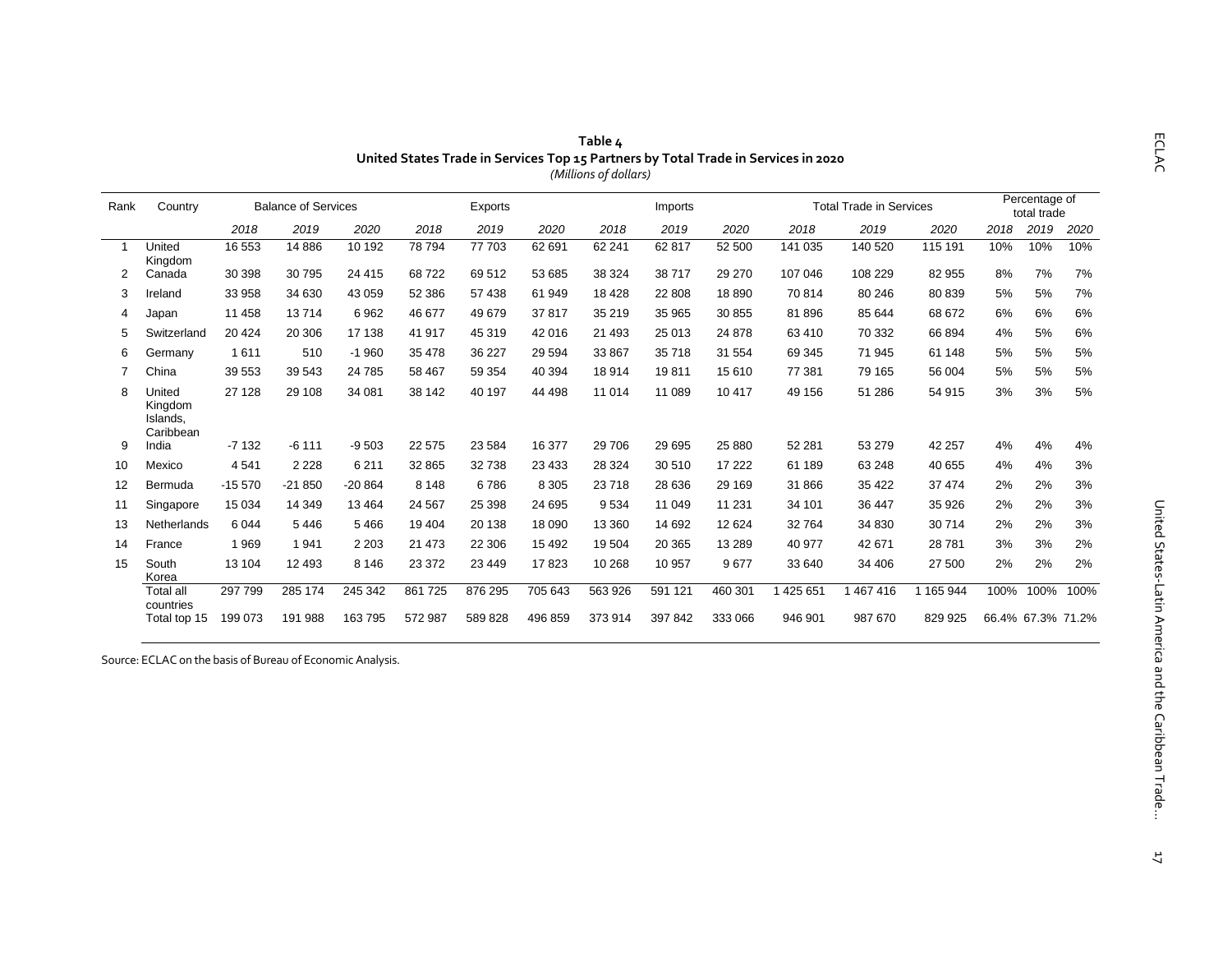Most of the bilateral trade with the United Kingdom is in financial services and other business services where the United States runs a significant surplus.

**Figure 6**

<span id="page-18-1"></span><span id="page-18-0"></span>

Source: ECLAC on the basis of Bureau of Economic Analysis.

In the case of Canada, however, most trade in services is in travel and transport, followed by business services. The U.S. runs a trade surplus in services with Canada in almost all major categories.

<span id="page-18-3"></span><span id="page-18-2"></span>

**Figure 7 United States-Canada, total trade in services, by major category** *(Billions of dollars)*

Source: ECLAC on the basis of Bureau of Economic Analysis.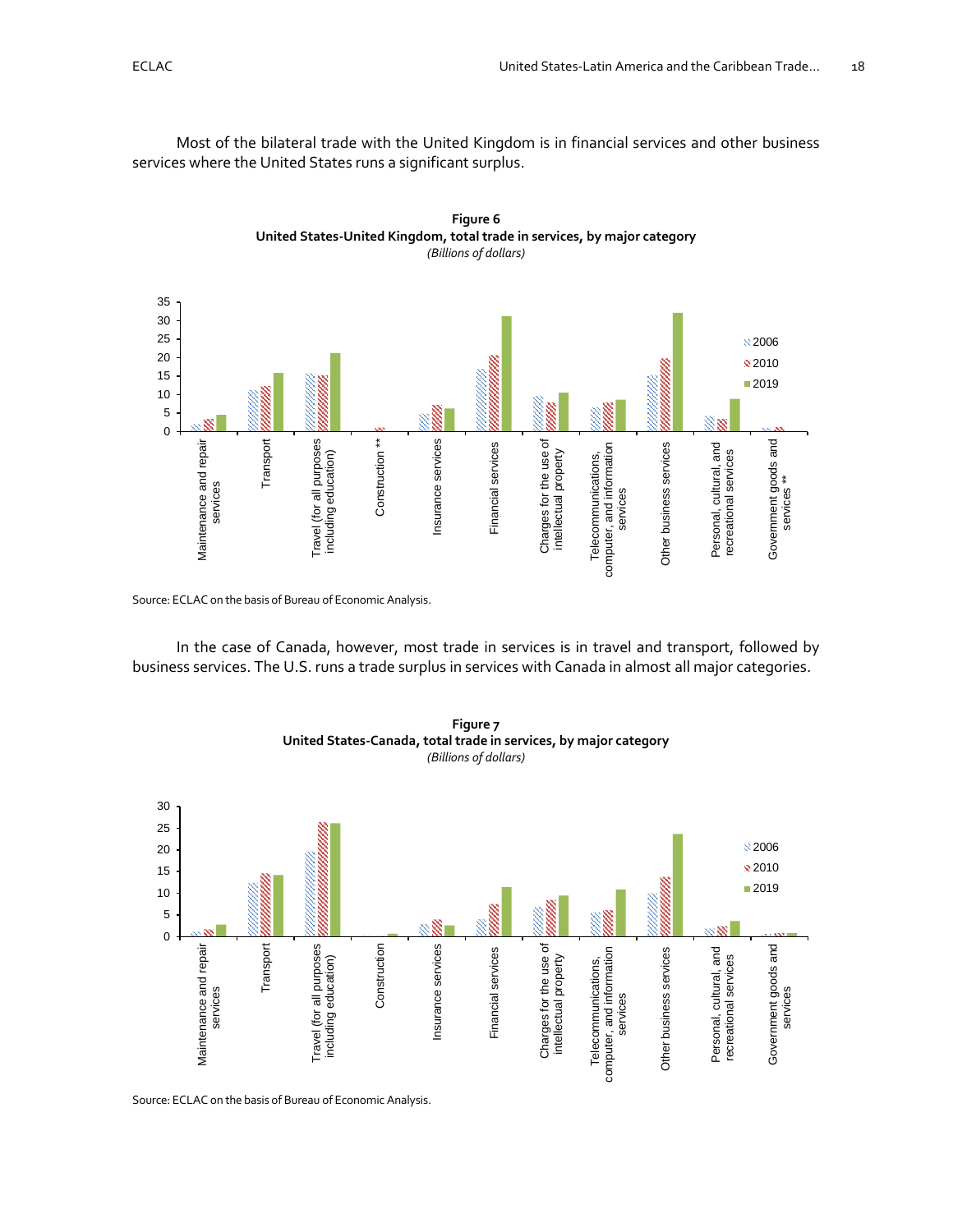# **B. Trade with Latin America and the Caribbean**

<span id="page-19-0"></span>United States imports from Latin America and the Caribbean have been growing in value since the early 2000s, with significant falls during the global financial crisis of 2008-2009 and the Covid-19 pandemic in 2020 (figure 8).

<span id="page-19-2"></span><span id="page-19-1"></span>



Source: ECLAC on the basis of U.S. Census Bureau Dataweb.

About 60% of United States imports from the region are machinery and transport equipment (figure 9), and 12% are miscellaneous manufacturing. Between 2002 and 2020, food and large animals and minerals and fuel have lost participation in the total imports from the region.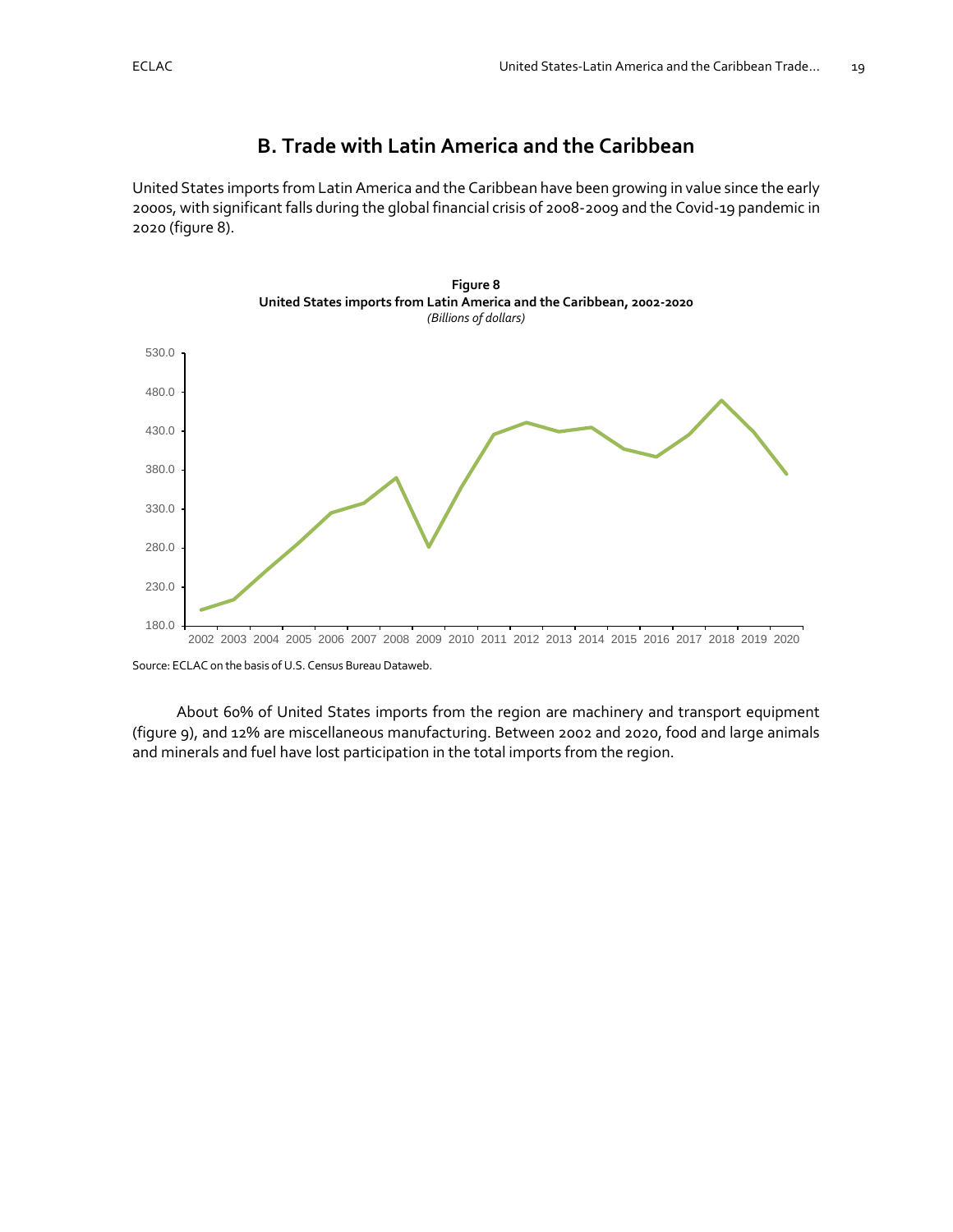

<span id="page-20-1"></span><span id="page-20-0"></span>**Figure 9 United States imports from Latin America and the Caribbean, by major industry category, 2002, 2020** *(in Percentages)*

Source: ECLAC on the basis of U.S. Census Bureau Dataweb.

United States trade with Latin America and the Caribbean is dominated by trade with Mexico, representing around 70% of U.S. trade with the region (figure 10).

<span id="page-20-3"></span><span id="page-20-2"></span>

**Figure 10 United States trade with Latin America and the Caribbean, by region**

Source: ECLAC on the basis of Bureau of Economic Analysis, Exhibit 4S.

Besides Mexico, the top 5 trade partners in the region are Brazil, Colombia, Chile, Peru, and Dominican Republic (table A1). Except for Brazil, all of them have a free trade agreement with the United States.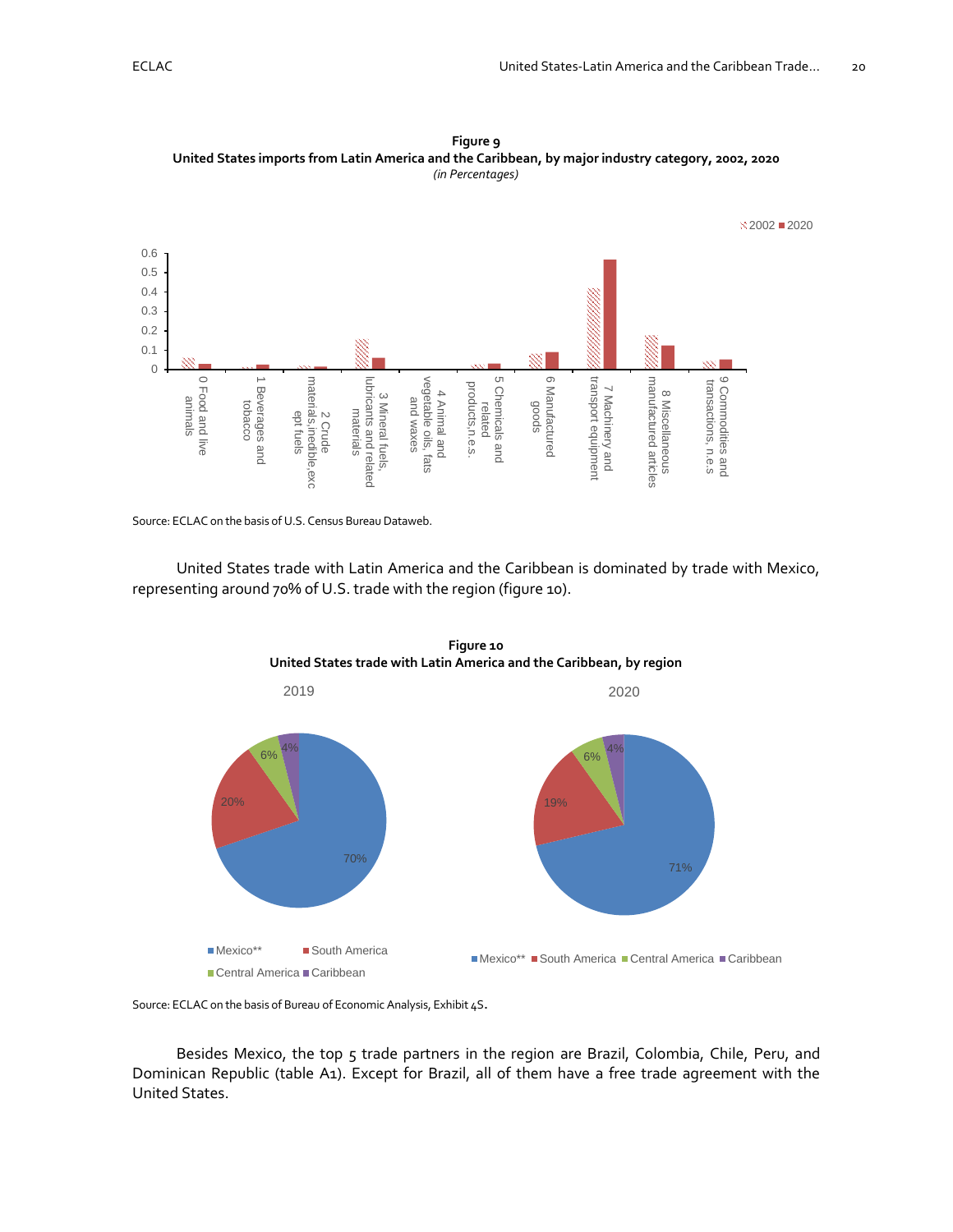The United States continues to run a trade surplus with the region (figures 11 and 12), except for Mexico.

**Figure 11**

<span id="page-21-1"></span><span id="page-21-0"></span>

<span id="page-21-2"></span>Source: ECLAC on the basis of Bureau of Economic Analysis, Exhibit 4S.

<span id="page-21-3"></span>



Source: ECLAC on the basis of Bureau.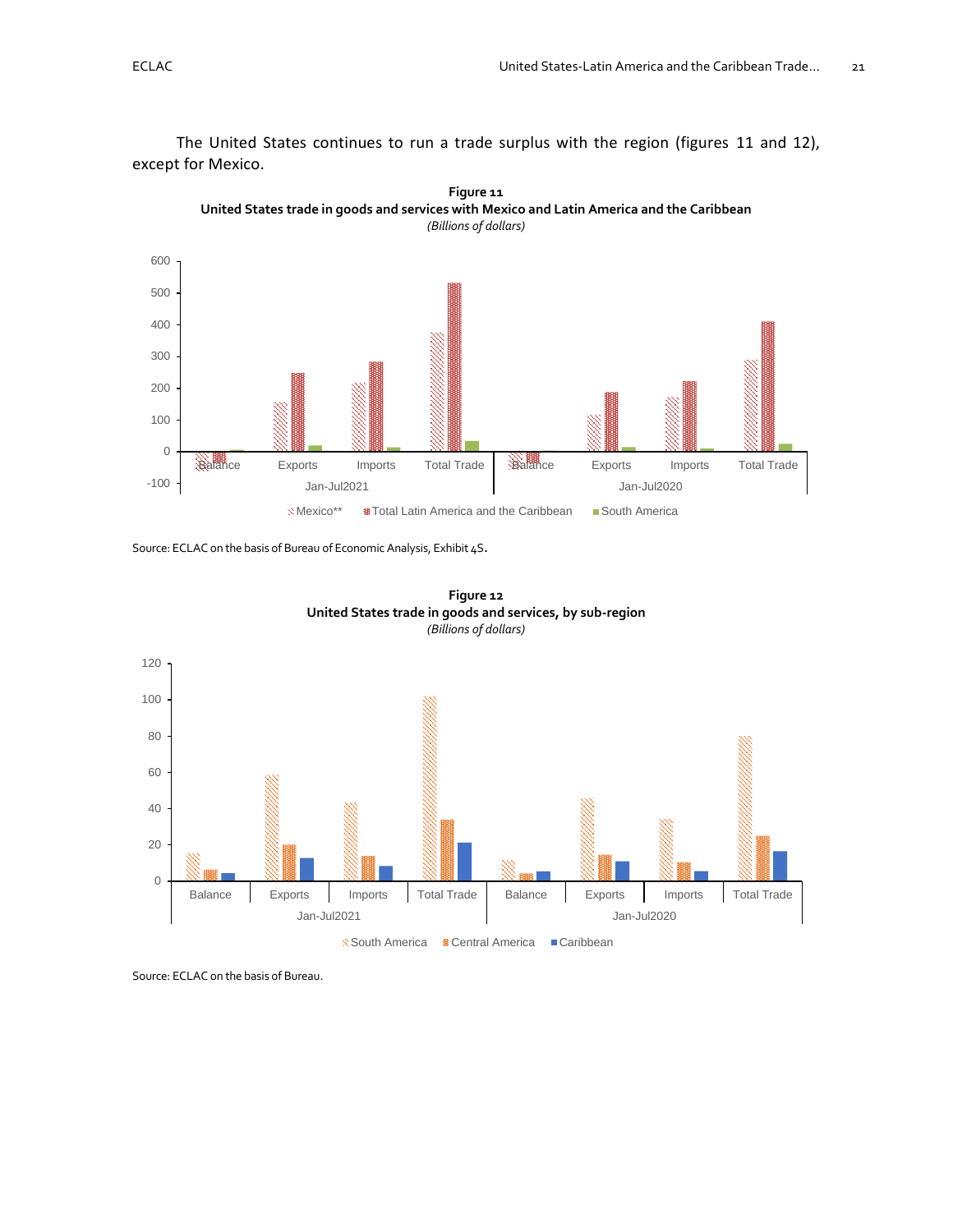# **C. Trade in COVID-19 related goods**

<span id="page-22-0"></span>The Covid-19 pandemic exposed the United States' dependency on imported essential medical equipment as well as medicines. As a result, one of the priorities of the U.S. trade agenda has become the support of long-term investments to strengthen domestic production of these products, to expand industrial capacity in the pharmaceutical industry to increase resilience when facing future public health crises. Introduced in last year's report in the context of the pandemic, this section presents United States trade figures in COVID-19 related trade.

This section follows the USITC's classification of COVID-19 related products<sup>1</sup> to describe U.S. international trade in medical supplies, equipment, and pharmaceutical products<sup>2</sup>.

<span id="page-22-2"></span><span id="page-22-1"></span>The U.S. runs a trade deficit in COVID-19 related products<sup>3</sup> In 2019, the trade deficit amounted to almost US\$60 billion, and in 2020 it increased even further to US\$62.5 billion. The deficit was only US\$8 billion 15 years ago.

| Table 5<br>United States trade in Covid-19 related goods, 2005, 2010, 2015, 2020<br>(Billions of dollars) |         |         |          |          |  |  |  |  |  |
|-----------------------------------------------------------------------------------------------------------|---------|---------|----------|----------|--|--|--|--|--|
|                                                                                                           | 2005    | 2010    | 2015     | 2020     |  |  |  |  |  |
| Imports                                                                                                   | 20.72   | 30.97   | 45.80    | 110.41   |  |  |  |  |  |
| Exports                                                                                                   | 12.63   | 22.12   | 23.51    | 47.88    |  |  |  |  |  |
| Trade Balance                                                                                             | $-8.09$ | $-8.85$ | $-22.30$ | $-62.53$ |  |  |  |  |  |

Source: ECLAC on the basis of USITC Dataweb.

Most of the Covid-19 related products that reach the U.S. market originated in China. In 2020, imports from China amounted to US\$24 billion, followed by Ireland with US\$10.8 billion and Germany with US\$9.9billion. Mexico is the fourth with US\$8.6 billion in 2020, and Canada is 6<sup>th</sup> with US\$4.88 billion.

<sup>1</sup> On 6 April 2020, the Senate Finance Committee and the House of Representatives Ways and Means Committee asked the U.S. International Trade Commission (USITC) to identify the goods that are relevant to responding to the COVID-19 crisis. The report identified 112 product lines at the harmonized tariff standardization 10-digit (HTS-10) reporting numbers classified in 7 categories: COVID-19 test kits/testing instruments; disinfectants and sterilization products; medical imaging, diagnostic, oxygen therapy, pulse oximeters, and other equipment; medicines (pharmaceuticals); non-PPE medical consumables and hospital supplies; personal protective equipment; and other.

<sup>2</sup> Trade in medical supplies, equipment and medicines is much broader than what is considered in this section.

 $_3$  Chad P. Brown of the Peterson Institute of International Economics has identified a set of HTS6 codes that best reflect the medical supply and equipment products that are in short demand as a result of the COVID-19 pandemic. Although there is some overlap with those identified in the USITC report, they are not identical. Sutter, 2020 also identified HS-6 medical supplies, equipment and pharmaceutical products.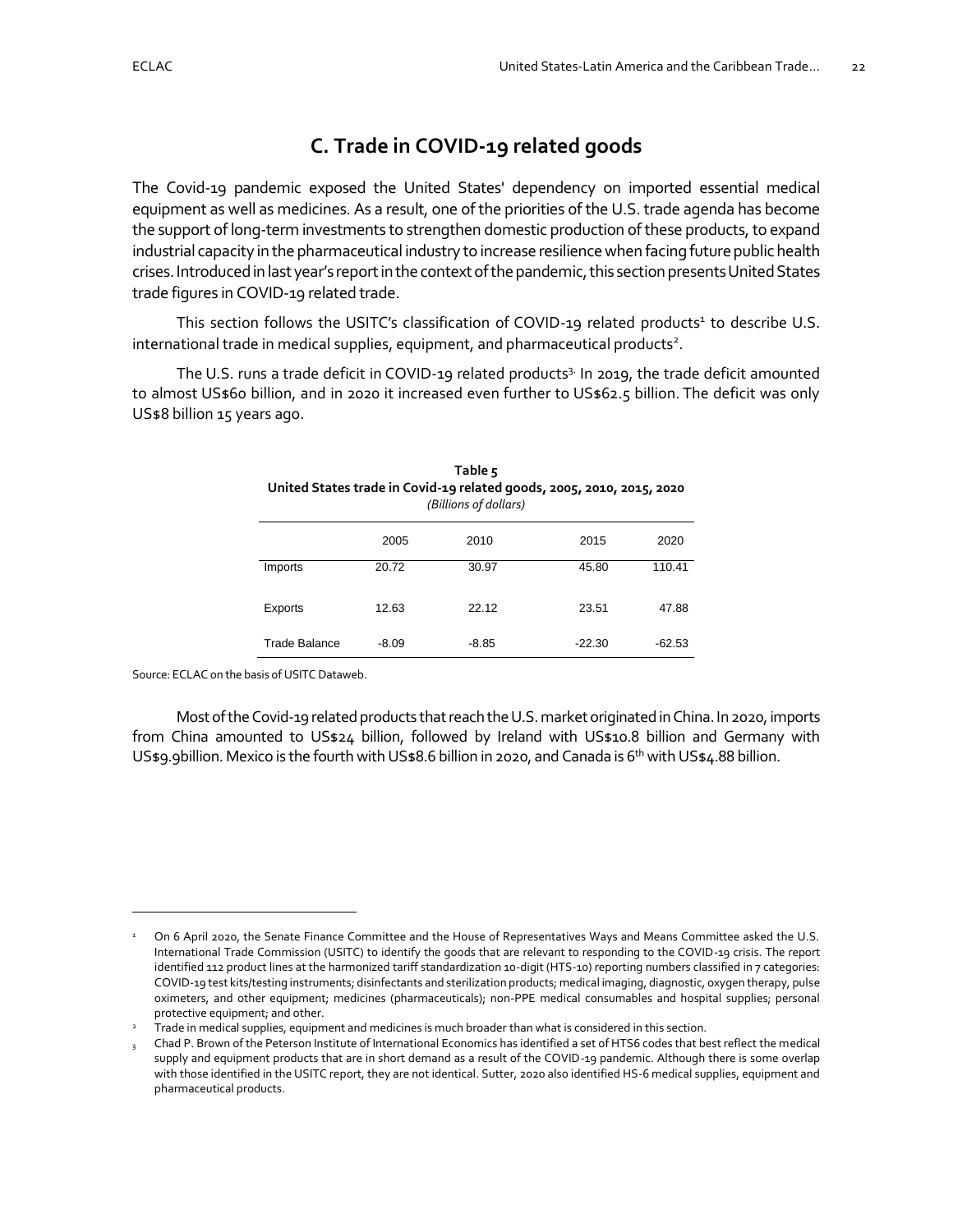<span id="page-23-1"></span><span id="page-23-0"></span>

| (Billions of dollars) |      |      |      |       |  |  |  |  |
|-----------------------|------|------|------|-------|--|--|--|--|
|                       | 2005 | 2010 | 2015 | 2020  |  |  |  |  |
| China                 | 3.00 | 5.62 | 8.21 | 24.24 |  |  |  |  |
| Ireland               | 2.11 | 1.07 | 4.82 | 10.78 |  |  |  |  |
| Germany               | 1.50 | 1.73 | 2.28 | 9.93  |  |  |  |  |
| Mexico                | 2.90 | 4.56 | 5.83 | 8.55  |  |  |  |  |
| Belgium               | 0.40 | 0.83 | 1.18 | 7.60  |  |  |  |  |
| Canada                | 1.37 | 2.18 | 2.43 | 4.88  |  |  |  |  |
| Switzerland           | 0.28 | 0.46 | 0.78 | 4.37  |  |  |  |  |
| Singapore             | 0.30 | 0.36 | 0.96 | 3.54  |  |  |  |  |
| Japan                 | 1.40 | 1.71 | 2.12 | 3.50  |  |  |  |  |
| Malaysia              | 0.59 | 1.20 | 1.59 | 3.04  |  |  |  |  |

| Table 6                                                               |  |  |  |  |
|-----------------------------------------------------------------------|--|--|--|--|
| Top 10 country sources of Covid-19 related goods to the United States |  |  |  |  |
| (Billions of dollars)                                                 |  |  |  |  |

Source: ECLAC on the basis of USITC Dataweb.

Covid-19 related medicines (pharmaceuticals), on the other hand, are almost exclusively originated in OECD countries (Table 7), except for India, the fourth top supplier of Covid-19 related products to the United States. No country from the region makes the top-10 list of Covid-19 related medicines suppliers to the United States.

<span id="page-23-3"></span>

| (Millions of dollars) |      |      |      |      |  |
|-----------------------|------|------|------|------|--|
|                       | 2005 | 2010 | 2015 | 2020 |  |
| Belgium               | 0.35 | 0.77 | 1.09 | 6.93 |  |
| Ireland               | 0.03 | 0.02 | 3.21 | 4.82 |  |
| Germany               | 0.08 | 0.14 | 0.17 | 2.32 |  |
| India                 | 0.15 | 0.32 | 0.60 | 2.30 |  |
| Italy                 | 0.15 | 0.24 | 0.52 | 2.07 |  |
| Canada                | 0.31 | 0.72 | 0.60 | 1.86 |  |
| Switzerland           | 0.00 | 0.01 | 0.04 | 1.81 |  |
| Singapore             | 0.00 | 0.00 | 0.00 | 1.79 |  |
| United Kingdom        | 0.42 | 0.60 | 0.36 | 1.03 |  |
| Spain                 | 0.03 | 0.00 | 0.01 | 0.80 |  |

<span id="page-23-2"></span>**Table 7 Top 10 country sources of Covid-19 related medicines (pharmaceutical) to the United States, 2005, 2010, 2015, 2020**

Source: ECLAC on the basis of USITC Dataweb.

Mexico, Costa Rica, Dominican Republic are the top suppliers of Covid-19 products from Latin America and the Caribe with a total of US\$11.4 billion in 2020 as compared with US\$24.4 billion from China alone. Mexico exported a total of US\$8.5 billion in 2020, and Costa Rica US\$2 billion. (table 8).

With respect to Covid-19 related medicines, the top exporters to the United States were Mexico, and Brazil with US\$115.3 million, less than a sixth of what Belgium alone exported in 2020 (US\$6.93 billion).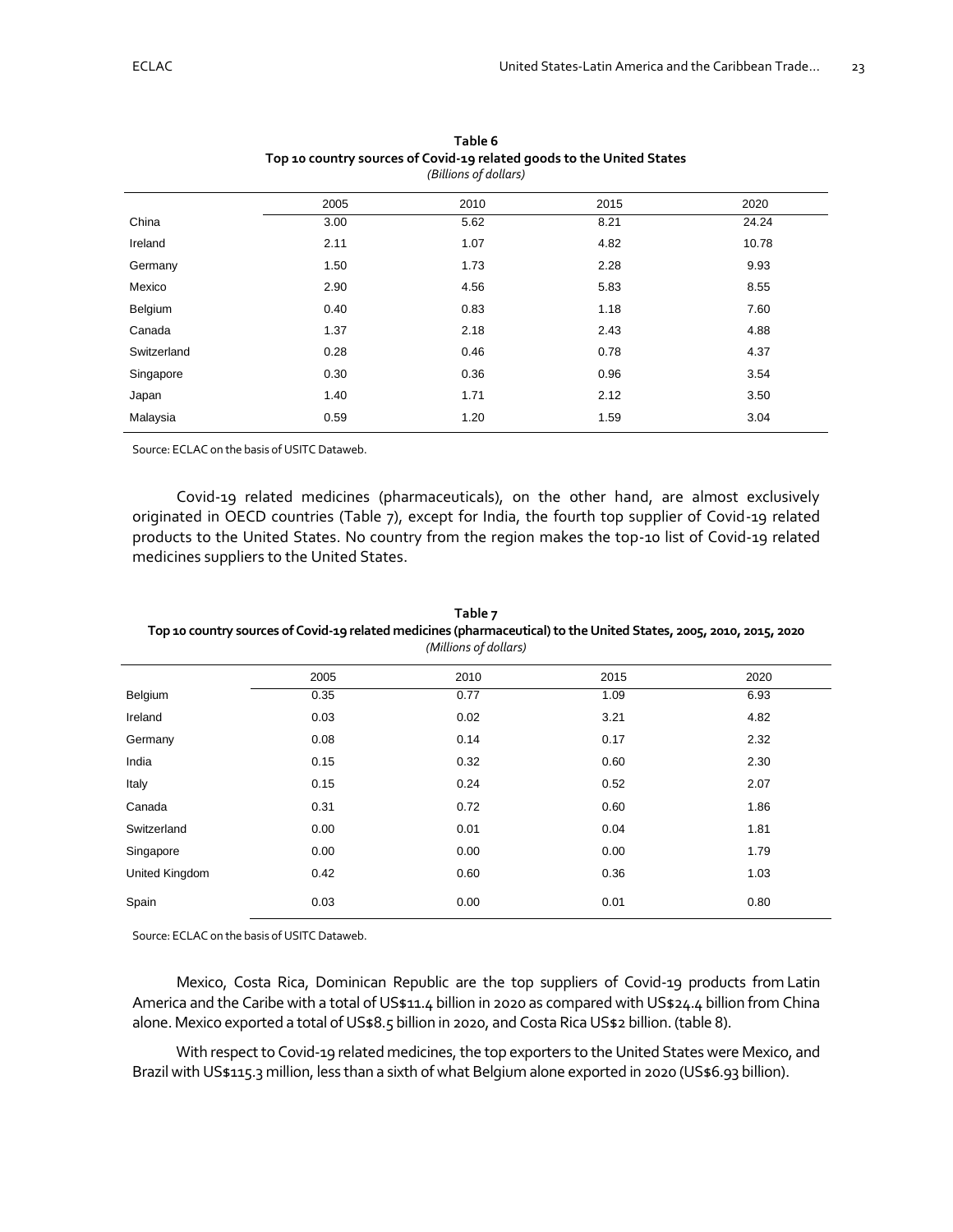|                                       | 2005     | 2010                  | 2015     | 2020       |
|---------------------------------------|----------|-----------------------|----------|------------|
| Mexico                                | 2 898.42 | 4 5 58.72<br>5 827.74 |          | 8 547.86   |
| Costa Rica                            | 436.02   | 576.76                | 1 174.04 | 2 0 2 0.98 |
| Dominican Republic                    | 498.58   | 649.37                | 868.24   | 979.08     |
| <b>Brazil</b>                         | 88.64    | 353.99                | 512.41   | 372.87     |
| Honduras                              | 65.83    | 68.35                 | 97.74    | 167.40     |
| Uruguay                               | 0.55     | 0.83                  | 28.87    | 15.13      |
| Guatemala                             | 12.39    | 7.37                  | 20.05    | 65.38      |
| Colombia                              | 11.01    | 19.54                 | 36.76    | 38.76      |
| Nicaragua                             | 0.83     | 1.20                  | 3.74     | 32.40      |
| El Salvador                           | 1.01     | 1.85                  | 3.56     | 25.97      |
| Argentina                             | 2.97     | 5.16                  | 3.43     | 6.48       |
| Panama                                | 0.68     | 0.07                  | 0.19     | 4.34       |
| Chile                                 | 3.53     | 2.31                  | 2.81     | 4.46       |
| Ecuador                               | 0.43     | 2.88                  | 1.01     | 3.87       |
| Peru                                  | 1.17     | 0.85                  | 4.34     | 2.76       |
| Haiti                                 | 1.50     | 0.32                  | 0.77     | 5.35       |
| Paraguay                              | 0.10     | 0.06                  | 0.64     | 0.69       |
| Venezuela (Bolivarian<br>Republic of) | 3.78     | 0.39                  | 0.14     | 0.24       |
| Jamaica                               | 0.16     | 4.26                  | 0.41     | 0.24       |
| Trinidad and Tobago                   | 1.08     | 0.07                  | 0.05     | 0.03       |
| St Lucia                              | 3.69     | 2.34                  | 0.00     | 0.00       |
| <b>Bahamas</b>                        | 0.00     | 0.02                  | 0.05     | 0.00       |
| <b>Bolivia (Plurinational State</b>   | 0.01     | 0.05                  | 0.10     | 0.03       |
| of)<br>Dominica                       | 0.80     | 0.20                  | 0.03     | 0.06       |
| Grenada                               | 0.07     | 0.00                  | 0.00     | 0.00       |
| St Vincent and the<br>Grenadines      | 0.00     | 0.00                  | 0.00     | 0.00       |
| Antigua and Barbuda                   | 0.00     | 0.00                  | 0.00     | 0.00       |
| Barbados                              | 0.06     | 0.16                  | 0.01     | 0.81       |
| Guyana                                | 0.00     | 0.00                  | 0.01     | 0.05       |
| St Kitts and Nevis                    | 0.02     | 0.00                  | 0.04     | 0.01       |
| Suriname                              | 0.00     | 0.00                  | 0.01     | 0.01       |
| Belize                                | 0.01     | 0.01                  | 0.00     | 0.00       |
| Total                                 | 4 033.33 | 6 257.15              | 8 587.19 | 12 295.27  |

<span id="page-24-1"></span><span id="page-24-0"></span>**Table 8 United States imports of Covid-19 related products from Latin America and the Caribbean, 2005,2010,2015,2020** *(Million of dollars)*

Source: ECLAC on the basis of USITC Dataweb.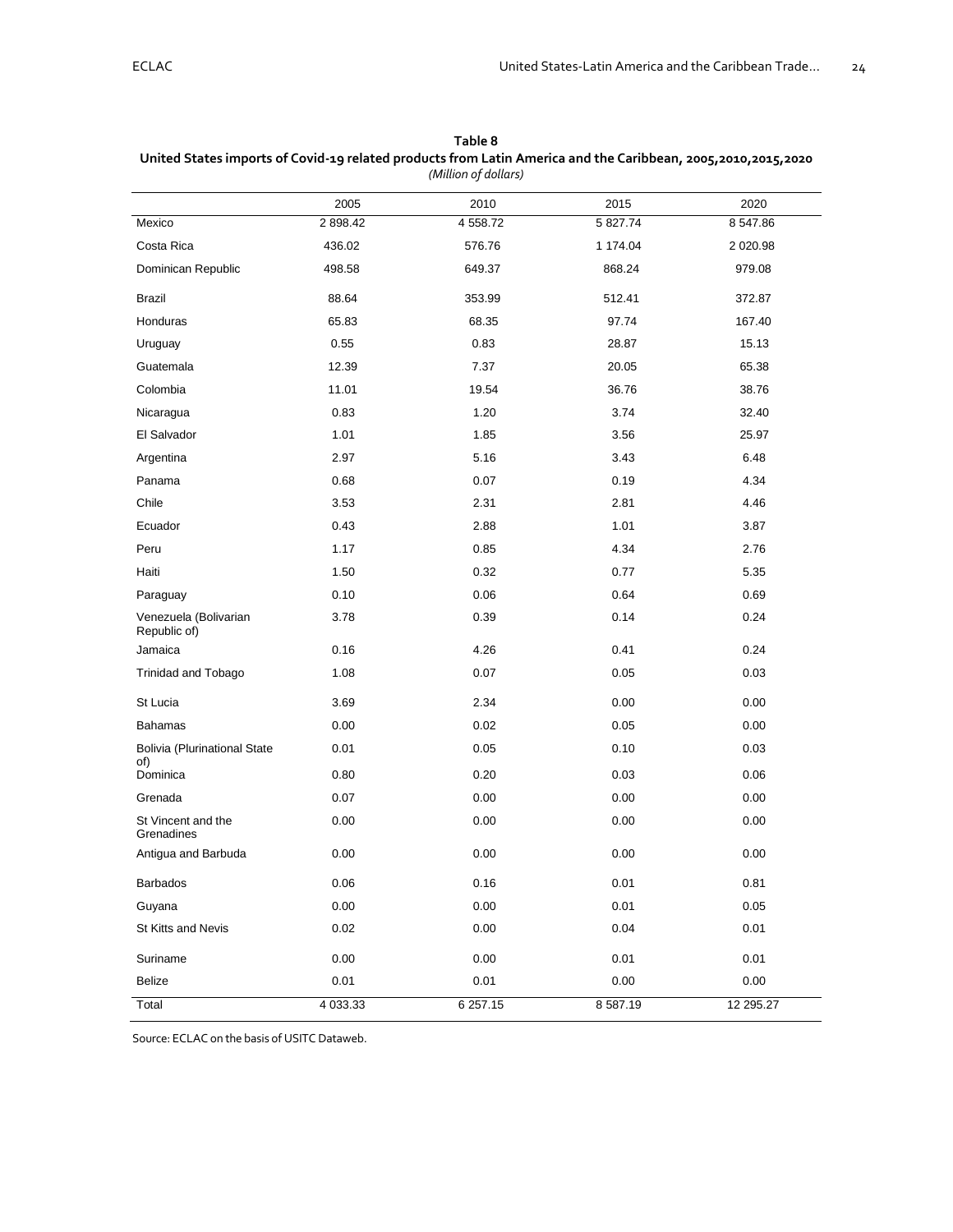<span id="page-25-1"></span><span id="page-25-0"></span>

| (Millions of dollars) |      |       |       |        |  |
|-----------------------|------|-------|-------|--------|--|
|                       | 2005 | 2010  | 2015  | 2020   |  |
| Mexico                | 0.55 | 0.00  | 0.43  | 68.88  |  |
| <b>Brazil</b>         | 0.00 | 0.00  | 49.06 | 46.54  |  |
| Colombia              | 0.00 | 0.00  | 0.00  | 0.53   |  |
| Argentina             | 0.02 | 22.70 | 0.00  | 2.77   |  |
| Costa Rica            | 0.00 | 0.00  | 0.17  | 0.08   |  |
| Guatemala             | 0.00 | 0.00  | 0.00  | 0.11   |  |
| Honduras              | 0.00 | 0.38  | 0.00  | 0.01   |  |
| Dominican Republic    | 0.98 | 0.00  | 0.00  | 0.02   |  |
| Total                 | 1.54 | 23.08 | 49.67 | 118.94 |  |

| Table <b>q</b>                                                                                     |
|----------------------------------------------------------------------------------------------------|
| United States imports of COVID-19 related medicines from Latin America and the Caribbean countries |
| (Millions of dollars)                                                                              |

Source: ECLAC on the basis of USITC Dataweb.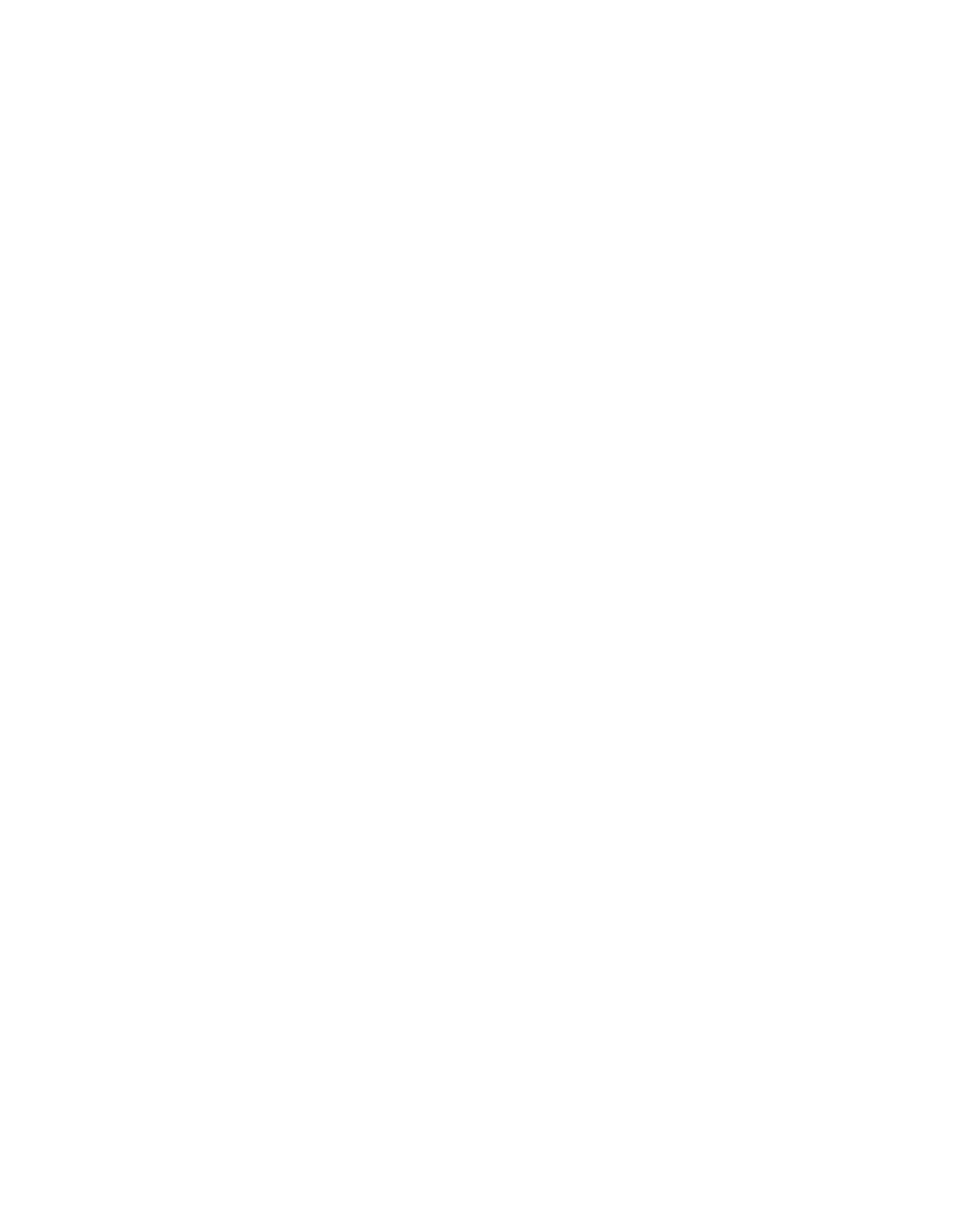# <span id="page-27-0"></span>**II. United States trade relations with China**

United States exports of goods to China have remained stable since trade tensions began in 2017 (figure 13). U.S. imports of goods, on the other hand, fell significantly starting in the last quarter of 2018, and were subsequently also hit by the Covid-19 pandemic in 2020. The goods trade deficit, a sensitive figure in the bilateral relationship, continues to be significant and has not changed significantly as a result of the measures taken –from US\$375 billion in 2017 to US\$310.2 billion in 2020.

<span id="page-27-2"></span><span id="page-27-1"></span>

Source: ECLAC on the basis of Bureau of Economic Analysis.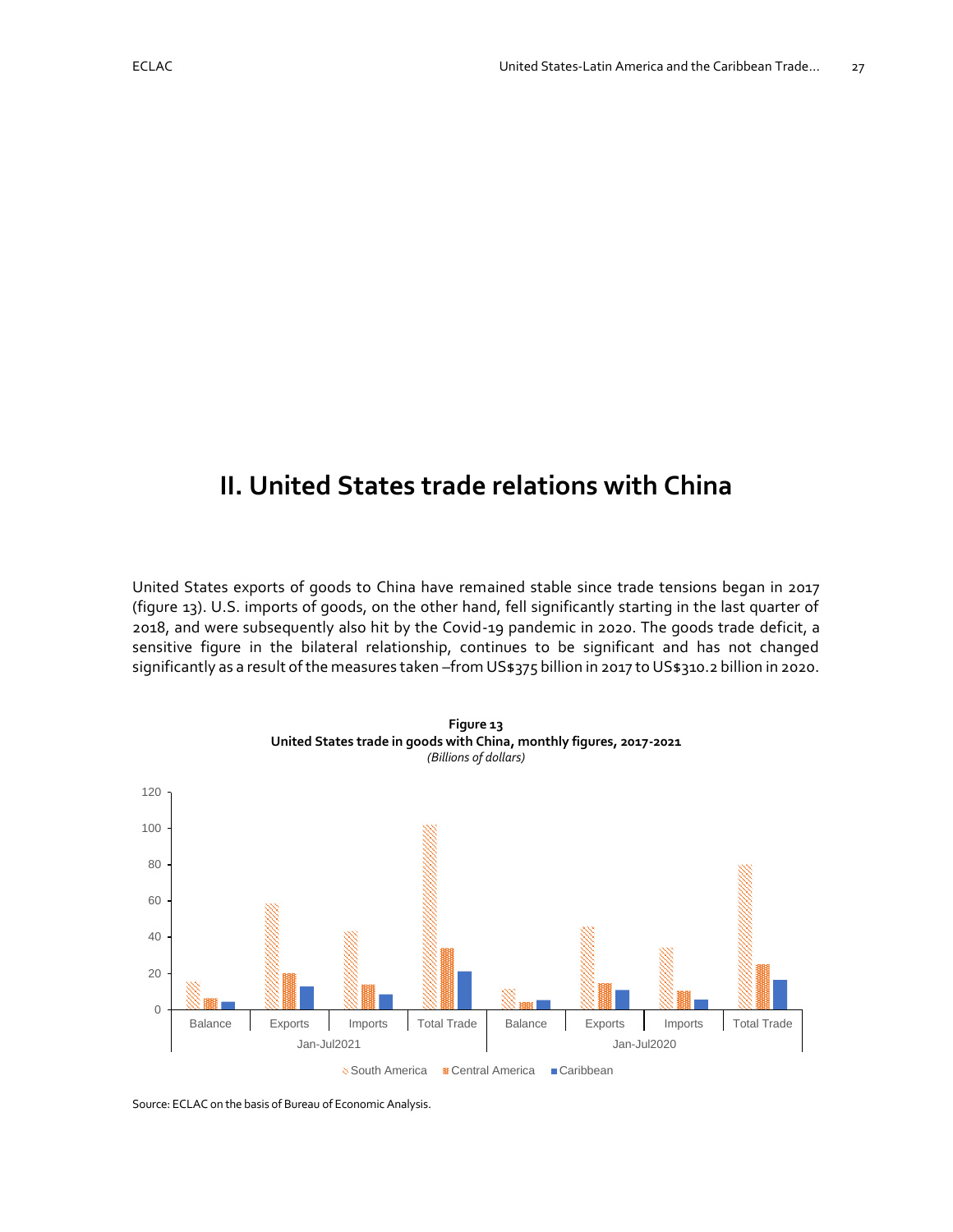The goods deficit with China, the largest that the United States runs with any country, totaled US\$187.2 billion in July, an increase of 39.1% compared to the same period in 2020.

The United States runs a surplus in the bilateral trade in services (figure 15). Most of the trade in services is concentrated in travel, transport, and charges for the use of intellectual property (figure 14).



<span id="page-28-1"></span><span id="page-28-0"></span>

Source: ECLAC on the basis of Bureau of Economic Analysis.

<span id="page-28-3"></span><span id="page-28-2"></span>

**Figure 15 United States Balance of Trade in Services, by major category, 2006,2010,2019**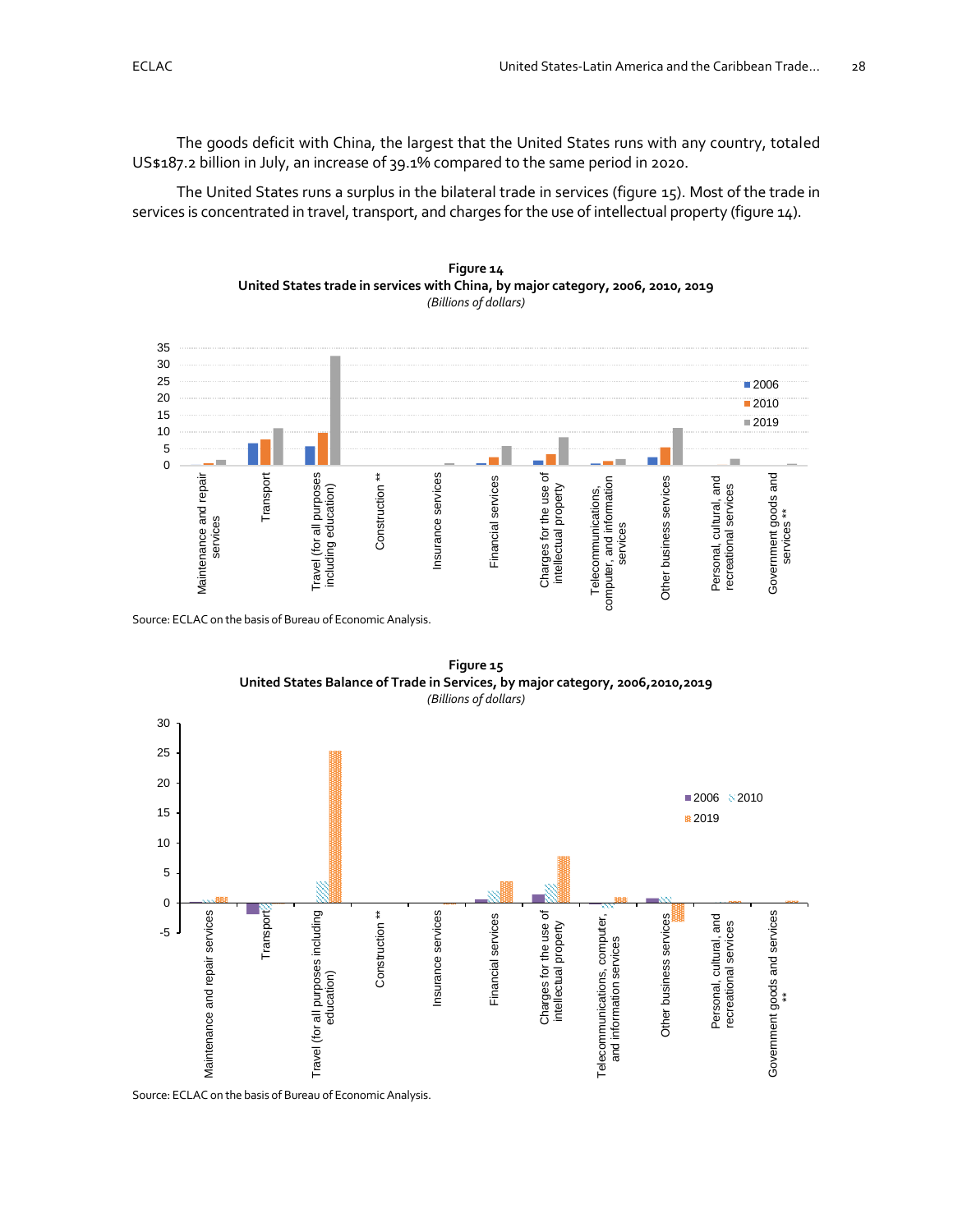Three years after the Trump Administration announced that it would be pursuing a new, more aggressive approach to the United States engagement with China to condemn this country's unfair trading practices and restore balance to the bilateral trade relationship, tensions have extended beyond trade to encompass a range of geopolitical and human rights issues.

At the beginning of October 2021, the Biden Administration announced that after careful consideration, the focus of the strategy with respect to China would be in enforcing the Phase One Agreement while strengthening the United States stance by working with allies in promoting marketoriented, rules-based international trade and investing domestically in infrastructure and innovation to improve the United States competitive edge in international markets.

The Phase-One Agreement was signed on 15 January 2020, following two years of escalating tensions (table 5) between the two largest economies in the world. On 14 February 2020, the Phase One Agreement went into effect. As part of the trade deal, China agreed to purchase at least US\$200 billion more in U.S. goods and services for the two years covering from January 1, 2020, through December 31, 2021, above the 2017 baseline levels. Additionally, the agreement establishes a robust dispute resolution system that ensures prompt and effective implementation and enforcement.

According to the Peterson Institute for International Economics, China has failed to buy the required U.S. goods stipulated by the trade agreement. The COVID-19 pandemic made meeting that obligation even more difficult as Chinese import demand plunged. In 2020, China's total imports of covered products from the United States were only US\$99.9 billion, reaching only 58% of the commitment. By 2021, China has committed to purchase no less than an additional US\$98.2 billion of covered goods from the United States relative to these 2017 baselines. Through June 2021, China's total imports of covered products from the United States were US\$68.0 billion, compared with a year-todate target of US\$99.0 billion. Over the same period, U.S. exports to China of covered products were US\$53.4 billion, compared with a year-to-date target of US\$84.1 billion.<sup>45</sup>

Bown, Chad P. "Anatomy of a FLOP: Why Trump's US-China Phase One Trade Deal Fell Short." PIIE, February 8, 2021. https://www.piie.com/blogs/trade-and-investment-policy [watch/anatomy-flop-why-trumps-us-china-phase-one-trade-deal](https://www.piie.com/blogs/trade-and-investment-policy%09watch/anatomy-flop-why-trumps-us-china-phase-one-trade-deal-fell)[fell.](https://www.piie.com/blogs/trade-and-investment-policy%09watch/anatomy-flop-why-trumps-us-china-phase-one-trade-deal-fell)

<sup>5</sup> Bown, Chad P. "US-China Phase ONE TRACKER: China's Purchases of US Goods." PIIE, July 26, 2021. <https://www.piie.com/research/piie-charts/us-china-phase-one-tracker-chinas-purchases-us-goods>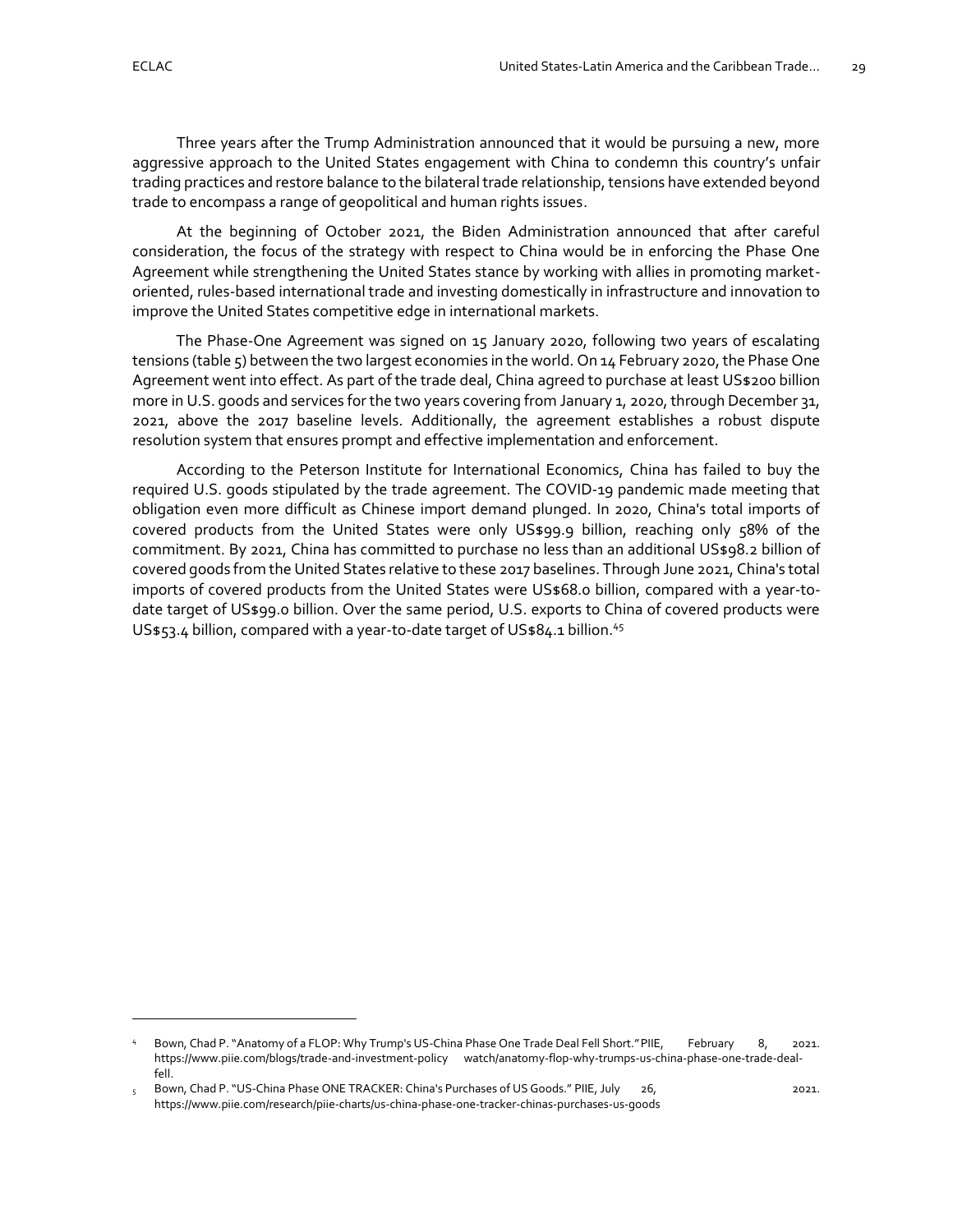<span id="page-30-1"></span><span id="page-30-0"></span>

|            | Chronology of escalating tensions between the United States and China                                                                                                                                                                                                                                                                                                                                                                                                                                                                                                                                                                                                                                                      |  |  |  |
|------------|----------------------------------------------------------------------------------------------------------------------------------------------------------------------------------------------------------------------------------------------------------------------------------------------------------------------------------------------------------------------------------------------------------------------------------------------------------------------------------------------------------------------------------------------------------------------------------------------------------------------------------------------------------------------------------------------------------------------------|--|--|--|
|            | 2021                                                                                                                                                                                                                                                                                                                                                                                                                                                                                                                                                                                                                                                                                                                       |  |  |  |
| 13 January | Customs and Border Protection (CBP) issued a Withhold Release Order (WRO) against cotton products and<br>tomato products produced in Xinjiang Uyghur Autonomous Region (XUAR) based on information that reasonably<br>indicates the use of detainee or prison labor and situations of forced labor. The agency identified the following<br>forced labor indicators through its investigation: debt bondage, restriction of movement, isolation, intimidation,<br>and threats, withholding of wages, and abusive living and working conditions.                                                                                                                                                                             |  |  |  |
| 20 January | China imposed sanctions on 28 former Trump administration officials, including outgoing Secretary of State Mike<br>Pompeo. In a statement released, China's Foreign Ministry said it had decided to sanction those "who have<br>seriously violated China's sovereignty and who have been mainly responsible for the such U.S. moves on China-<br>related issues." The sanctions prohibit those individuals and their immediate family members from entering<br>mainland China, Hong Kong, and Macao. They are also restricted from doing business with China, as are any<br>companies or institutions associated with them.                                                                                                |  |  |  |
| 5 February | In their first high-level conversation since President Joe Biden took office, the U.S. Secretary of State Antony<br>Blinken spoke with China's top foreign policy official, Yang Jiechi. Blinken stressed human rights and the ongoing<br>military coup in Myanmar, while Yang called for Washington to stop interfering in China's internal affairs and<br>respect China's sovereignty.                                                                                                                                                                                                                                                                                                                                   |  |  |  |
| 10 March   | The United States Trade Representative (USTR) published an extension of the COVID-19 related medical-care<br>and response product exclusions from Section 301 duties covering imports from China. The extensions are<br>effective for six months through September 30, 2021. USTR originally extended the Section 301 exclusions for<br>these 99 products on December 29, 2020. The extensions were set to expire on March 31, 2021. The list of<br>products includes x-ray equipment, oxygen tubes, hand soap, hand sanitizer, and personal protective equipment,<br>among others.                                                                                                                                        |  |  |  |
| 12 March   | The Federal Communications Commission (FCC) designated five Chinese companies as posing a threat to<br>national security under a 2019 law aimed at protecting U.S. communications networks: Huawei Technologies Co,<br>ZTE Corp, Hytera Communications Corp, Hangzhou Hikvision Digital Technology Co, and Zhejiang Dahua<br><b>Technology Co</b>                                                                                                                                                                                                                                                                                                                                                                          |  |  |  |
| 17 March   | The U.S. sanctioned an additional 24 Chinese and Hong Kong officials over Beijing's ongoing crackdown on<br>political freedoms in Hong Kong, ahead of U.S. Secretary of State Antony Blinken's meeting with top Chinese<br>diplomats in Alaska that week. Foreign financial institutions that knowingly conduct significant transactions with<br>the listed individuals will be subject to U.S. sanctions.                                                                                                                                                                                                                                                                                                                 |  |  |  |
| 17 March   | The Federal Communications Commission (FCC) launched a proceeding to determine whether to end China<br>Unicom Americas' authority to provide domestic interstate and international telecommunications services within<br>the United States under section 214 of the Communications Act. The Commission has raised concerns regarding<br>the vulnerability of subsidiaries of Chinese state-owned enterprises to the exploitation, influence, and control of<br>the Chinese government.                                                                                                                                                                                                                                     |  |  |  |
| 22 March   | The U.S. Department of the Treasury's Office of Foreign Assets Control (OFAC) sanctioned two current Chinese<br>government officials with serious human rights abuses against ethnic minorities in the Xinjiang Uyghur<br>Autonomous Region (XUAR). These individuals are designated according to Executive Order (E.O.) 13818,<br>which builds upon and implements the Global Magnitsky Human Rights Accountability Act and targets<br>perpetrators of severe human rights abuse and corruption. These designations include Wang Junzheng, the<br>Secretary of the Party Committee of the Xinjiang Production and Construction Corps (XPCC), and Chen<br>Mingguo, Director of the Xinjiang Public Security Bureau (XPSB). |  |  |  |
| 8 April    | The Department of Commerce's Bureau of Industry and Security (BIS) has added seven Chinese<br>supercomputing entities to the Entity List for conducting activities that are contrary to the national security or<br>foreign policy interests of the United States. They are: National Supercomputing Center Jinan, National<br>Supercomputing Center Shenzhen, National Supercomputing Center Wuxi, National Supercomputer Center<br>Zhengzhou, Shanghai High-Performance Integrated Circuit Design Center, Sunway Microelectronics, Tianjin<br>Phytium Information Technology.                                                                                                                                            |  |  |  |
| 21 April   | The U.S Senate Foreign Relations Committee has approved the Strategic Competition Act of 2021, signaling<br>bipartisan consensus on orienting U.S. policy towards being more aggressive in efforts to counter China. The Act<br>was amended to provide more aid to Africa and Latin America to counter China's financial aid to these countries,<br>grant greater funding for U.S technology industries, and strengthen the U.S. International Development Finance<br>Corp to compete against the China Development Bank, which has played an instrumental role in Beijing's<br>signature Belt and Road Initiative.                                                                                                        |  |  |  |
| 3 June     | President Biden issued a Executive Order 14032 barring United States citizens from investing in Chinese firms<br>linked to the country's military or selling surveillance technology used to repress dissent or religious minorities,<br>both inside and outside China. The new order expands on an earlier Trump-era blacklist and hits 59 Chinese                                                                                                                                                                                                                                                                                                                                                                        |  |  |  |

firms, including the communications giant Huawei. Many newly targeted companies are subsidiaries and affiliates

of major state-owned companies and businesses named on the earlier blacklist.

**Table 10**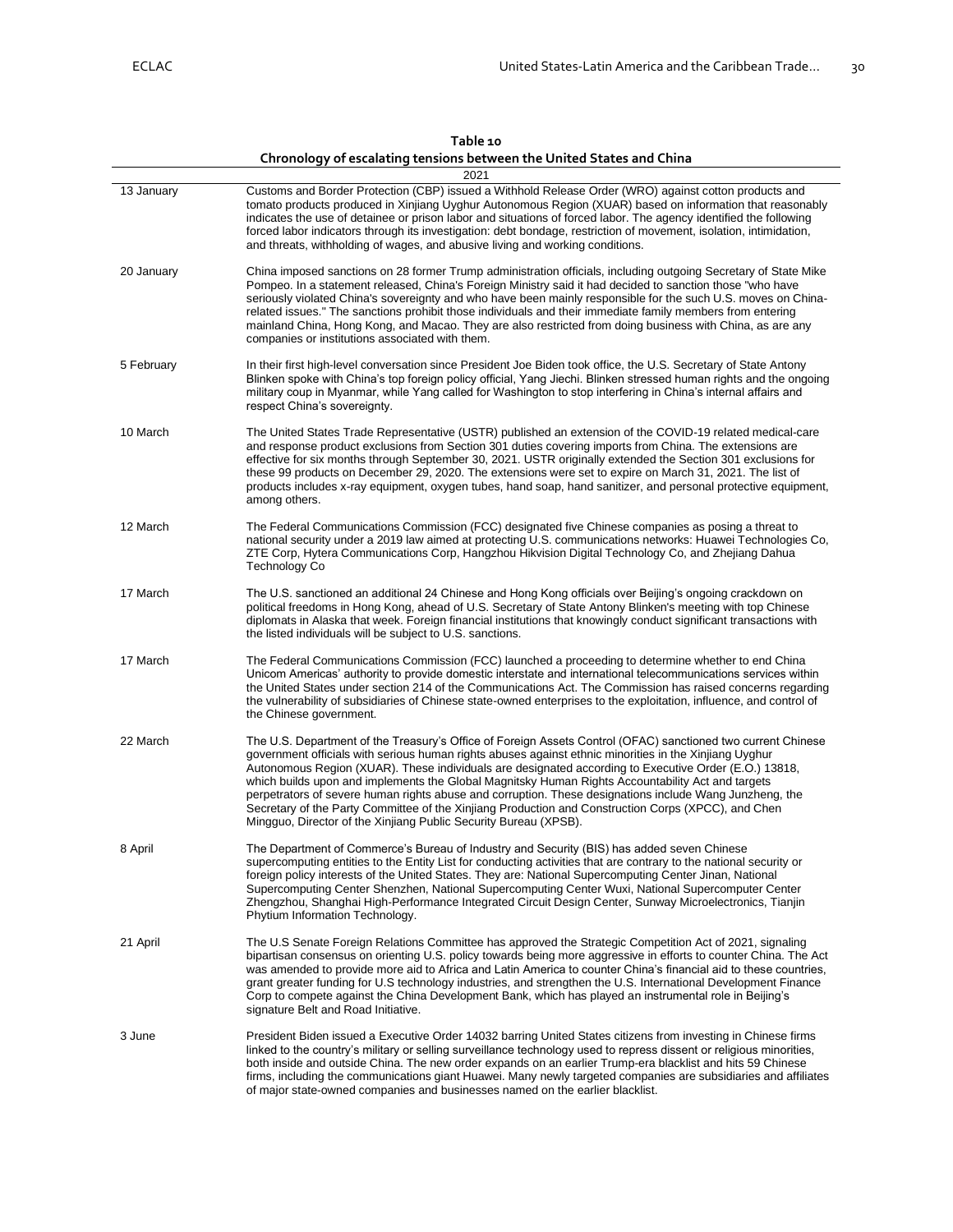| 8 June      | The U.S. Senate adopted the United States Innovation and Competition Act (USICA), intended to boost the<br>country's ability to compete with Chinese technology. The bill would invest more than US\$250 billion to boost<br>U.S. semiconductor production, scientific research, development of artificial intelligence, and space exploration in<br>the face of growing economic, technological, and military competition from China. The Senate's action highlights<br>a bipartisan consensus in Congress on the U.S. strategy for responding to China's rise.                                                                                                                                                                                                                                                                                            |
|-------------|-------------------------------------------------------------------------------------------------------------------------------------------------------------------------------------------------------------------------------------------------------------------------------------------------------------------------------------------------------------------------------------------------------------------------------------------------------------------------------------------------------------------------------------------------------------------------------------------------------------------------------------------------------------------------------------------------------------------------------------------------------------------------------------------------------------------------------------------------------------|
| 9 June      | President Joe Biden withdrew a series of Trump-era executive orders that sought to ban new downloads of<br>WeChat and TikTok. To replace the Trump-era ban, Biden signed new orders calling for the Commerce<br>Department to launch national security reviews of apps with links to foreign adversaries, including China.                                                                                                                                                                                                                                                                                                                                                                                                                                                                                                                                  |
| 10 June     | The National People's Congress (NPC) approved the Anti-Foreign Sanctions Law in China's national legislature.<br>The new law offers a legal foundation for China to counter U.S. and EU sanctions over trade, technology, Hong<br>Kong, and Xinjiang. The Law gives the Chinese government a legal tool to respond to foreign sanctions with its<br>countersanctions, affecting individuals and companies doing business in China and other foreign actors operating<br>in the country.                                                                                                                                                                                                                                                                                                                                                                     |
| 24 June     | The U.S. Commerce Department ordered a ban on U.S. imports of a key solar panel material from Chinese-<br>based Hoshine Silicon Industry Co., Ltd. to halt commerce tied to the country's repressive campaign against<br>Uyghurs and other minorities.                                                                                                                                                                                                                                                                                                                                                                                                                                                                                                                                                                                                      |
| 9 July      | The Department of Commerce's Bureau of Industry and Security (BIS) added 34 entities to the Entity List for their<br>involvement in, or risk of becoming involved in, activities contrary to the foreign policy and national security<br>interests of the United States. Of these 34 entities, 14 are based in the People's Republic of China (PRC) and<br>have enabled Beijing's campaign of repression, mass detention, and high-technology surveillance against<br>Uyghurs, Kazakhs, and members of other Muslim minority groups in the Xinjiang Uyghur Autonomous Regions of<br>China (XUAR), where the PRC continues to commit genocide and crimes against humanity. Commerce added<br>another five entities directly supporting PRC's military modernization programs related to lasers and C4ISR<br>programs to the Entity List.                     |
| 16 July     | The U.S. Department of State, the U.S. Department of the Treasury, the U.S. Department of Commerce, and the<br>U.S. Department of Homeland Security issued an advisory to highlight growing risks associated with actions<br>undertaken by the Government of the People's Republic of China and the Government of the Hong Kong Special<br>Administrative Region (SAR) that could adversely impact U.S. companies that operate in the Hong Kong SAR of<br>the People's Republic of China.                                                                                                                                                                                                                                                                                                                                                                   |
| 23 July     | China announced its decision to impose sanctions on seven U.S. citizens and entities, including former<br>Commerce Secretary Wilbur Ross, in response to recent U.S. actions over Chinese threats to Hong Kong's<br>autonomy. This marks the first time China has placed counter-sanctions measures using its new anti-foreign<br>sanction law. China also imposed unspecified "reciprocal counter-sanctions" on the current or former heads of a<br>range of organizations, including the Congressional-Executive Commission on China, U.S.-China Economic and<br>Security Review Commission, National Democratic Institute for International Affairs, International Republican<br>Institute, Human Rights Watch, and on the Washington-based Hong Kong Democracy Council.                                                                                 |
| 25 August   | The U.S. officials have approved license applications for the Chinese telecom company Huawei to purchase<br>chips for its auto component business. The license applications are worth hundreds of million of dollars, and the<br>chips will be used in vehicle components, such as video screens and sensors. It's suspected that the license is<br>approved because auto chips are considered less sophisticated, which are less susceptible to US bans.                                                                                                                                                                                                                                                                                                                                                                                                   |
|             | 2020                                                                                                                                                                                                                                                                                                                                                                                                                                                                                                                                                                                                                                                                                                                                                                                                                                                        |
| 15 January  | The United States and China signed the Economic and Trade Agreement Between the United States of America<br>and the People's Republic of China: Phase One to take effect on 14 February 2020. China agrees to purchase an<br>additional US\$200 billion worth of some items of U.S. exports with respect to the 2017 value over 2020 and 2021.<br>Most tariffs remain in effect, but as part of the deal, China will halve tariffs on 1,717 U.S. goods, lowering the tariff<br>on some items from 10% to 5% and others from 5% to 2.5%. The tariff cuts will apply to a list of additional tariffs<br>that took effect on September 1, worth US\$75 billion, effectively halving tariffs on US\$75 billion worth of goods.<br>The U.S. commitment under the Phase One Trade Deal is to slash tariffs from 15% to 7.5% on US\$120 billion<br>worth of goods. |
| 17 February | China grants tariff exemptions to 696 U.S. goods to fulfill the commitments made in the trade deal with the U.S.<br>The 696 products include pork, beef, soybean, wheat, corn, sorghum, ethanol, liquefied natural gas, crude oil,<br>steel rails, and medical equipment.                                                                                                                                                                                                                                                                                                                                                                                                                                                                                                                                                                                   |
| 10 March    | Invoking section 721 of the Defense Production Act of 1950, President Trump ordered the divestiture of the U.S.<br>firm StayNTouch, Inc. by the Chinese firm Beijing Shiji Information Technology Co., Ltd., on 6 March 2020, citing<br>national security concerns. The Federal Register published the document on 10 March 2020.                                                                                                                                                                                                                                                                                                                                                                                                                                                                                                                           |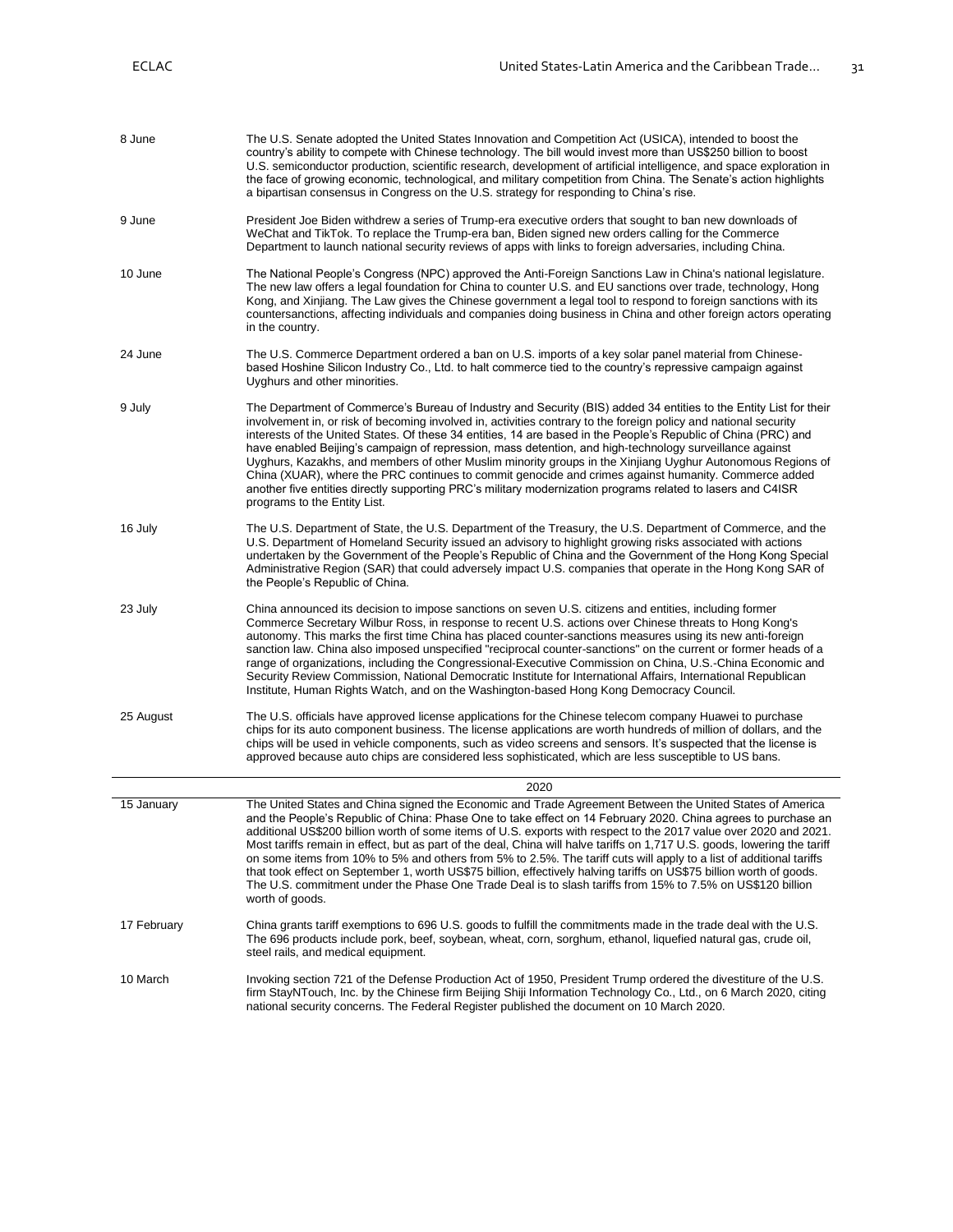| 8 May   | The U.S. and China reaffirm their commitments under the Phase-One trade deal. According to an announcement<br>made by the USTR and the U.S. Treasury Secretary, the Chinese Vice Premier, the U.S. Trade Representative,<br>and the U.S. Treasury Secretary held a conference call where they pledged their continued support for the Phase<br>One Trade Deal, which took effect in February. In confirmation, China's Commerce Ministry released a statement<br>saying that the two sides agreed to improve the atmosphere for the implementation of the Phase One Trade<br>Deal, which calls for Beijing to boost its purchases from the U.S. by US\$200 billion, over two years, compared to<br>the 2017 baseline. China ramped up its imports of U.S. pork, purchasing 40,200 tons of meat just in early May,<br>the largest order since October 2019. This comes as U.S. meat output has dropped by more than 30% due to<br>slaughterhouse closures under COVID-19. |
|---------|--------------------------------------------------------------------------------------------------------------------------------------------------------------------------------------------------------------------------------------------------------------------------------------------------------------------------------------------------------------------------------------------------------------------------------------------------------------------------------------------------------------------------------------------------------------------------------------------------------------------------------------------------------------------------------------------------------------------------------------------------------------------------------------------------------------------------------------------------------------------------------------------------------------------------------------------------------------------------|
| 12 May  | China announces a new list of U.S. commodities excluded from tariffs from May 19, 2020 to May 18, 2021.<br>China's State Council Customs Tariff Commission announced a new list of 79 U.S. products eligible to be<br>excluded from retaliatory tariffs. The latest list includes U.S. imports of medical disinfectants, rare earth ores,<br>silver and gold ores and concentrates, and some nickel and aluminum alloy products. This is the fifth list of U.S.<br>items exempted from tariff.                                                                                                                                                                                                                                                                                                                                                                                                                                                                           |
| 12 May  | President Donald Trump ordered the main federal government pension fund, Federal Retirement Thrift<br>Investment, not to invest its portfolio in Chinese companies, citing a serious national security risk to the US.                                                                                                                                                                                                                                                                                                                                                                                                                                                                                                                                                                                                                                                                                                                                                   |
| 15 May  | President Trump extended his May 2019 executive order barring U.S. firms from buying telecommunications<br>equipment made by companies deemed to be national security risks. The U.S. Department of Commerce<br>followed up by extending a temporary license that allows some U.S. companies to work with the Chinese<br>company Huawei until 13 August.                                                                                                                                                                                                                                                                                                                                                                                                                                                                                                                                                                                                                 |
| 15 May  | The U.S. Department of Commerce's Bureau of Industry and Security (BIS) announced new restrictions on<br>Huawei's ability to use U.S. technology and software to design and manufacture its semiconductors abroad. This<br>announcement cuts off Huawei's efforts to undermine U.S. export controls.                                                                                                                                                                                                                                                                                                                                                                                                                                                                                                                                                                                                                                                                     |
| 29 May  | President Trump issued a presidential proclamation that bars the entry (or the issuance of visas) of Chinese<br>students to the United States who are in "F" or "J" status in graduate-level programs and who are or had been<br>associated with the People's Republic of China (PRC) entities involved with the PRC's "military-civil fusion<br>strategy."                                                                                                                                                                                                                                                                                                                                                                                                                                                                                                                                                                                                              |
|         | The proclamation also calls on the U.S. State Department to consider using its visa revocation authority to revoke<br>previously issued visas in this category and directs the U.S. State Department and Department of Homeland<br>Security (DHS) in the next 60 days to review possible immigration measures for other immigrant and non-<br>immigrant visa classifications to deal with this issue.                                                                                                                                                                                                                                                                                                                                                                                                                                                                                                                                                                    |
| 4 June  | New Nasdaq restrictions affecting listing of Chinese Companies. Nasdaq requires auditing firms to ensure all<br>listed companies comply with international reporting and inspection standards.                                                                                                                                                                                                                                                                                                                                                                                                                                                                                                                                                                                                                                                                                                                                                                           |
| 14 July | The U.S. Department of Agriculture announced that China booked its biggest single-day U.S. corn purchase on<br>July 14, buying 1.762 million metric tons of U.S. corn. The deal eclipsed the previous single-day record sale to<br>China of 1.45 million tons of corn set in 1994. And this is after July 10, when Chinese buyers just purchased<br>1.365 million tons of US corn. On July 14, China also booked deals to buy 129,000 tons of soybeans. The trade<br>deals are to meet China's commitments in the US-China phase one trade deal to buy US\$80 billion worth of U.S.<br>agricultural products in 2020 and 2021.                                                                                                                                                                                                                                                                                                                                           |
| 15 July | President Trump signs an executive order formally revoking Hong Kong's "special status" in diplomatic and trade<br>relations and declares the U.S. will treat the city of Hong Kong as part of mainland China, including for trade,<br>export control, and visa purposes.                                                                                                                                                                                                                                                                                                                                                                                                                                                                                                                                                                                                                                                                                                |
| 17 July | The United States asked the World Trade Organization to authorize retaliatory tariffs against China for what it<br>claims is Beijing's failure to implement a dispute settlement panel ruling that found China was violating its<br>agricultural domestic support commitments. The U.S. is asking the WTO to authorize tariffs on US\$1.3 billion<br>worth of Chinese products, which it claims is "on the level of the nullification or impairment of benefits accruing" to<br>the U.S. from China's noncompliance, according to the communication. China had until 30 June 2020 to<br>implement the February 2019 dispute settlement panel ruling that found China was miscalculating its domestic<br>support for wheat and rice and, when calculated correctly, was in excess of its domestic support commitments.                                                                                                                                                    |
| 20 July | The U.S. Commerce Department's Bureau of Industry and Security adds eleven Chinese entities implicated in<br>human rights abuses in Xinjiang to the Entity List.                                                                                                                                                                                                                                                                                                                                                                                                                                                                                                                                                                                                                                                                                                                                                                                                         |
| 21 July | The United States ordered China Consulate in Houston, Texas closed, "to protect American intellectual property"<br>and the private information of Americans.                                                                                                                                                                                                                                                                                                                                                                                                                                                                                                                                                                                                                                                                                                                                                                                                             |
| 22 July | The U.S. seeks public comments to exclude Chinese imports from Section 301 tariffs. The Office of the U.S.<br>Trade Representative (USTR) has announced 37 exemption lists, which excluded specific Chinese imports from<br>U.S. additional tariffs. However, 84% of the exclusion requests had been rejected by the USTR by 31 January<br>2020. With the COVID-19 pandemic worsening in the U.S, the USTR is now prioritizing the review of requests<br>concerning medical products. It is also seeking public comments on whether to remove additional products<br>subject to Section 301 tariffs that are necessary to the US response to COVID-19.                                                                                                                                                                                                                                                                                                                   |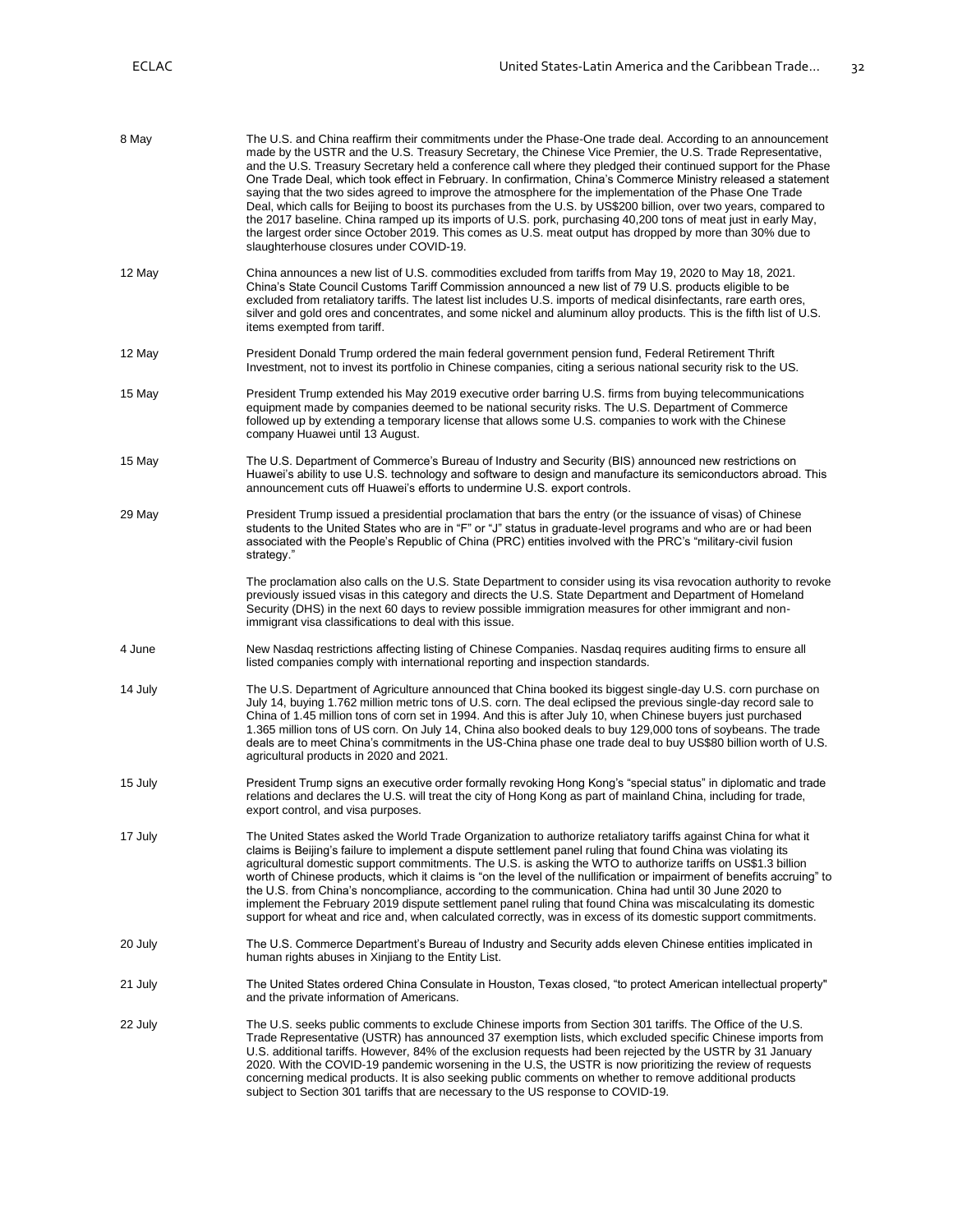| 24 July      | China orders the closure of the U.S. consulate in the south-western city of Chengdu, China.                                                                                                                                                                                                                                                                                                                                                                                                                                                                                                                                                                                                                                                                                                                                                         |
|--------------|-----------------------------------------------------------------------------------------------------------------------------------------------------------------------------------------------------------------------------------------------------------------------------------------------------------------------------------------------------------------------------------------------------------------------------------------------------------------------------------------------------------------------------------------------------------------------------------------------------------------------------------------------------------------------------------------------------------------------------------------------------------------------------------------------------------------------------------------------------|
| 17 July      | The U.S. Commerce Department's Bureau of Export Administration announced a new rule making explicit that<br>Huawei needs a special license to purchase semiconductor chips using U.S. technology or software even if the<br>chips were produced in a third country. These new rules amend the longstanding foreign-produced direct product<br>rule as follows: where U.S. software or technology is the basis for a foreign-produced item that will be<br>incorporated into, or will be used in the "production" or "development" of any "part," "component," or "equipment"<br>produced, purchased, or ordered by any Huawei entity on the Entity List; or when any Huawei entity on the Entity<br>List is a party to such a transaction, such as a "purchaser," "intermediate consignee," "ultimate consignee," or<br>"end-user."                 |
| 17 July      | The U.S. Commerce Department added 38 Huawei affiliates to the Entity List.                                                                                                                                                                                                                                                                                                                                                                                                                                                                                                                                                                                                                                                                                                                                                                         |
| 11 August    | The U.S. Customs and Border Protection (CBP) issued a notice requiring that goods produced in Hong Kong and<br>exported to the U.S. must be marked to indicate that their origin is "China" after September 25, 2020. Failure to<br>mark an article in accordance with the requirements shall result in the levy of a duty of ten percent ad valorem.                                                                                                                                                                                                                                                                                                                                                                                                                                                                                               |
| 19 August    | The U.S. government announced it would suspend or terminate three bilateral agreements with Hong Kong,<br>covering the surrender of fugitive offenders, the transfer of sentenced persons, and reciprocal tax exemptions on<br>income derived from the international operation of ships. The suspension of the reciprocal tax agreement implies<br>that Hong Kong-registered shipping firms, which derive transport income from the U.S., may be subject to U.S.<br>taxes on their gross income.                                                                                                                                                                                                                                                                                                                                                    |
| 25 August    | Ambassador Lighthizer and Secretary Mnuchin participated in a regularly scheduled call with China's Vice<br>Premier Liu He to discuss implementation of the historic Phase One Agreement between the United States and<br>China. The parties addressed steps that China has taken to effectuate structural changes called for by the<br>Agreement that will ensure greater protection for intellectual property rights, remove impediments to American<br>companies in the areas of financial services and agriculture, and eliminate forced technology transfer. The parties<br>also discussed the significant increases in purchases of U.S. products by China as well as future actions needed<br>to implement the agreement. Both sides see progress and are committed to taking the steps necessary to ensure<br>the success of the agreement. |
| 1 September  | Dozens of U.S. imports from China, including disposable face masks, respirators, Bluetooth tracking devices, and<br>musical instruments, are granted short extensions to previous tariff exemptions until the end of 2020.                                                                                                                                                                                                                                                                                                                                                                                                                                                                                                                                                                                                                          |
| 14 September | U.S. Customs and Border Protection (CBP) issued five Withhold Release Orders (WRO) today on products from<br>the People's Republic of China (PRC). The products subject to the WROs are produced with state-sponsored<br>forced labor in the Xinjiang Uyghur Autonomous Region. The Chinese government is engaged in systemic human<br>rights abuses against the Uyghur people and other ethnic and religious minorities. The new WROs direct CBP<br>Officers at all ports of entry to withhold release on cotton, apparel, hair products, and computer parts from four<br>Xinjiang companies.                                                                                                                                                                                                                                                      |
| 15 September | China's Tariff Commission of the State Council announced that it will extend tariff exemptions for 16 U.S.<br>products for one year. The products were originally exempt from China's additional tariffs from September 17,<br>2019 to September 16, 2020. Now, the September 16, 2020 deadline has been extended for another year to<br>September 16, 2021. Exemption list 1 covers products like shrimp and prawn seedlings, lubricants, and alfalfa<br>meal. Exemption list 2 covers products like release agent, whey for fodder, Iso-alkane solvent, and lubricating<br>base oil.                                                                                                                                                                                                                                                              |
| 2 December   | The U.S. Department of Homeland Security announced that U.S. Customs and Border Protection (CBP)<br>personnel at all U.S. ports of entry would detain shipments containing cotton and cotton products originating from<br>the Xinjiang Production and Construction Corps (XPCC). CBP's Office of Trade directed the issuance of a<br>Withhold Release Order (WRO) against cotton products made by the XPCC based on information that<br>reasonably indicates the use of forced labor, including convict labor.                                                                                                                                                                                                                                                                                                                                      |
|              | 2019                                                                                                                                                                                                                                                                                                                                                                                                                                                                                                                                                                                                                                                                                                                                                                                                                                                |
| 15 February  | Almost 15% of all 2017 U.S. imports are now subject to trade protection, President Trump's actions affect 12.6%<br>of 2017 U.S. imports. China is one of the biggest targets together with Canada, Mexico, the EU and South Korea.                                                                                                                                                                                                                                                                                                                                                                                                                                                                                                                                                                                                                  |
| 24 February  | The U.S. announced a delay in raising tariffs from 10% to 25% on US\$200 billion of Chinese imports, which were<br>expected to be applied on March 1, 2019.                                                                                                                                                                                                                                                                                                                                                                                                                                                                                                                                                                                                                                                                                         |
| 5 May        | The U.S. announced that the 25% tariffs on US\$200 billion of Chinese imports that were delayed on February 24<br>would be applied starting May 10. In addition, President Trump indicates that "shortly" 25% tariffs will be imposed<br>on all U.S. imports from China.                                                                                                                                                                                                                                                                                                                                                                                                                                                                                                                                                                            |
| 13 May       | China announces it will increase tariffs on \$60 billion of U.S. exports it had already hit last September by June<br>$1^{\rm st}$ .                                                                                                                                                                                                                                                                                                                                                                                                                                                                                                                                                                                                                                                                                                                |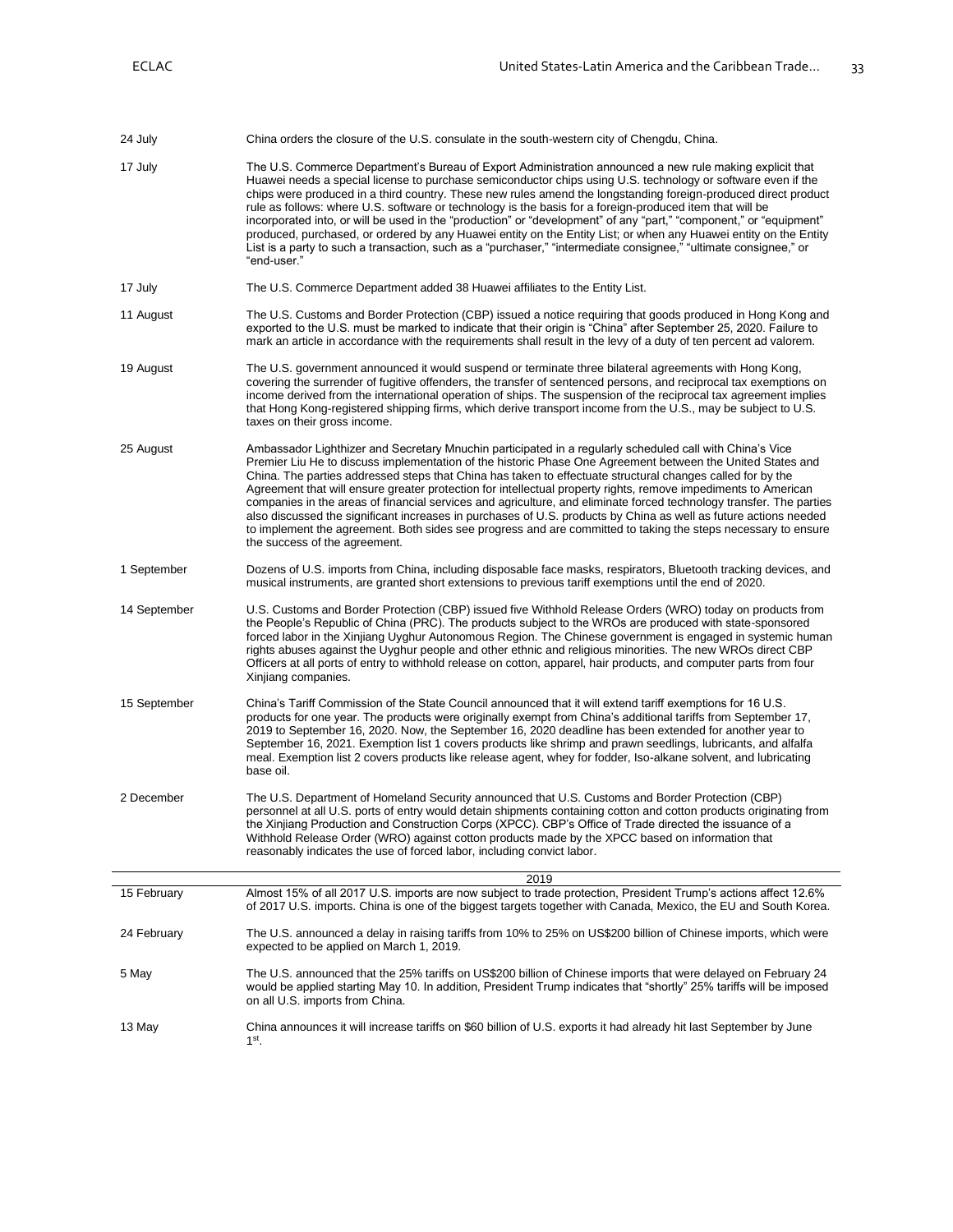| 15 May       | Executive Order on Securing the Information and Communications Technology and Services Supply Chain. The<br>Order gives the federal government the power to block US companies from buying foreign-made<br>telecommunications equipment deemed a national security risk.<br>Under the order, which gives the Secretary of Commerce power to determine which transactions may be<br>potential risks, no single company is immediately marked as a threat. But the plan is largely seen as a move<br>against China-based Huawei, which some US lawmakers have deemed a security threat.                                                                                                                                                                                                                                                                                                                                                                                                                                      |  |  |  |
|--------------|----------------------------------------------------------------------------------------------------------------------------------------------------------------------------------------------------------------------------------------------------------------------------------------------------------------------------------------------------------------------------------------------------------------------------------------------------------------------------------------------------------------------------------------------------------------------------------------------------------------------------------------------------------------------------------------------------------------------------------------------------------------------------------------------------------------------------------------------------------------------------------------------------------------------------------------------------------------------------------------------------------------------------|--|--|--|
| 1 June       | China raised the tariff rate on S\$36 billion of the US\$60 billion list from September 2018.                                                                                                                                                                                                                                                                                                                                                                                                                                                                                                                                                                                                                                                                                                                                                                                                                                                                                                                              |  |  |  |
| 12 June      | China's average tariff rate to every country other than the U.S. decreased from 8% to 6.7% since 2018.                                                                                                                                                                                                                                                                                                                                                                                                                                                                                                                                                                                                                                                                                                                                                                                                                                                                                                                     |  |  |  |
| 1 August     | The U.S. announced a 10% tariff on an additional US\$300 billion of imports from China, going into effect on 1<br>September 2019. The list covers final consumer goods such as toys, footwear, and clothing.                                                                                                                                                                                                                                                                                                                                                                                                                                                                                                                                                                                                                                                                                                                                                                                                               |  |  |  |
| 13 August    | The U.S. announced a 10% tariff on US\$112 billion of imports from China starting 1 September (mainly clothing,<br>and shoes, then US\$160 billion on December 15, 2019 (toys and electronics).                                                                                                                                                                                                                                                                                                                                                                                                                                                                                                                                                                                                                                                                                                                                                                                                                            |  |  |  |
| 23 August    | China announced US\$75 billion of U.S. exports, effective 1 September and 15 December 2019. The most<br>significant changes are the increase in its average tariff on U.S. autos from 12.6% to 42.6%. Later the same day<br>President Trump announced and increase of 5 percentage points in the tariff rate on the US\$112 billion list that<br>would begin 1 September and the US\$160 billion list on 15 December. Also, the current 25% tariff on US\$250<br>billion of Chinese goods will increase to 30%, starting 1 October.                                                                                                                                                                                                                                                                                                                                                                                                                                                                                        |  |  |  |
| 11 September | China announces it will exclude 16 products (less than \$2 billion of US exports) from its retaliatory tariffs imposed<br>in 2018, such as some animal feeds, chemicals, and petroleum products. President Trump plans to delay his<br>tariff increase on \$250 billion of Chinese imports from 25 to 30 percent, originally set out on August 23, 2019,<br>from October 1 to October 15.                                                                                                                                                                                                                                                                                                                                                                                                                                                                                                                                                                                                                                  |  |  |  |
| 11 October   | Trump announces the October 15 tariff increase on \$250 billion of US imports from China (25 percent raised to<br>30 percent) will not go ahead as planned. He also states negotiations had resulted in a forthcoming "substantial<br>phase one deal" with China, "subject to getting it written."                                                                                                                                                                                                                                                                                                                                                                                                                                                                                                                                                                                                                                                                                                                         |  |  |  |
| 26 November  | US releases new regulatory guidelines for its telecom networks procedure to protect telecom networks from<br>national security threats The US Commerce Department has issued a notice introducing a new procedure for<br>identifying, assessing, and addressing transactions that pose a national security risk to its telecommunications<br>network and service supply chain.<br>The procedure will give the US government power to restrict US companies from importing and using foreign<br>technology in their domestic supply chain infrastructure. Secretary Wilbur Ross said whether a transaction will be<br>prohibited or mitigated will be considered on a "case-by-case, fact-specific basis."<br>While the document makes no mention of Huawei or ZTE equipment, it might impact the two Chinese companies<br>as they were placed on the US entity "blacklist", earlier in May, and on Friday, November 22, were voted<br>unanimously as national security risks by the US Federal Communications Commissions. |  |  |  |
| 13 December  | Trump calls off the scheduled December 15 tariff increase and indicates his administration and China have<br>reached an agreement on the legal text of an 86-page deal that will be signed in January 2020.                                                                                                                                                                                                                                                                                                                                                                                                                                                                                                                                                                                                                                                                                                                                                                                                                |  |  |  |
|              | 2018                                                                                                                                                                                                                                                                                                                                                                                                                                                                                                                                                                                                                                                                                                                                                                                                                                                                                                                                                                                                                       |  |  |  |
| 7 February   | After conducting a Section 201 investigation, the U.S. implements 'global safeguard tariffs' on solar panel and<br>washing machine imports.                                                                                                                                                                                                                                                                                                                                                                                                                                                                                                                                                                                                                                                                                                                                                                                                                                                                                |  |  |  |
| 22 March     | Following the results of the Section 301 investigation, President Trump signed a Presidential Memorandum<br>Targeting China's Economic Aggression directing the following acts: To file a WTO case against China for their<br>discriminatory licensing practices; To restrict investment in key technology sectors, and to impose tariffs on<br>Chinese products.                                                                                                                                                                                                                                                                                                                                                                                                                                                                                                                                                                                                                                                          |  |  |  |
| 23 March     | The U.S. imposes a 25% tariff on all steel imports with some exceptions and a 10 % tariff on all aluminum<br>imports except from Argentina and Australia.                                                                                                                                                                                                                                                                                                                                                                                                                                                                                                                                                                                                                                                                                                                                                                                                                                                                  |  |  |  |
| 2 April      | China imposes tariffs ranging 15%-25% on 128 products worth US\$3 billion, including fruit, wine, seamless steel<br>pipes, pork, and recycled aluminum in retaliation to the U.S.' steel and aluminum tariffs.                                                                                                                                                                                                                                                                                                                                                                                                                                                                                                                                                                                                                                                                                                                                                                                                             |  |  |  |
| 3 April      | The USTR releases an initial list of 1,334 proposed products worth US\$50 billion subject to a potential 25% tariff.                                                                                                                                                                                                                                                                                                                                                                                                                                                                                                                                                                                                                                                                                                                                                                                                                                                                                                       |  |  |  |
| 4 April      | China reacts to USTR's initial list and proposes 25% tariffs to be applied on 106 products worth US\$50 billion on<br>goods such as soybeans, automobiles, chemicals.                                                                                                                                                                                                                                                                                                                                                                                                                                                                                                                                                                                                                                                                                                                                                                                                                                                      |  |  |  |
| 16 April     | The U.S. Department of Commerce concludes that Chinese telecom company ZTE violated U.S. sanctions. As a<br>result, U.S. companies are banned from doing business with ZTE for seven years.                                                                                                                                                                                                                                                                                                                                                                                                                                                                                                                                                                                                                                                                                                                                                                                                                                |  |  |  |
| 17 April     | China announces antidumping duties of 178.6 % on imports of sorghum from the U.S.                                                                                                                                                                                                                                                                                                                                                                                                                                                                                                                                                                                                                                                                                                                                                                                                                                                                                                                                          |  |  |  |
| 18 May       | China announces that it will stop tariffs on U.S. sorghum during negotiations.                                                                                                                                                                                                                                                                                                                                                                                                                                                                                                                                                                                                                                                                                                                                                                                                                                                                                                                                             |  |  |  |
| 20 May       | The U.S and China agree to a truce after China reportedly agrees to buy more U.S. goods.                                                                                                                                                                                                                                                                                                                                                                                                                                                                                                                                                                                                                                                                                                                                                                                                                                                                                                                                   |  |  |  |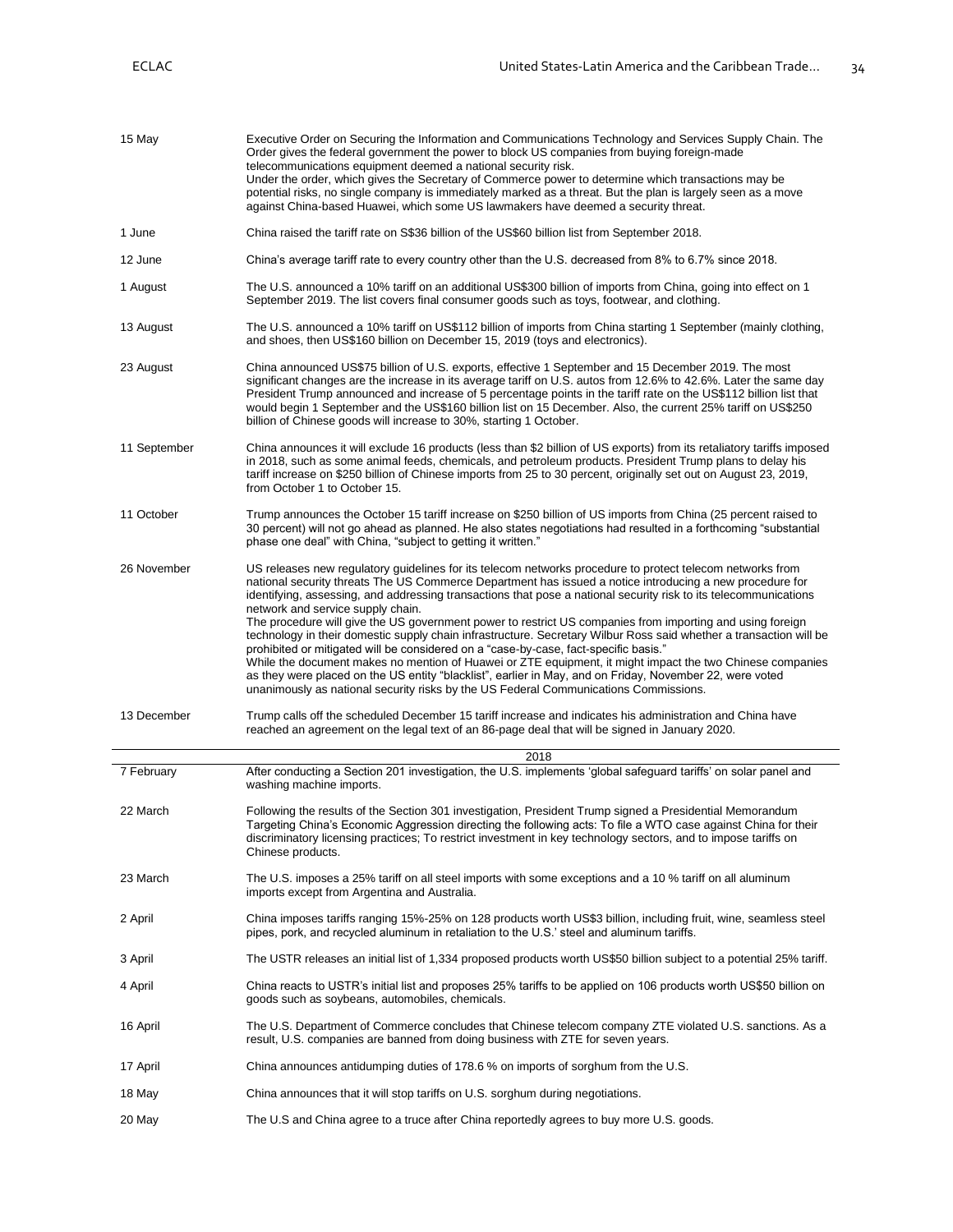| 29 May       | End of truce, the U.S. reinstates tariff plans.                                                                                                                                                                                                              |
|--------------|--------------------------------------------------------------------------------------------------------------------------------------------------------------------------------------------------------------------------------------------------------------|
| 7 June       | The U.S. and ZTE agree on a deal that will allow ZTE to resume business.                                                                                                                                                                                     |
| 15 June      | The U.S. revises the initial list of products released 3 April. List 1 implements a 25% tariff on a reduced 818<br>products (from 1,334) and is set to take effect on July 6, 2018. List 2 of 284 new products is also announced and<br>under consideration. |
| 16 June      | China revised its initial tariff list on 4 April to include a 25% tariff on 545 products valued at US\$34 billion to take<br>effect on 6 July 2018. China also proposes a second round of 25% tariffs on another 114 products valued at<br>US\$16 billion.   |
| 6 July       | The U.S. implements first China-specific tariffs, and China takes retaliatory measures.                                                                                                                                                                      |
| 2 August     | The U.S. Department of Commerce adds 44 Chinese entities to its export control list that pose a "significant risk"<br>to US national security.                                                                                                               |
| 14 August    | China files WTO claim against the U.S.                                                                                                                                                                                                                       |
| 23 August    | U.S. and China implement the second round of tariffs, China files second WTO complaint.                                                                                                                                                                      |
| 24 September | U.S. and China implement a third round of tariffs. Total China-specific tariffs affect goods valued at US\$250<br>billion, total U.S.-specific tariffs applied by China affect US\$110.                                                                      |
| 19 November  | U.S. releases list of proposed export controls on emerging technologies.                                                                                                                                                                                     |
|              | 2017                                                                                                                                                                                                                                                         |
| 28 April     | Initiation of 232 investigations into whether steel/aluminum imports pose a threat to national security.                                                                                                                                                     |
| 22 May       | The U.S. and China agreed to a trade deal that would give U.S. firms greater access to China's agriculture,<br>energy, and financial markets, and China gains access to the U.S. cooked poultry market.                                                      |
| 18 August    | Initiation of a Section 301 investigation into certain acts, policies, and practices of the Chinese government                                                                                                                                               |

relating to technology transfer, intellectual property, and innovation.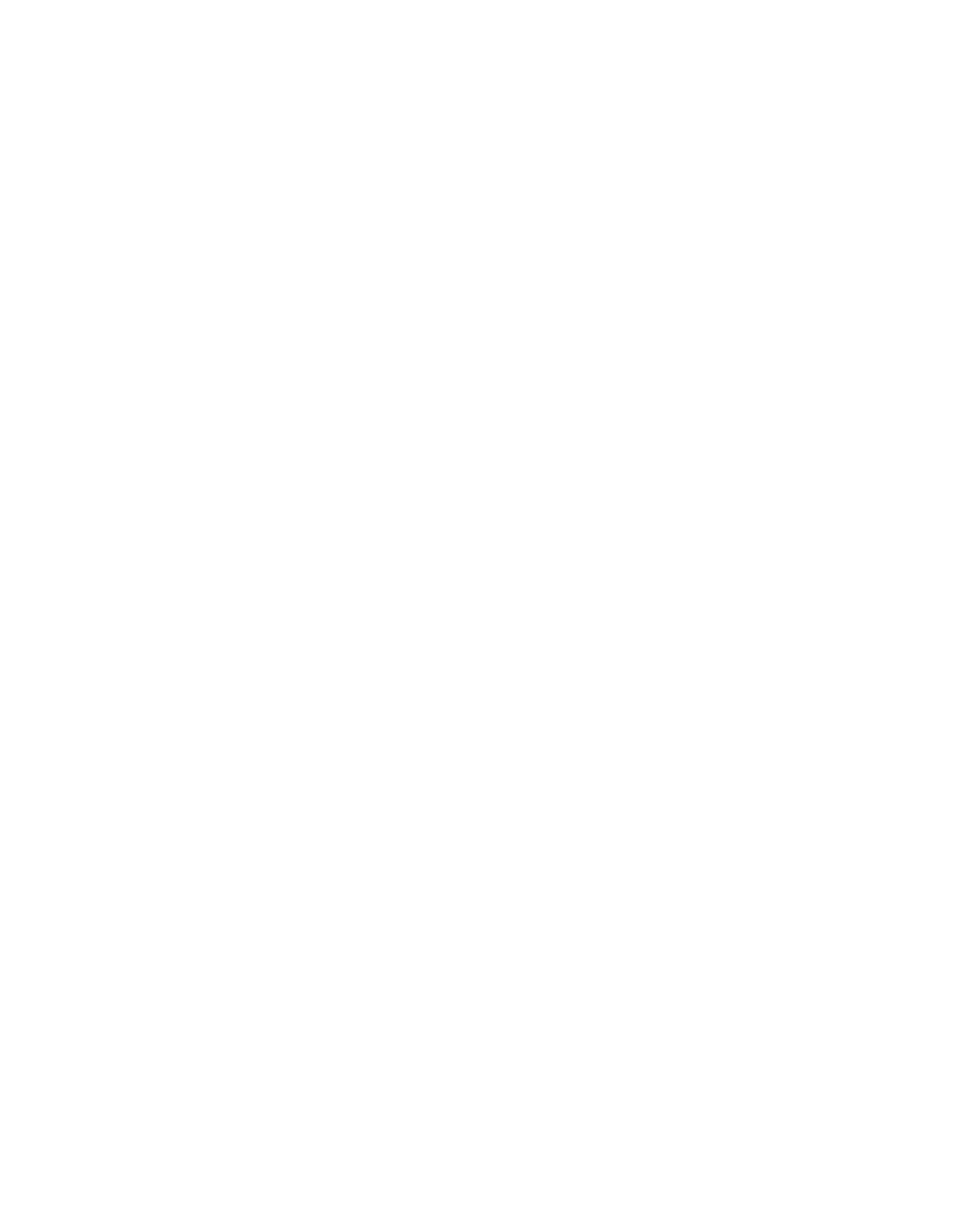# <span id="page-37-0"></span>**III. Trade and the circular economy**

The circular economy (CE) aims to ensure that products, components, and materials always maintain their maximum utility and value. The CE plays a relevant role in promoting green/low carbon growth, technological change and innovation, job creation, reducing external restrictions, and reducing the environmental footprint. International trade, in turn, could make a significant contribution to the development of CE.

This section first briefly describes some of the initiatives taken at different levels of government as well as in the private sector and local communities to promote the development of the CE in the United States and Canada; and then reviews the evolution of United States trade flows in goods related to the CE to assess its current significance and that of the region in the United States trade in CE goods.

## **A. Circular economy initiatives in North America**

<span id="page-37-1"></span>While policy leadership on circular economy is growing at all levels of government, more is needed to ensure alignment and harmonization across the North American region.<sup>6</sup> Despite the United States and Canada's lack of a comprehensive and cross-border policy framework, several piecemeal initiatives that address circularity challenges are found at the federal and municipal levels.<sup>7</sup> Following is a brief description of some of them.

<sup>6</sup> Circular North America: Accelerating the Transition to a Thriving and Resilient Los-carbon Economy, 2021.

<sup>7</sup> Transition to a Circular Economy: Opportunities for Recovery, Resiliency and Regeneration, 2021.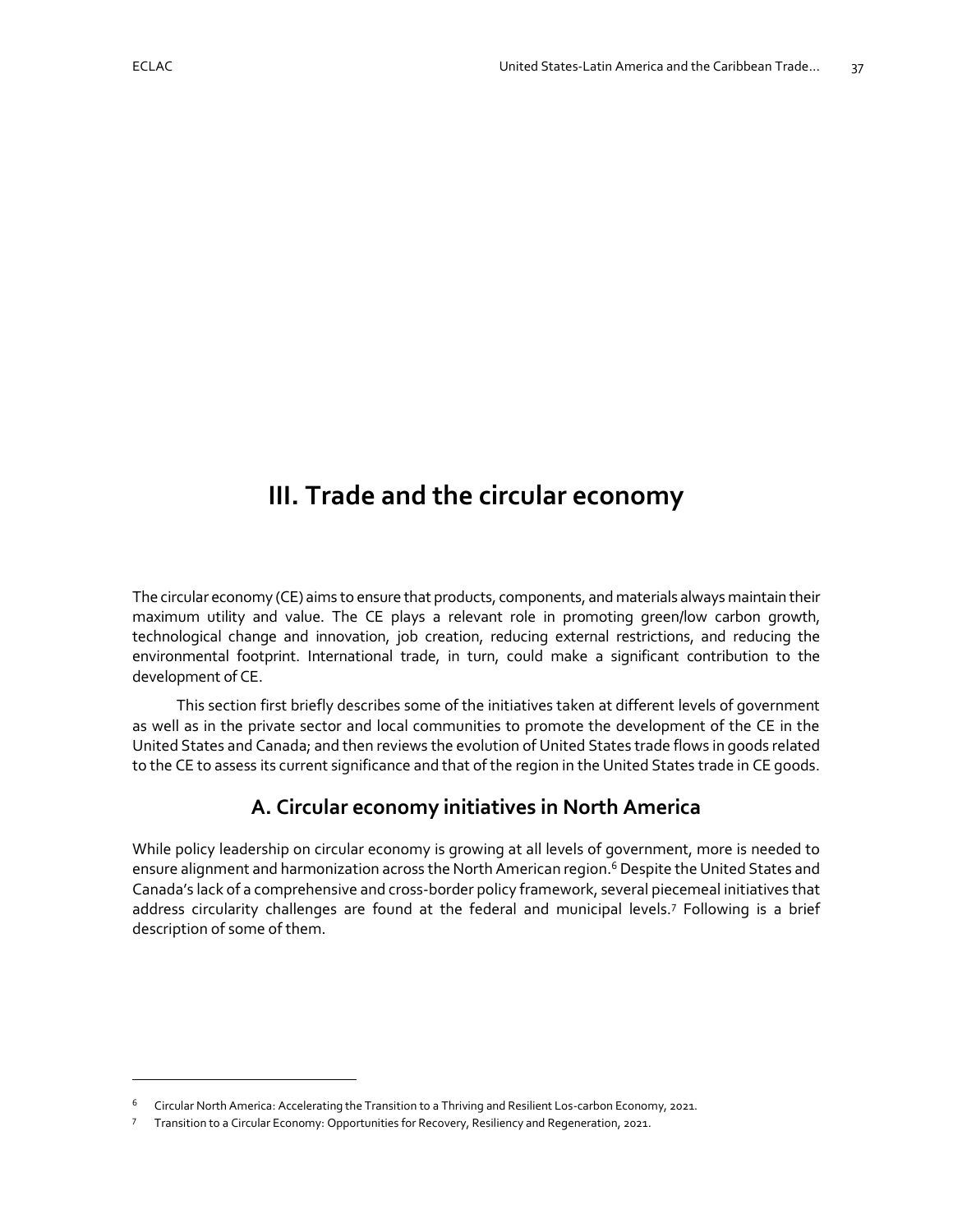## **1. United States**

#### <span id="page-38-0"></span>**Federal level**

- The Federal Government supports the circular economy through its own energy consumption. Following Section 203 of the **Energy Policy Act of 2005**, the federal government must consume at least 7.5 percent of its total electricity from renewable sources each year.<sup>8</sup>
- The Federal Government, led by the Environmental Protection Agency (EPA) and the United States Department of Agriculture (USDA), works with communities, organizations, businesses, and state and local governments to reduce food loss and waste by 50 percent by 2030. In collaboration with USDA, the EPA launched a **Call to Action by Stakeholders** to identify current opportunities and challenges in reducing food loss and waste in the United States. 910
- The U.S. Congress appropriates annually federal funding for agency grants and loan programs that support the circular economy.<sup>11</sup> For example, federal funding has been secured by the U.S. Department of Energy for the **Reducing Embodied-Energy and Decreasing Emissions (REMADE) Institute** headed by the Rochester Institute of Technology's Golisano Institute for Sustainability (GIS).<sup>12</sup> This institute aims to accelerate the nation's transition to a circular economy through public-private partnerships to develop cutting-edge sustainable manufacturing technologies to make real, near-term environmental and economic impacts.<sup>13</sup>

#### **Municipal level**

- The **City of Charlotte, North Carolina**, is the first U.S. city to commit to adopting the circular economy as a public sector strategy. Motivated to address poverty and economic opportunity, Charlotte is adopting a comprehensive waste diversion strategy called Circular Charlotte that could create more than 2,000 jobs while harnessing material that would otherwise be disposed of as a landfill. Together with stakeholders, the city has analyzed its waste streams and addressed the key issues impacting the entire city, economic and social mobility.<sup>14</sup>
- The **City of Phoenix, Arizona**, is working towards creating zero waste by 2050. To achieve its zero-waste target, the city supports the transition to a circular economy and encourages the retail industry to provide products that are either 100% recyclable or repurposed at the end of life. It is also centering considerable effort around recycling to expand its current recycling program and incubating local businesses to capture new products from the waste stream.<sup>15</sup> As a stepping stone, "Reimagine Phoenix" is the city's initiative to divert  $40\%$  of its waste from landfills by 2020 and better-manage its solid waste resources in the future.

<sup>8</sup> [https://www.energy.gov/eere/femp/federal-agency-use-renewable-electric-energy.](https://www.energy.gov/eere/femp/federal-agency-use-renewable-electric-energy)

<sup>9</sup> [https://www.epa.gov/sustainable-management-food/united-states-2030-food-loss-and-waste-reduction-goal#goal.](https://www.epa.gov/sustainable-management-food/united-states-2030-food-loss-and-waste-reduction-goal#goal)

<sup>10</sup> [https://www.epa.gov/sustainable-management-food/call-action-stakeholders-united-states-food-loss-waste-2030-reduction.](https://www.epa.gov/sustainable-management-food/call-action-stakeholders-united-states-food-loss-waste-2030-reduction)

<sup>11</sup> Transition to a Circular Economy: Opportunities for Recovery, Resiliency and Regeneration, 2021.

<sup>12</sup> [https://www.rit.edu/news/federal-funding-remade-institute-secured.](https://www.rit.edu/news/federal-funding-remade-institute-secured)

<sup>13</sup> [https://remadeinstitute.org/.](https://remadeinstitute.org/)

<sup>&</sup>lt;sup>14</sup> Circular North America: Accelerating the Transition to a Thriving and Resilient Los-carbon Economy, 2021.

<sup>&</sup>lt;sub>15</sub> Circular North America: Accelerating the Transition to a Thriving and Resilient Los-carbon Economy, 2021.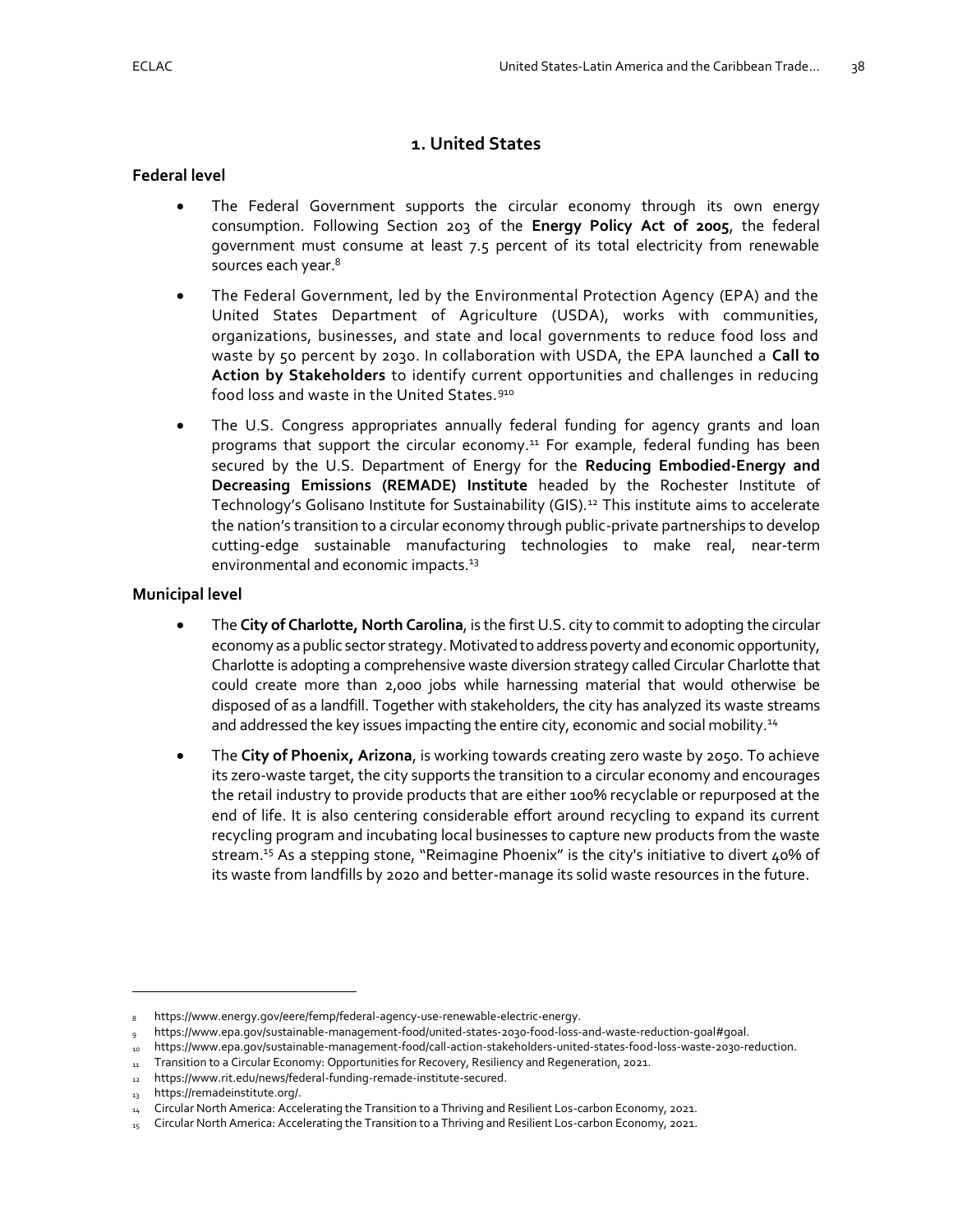#### **Plastic industry**

The **U.S. Plastic Pact Roadmap** is a collaborative, solutions-driven consortium led by The Recycling Partnership and the World Wildlife Fund, launched as part of the Ellen MacArthur Foundation's global Plastics Pact network.<sup>16</sup> Its goal is to unify diverse public-private stakeholders across the plastic value chain to rethink the design, use, and reuse of plastics, to create a path forward to realize a circular economy for plastic in the United States. The Strategy, titled Roadmap to 2025, is supported by nearly 100 corporations, startups, research entities, NGOs, universities, and state and local governments across the plastics packaging value chain in the U.S., and includes mandatory reporting and specific timeframes for realizing meaningful and targeted outcomes for a truly circular plastics economy to ensure that plastic remains in the economy and out of the environment for the years to come.<sup>17</sup> To ensure systematic change and accelerate progress, the Roadmap identifies four specific targets that address plastic waste management: 1) define a list of packaging to be designated as problematic or unnecessary by 2021, and take measures to eliminate them by 2025; 2) by 2025, 100 percent of plastic packaging will be reusable, recyclable or compostable by 2025; 3) by 2025, undertake ambitious actions to recycle or compost 50 percent of plastic packaging effectively; 4) by 2025, the average recycled content or responsibly sourced biobased content in plastic packaging will be 30 percent. Within this context, each stakeholder has different roles and responsibilities. Governments mainly have a 'Support' role, which means that they provide quidance and input and assist with distributing and disseminating outputs.<sup>18</sup> Only in two activities, one of target one and one of target two, governments 'Co-Lead', which means that one actor has a nominal leadership role, but Co-Leads are expected to play a significant and comparable role in terms of commitment to the effort.<sup>19</sup>

In June 2020, the **Plastic Waste Reduction and Recycling Research Act** was introduced in the U.S. Congress. This legislation seeks to provide a coordinated federal program to accelerate plastic waste reduction and support recycling research and development for the economic and national security of the United States. This Act is yet to be ratified.

#### **Automotive industry**

Although the United States has implemented regulations through the EPA to standardize smog, soot, and other air pollution generated by on-road vehicles<sup>20</sup>, it has not adopted any regulation governing the incorporation of circular economy practices across the automotive value chain. The focus of most product stewardship programs related to vehicles in the U.S. has been on voluntary measures to address specific recycling targets, such as vehicle tires and mercury switches.<sup>21</sup> On the one hand, policy makers at all levels of government have paid particular attention to issues associated with vehicle tires and have taken actions to support tire recycling and reuse.<sup>22</sup> On the other hand, regarding mercury switches, in 2006 a coalition of federal, state, industry, and environmental nonprofit partners created the National Vehicle Mercury Switch Recovery Program (NVMSRP), a voluntary effort to promote safe removal of mercury switches from end-of-life vehicles (ELV) before they are shredded for recycling.<sup>23</sup> Another initiative is the ELV Solutions (ELVS), a national not-for-profit corporation formed by automobile manufacturers, which provides educational materials and collects and recycles automotive switches at no cost to dismantlers and recyclers.<sup>24</sup>

<sup>16</sup> [https://usplasticspact.org/about/.](https://usplasticspact.org/about/)

<sup>17</sup> Waste Not U.S. Plastics Pact Unveils Plan to Achieve Circular Economy in the U.S. by 2025.

[https://usplasticspact.org/roadmap-reader/.](https://usplasticspact.org/roadmap-reader/)

<sup>19</sup> Ibid.

<sup>20</sup> <https://www.epa.gov/regulations-emissions-vehicles-and-engines/regulations-smog-soot-and-other-air-pollution-passenger>

<sup>21</sup> [https://archive.epa.gov/oswer/international/web/html/200811\\_elv\\_directive.html.](https://archive.epa.gov/oswer/international/web/html/200811_elv_directive.html)

 $22$  Ibid.

 $_{23}$  Ibid.

 $_{24}$  [Ibid.](https://archive.epa.gov/oswer/international/web/html/200811_elv_directive.html)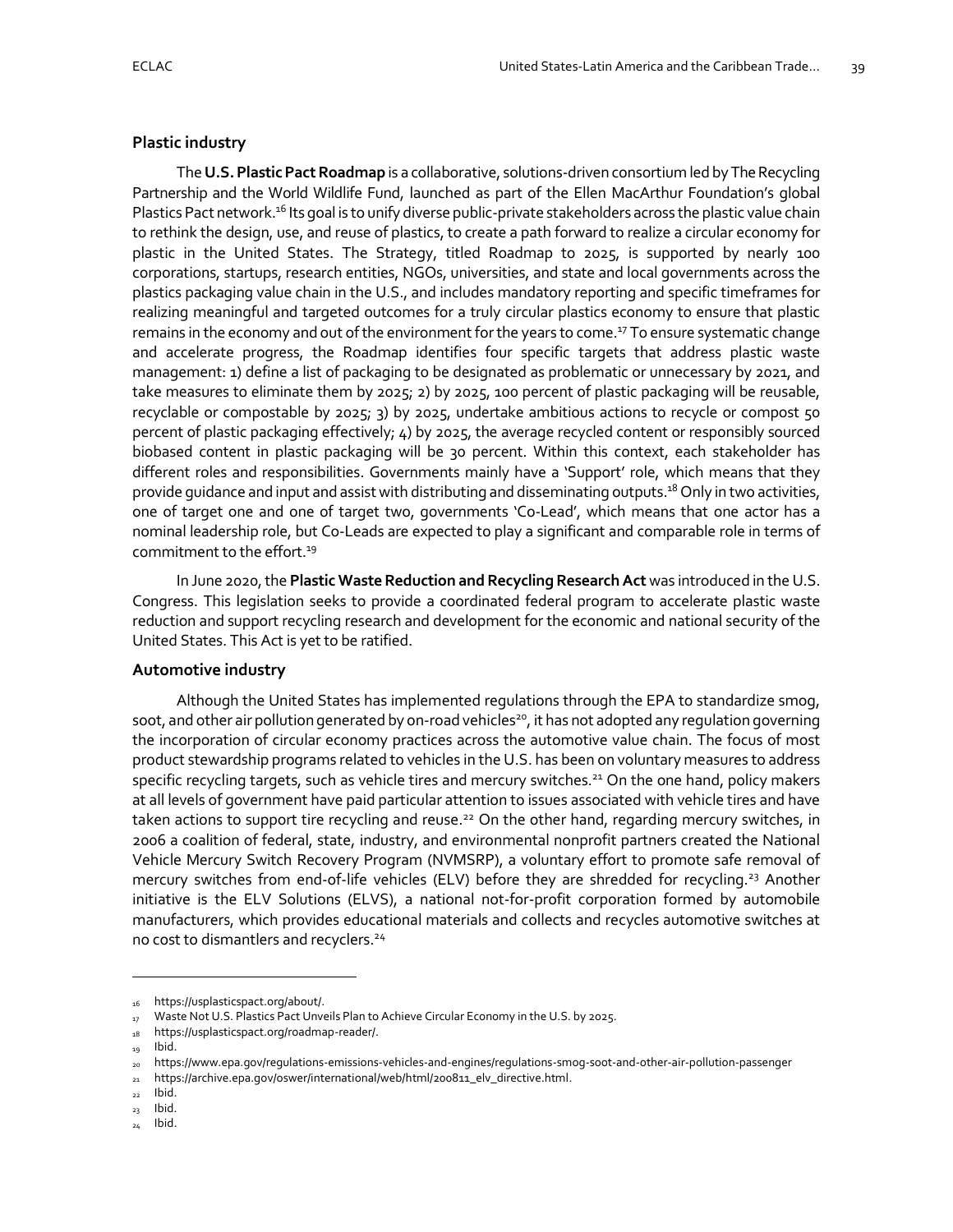## **2. Canada**

#### <span id="page-40-0"></span>**Federal level**

- The Federal Government of Canada established its **net-zero emissions target by 2050**. The government will aid the transition to a net-zero, circular economy through green procurement that includes life-cycle assessment principles and the adoption of clean technologies and green products and services.<sup>25</sup>
- The Prime Minister selected **Canada Infrastructure Bank (CIB)** as an essential vehicle for a sustainable recovery from the COVID-19 pandemic. The bank will allocate CAD\$10 billion within three years to strengthen the economic growth and contribute to the transition to a green, low-carbon economy.<sup>26</sup>
- The Government of Canada launched in November 2020 the first two streams of Canada's CAD\$20 million **Food Waste Reduction Challenge**. The Challenge's Streams A and B will award up to CAD\$10.8 million to innovators with a groundbreaking way of doing business that can prevent or divert food waste at any point from farm to plate.<sup>27</sup>

#### **Municipal level**

• The City Council of **Toronto, Ontario** approved the Long-term Waste Management Strategy in 2016 and formed a Cross-Divisional Circular Economy Working Group to develop a strategy for City procurement to drive waste diversion. The framework outlines the city's circular economy procurement objectives and identifies numerous opportunities to leverage the city's buying power. Drawing on CAD\$1.8 million in funding, the initiative may be implemented across target sectors, including food and catering, waste management, textiles and clothing, information and technology, and construction and engineering.<sup>28</sup>

#### **Plastic industry**

In November 2018, the Canadian Council of Ministers of the Environment (CCME) agreed to work collectively toward zero plastic waste by approving a **Strategy on Zero Plastic Waste**. The Strategy outlines areas where changes are needed across the plastic life-cycle, from design to collection, cleanup, and value recovery, underscoring the economic and business opportunities resulting from longlasting and durable plastics.<sup>29</sup> In June 2019, environment ministers approved the **Canada-wide Action Plan on Zero Plastic Waste**: **Phase 1**, which focuses on product design, single-use plastics, collection systems, recycling capacity, and domestic markets. In July 2020, ministers approved the **Canada-wide Action Plan on Zero Plastic Waste: Phase 2**, which focuses on consumer awareness, aquatic activities, research and monitoring, clean-up, and global action. Together, phases 1 and 2 lay out concrete measures to keep plastics in the economy and out of the environment.<sup>30</sup>

The **Canada Plastic Pact** (CPP) is also a member of the Ellen MacArthur Foundation's Global Plastics Pact network. The CPP is a multi-stakeholder, industry-led, cross-value chain collaboration platform that aims to tackle plastic packaging waste and pollution by bringing together businesses, government, non-governmental organizations, and other key actors in Canada's local plastics value

<sup>25</sup> [https://www.canada.ca/en/treasury-board-secretariat/services/innovation/greening-government/strategy.html#toc3-1.](https://www.canada.ca/en/treasury-board-secretariat/services/innovation/greening-government/strategy.html#toc3-1)

[https://cib-bic.ca/en/partner-with-us/growth-plan/.](https://cib-bic.ca/en/partner-with-us/growth-plan/)

<sup>&</sup>lt;sub>27</sub> A HEALTHY ENVIRONMENT AND A HEALTHY ECONOMY: Canada's strengthened climate plan to create jobs and support people, communities, and the planet, 2020.

Ibid.

[https://ccme.ca/en/current-](https://ccme.ca/en/current-activities/waste#:~:text=In%20November%202018%20environment%20ministers,and%20out%20of%20the%20environment)

[activities/waste#:~:text=In%20November%202018%20environment%20ministers,and%20out%20of%20the%20environment.](https://ccme.ca/en/current-activities/waste#:~:text=In%20November%202018%20environment%20ministers,and%20out%20of%20the%20environment) <sup>30</sup> [https://ccme.ca/en/current-](https://ccme.ca/en/current-activities/waste#:~:text=In%20November%202018%20environment%20ministers,and%20out%20of%20the%20environment)

[activities/waste#:~:text=In%20November%202018%20environment%20ministers,and%20out%20of%20the%20environment.](https://ccme.ca/en/current-activities/waste#:~:text=In%20November%202018%20environment%20ministers,and%20out%20of%20the%20environment)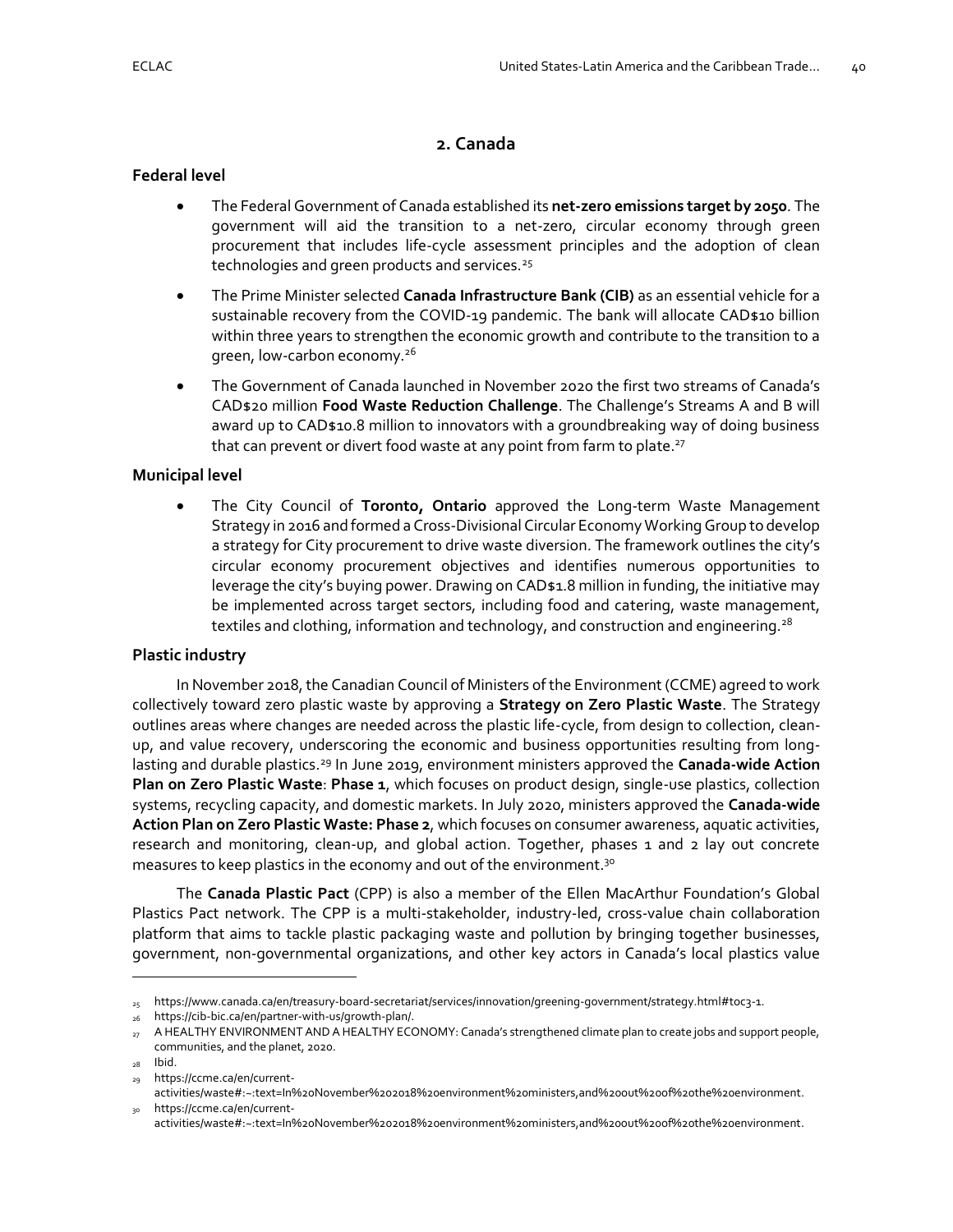chain.  $31$  Launching in fall 2020, the initiative is working towards the same unified vision of a circular economy for plastics by innovating to ensure necessary plastics are reusable, recyclable, or compostable, and recirculating plastics through the economy.<sup>32</sup> The Pact aims to amplify the expertise and capacity of Canadian stakeholders across the packaging value chain to ignite an industry-wide transformation towards circularity.<sup>33</sup>

#### **Automotive industry**

Canada does not have any federal regulation for circular economy practices in the automotive value chain. However, in January 2021, the Minister of Economic Development and Official Languages and the Minister responsible for Western Economic Diversification Canada announced CAD\$1.9 million in funding to the University of British Columbia's Okanagan campus (UBCO) to develop an innovation hub that will promote clean technologies that convert carbon-based additives and components into new, sustainable products. UBCO will research how industrial waste can gain a second life as highquality carbon products with this funding.<sup>34</sup> One example is the conversion of carbon collected during the recycling process of heavy industry vehicle tires into battery electrodes that power electric vehicles. Moreover, some private initiatives have been undertaken in Canada to support recycling programs in the automotive industry. For example, the Automotive Recyclers of Canada (ARC) developed and implemented the Canadian Auto Recyclers' Environmental Code (CAREC). This Code of Practice for Automotive Recyclers was designed to standardize recycling ELV and protect water, air, and soil from the harmful materials they contain. <sup>35</sup>

## **B. United States trade in circular economy goods**

<span id="page-41-0"></span>The trade flows associated with the CE are difficult to quantify, and the few statistics available tend to underestimate their magnitude. There are four trade-in goods flows identified as CE flows: trade in used and second-hand goods, trade-in reconditioned and remanufactured goods, trade-in waste and waste for its valorization, and trade-in secondary raw materials. Of these four, only the waste for its valorization and waste trade has tariff lines in the Harmonized System that allow quantifying a portion of them. Most used and second-hand and reconditioned and remanufactured goods do not have their own classifications. Therefore, it is not possible to distinguish between a new and a used product or between a used or reconditioned product and a waste.

For this section, a list of CE goods was compiled at the 10-digit level of the Harmonized System using the following criteria: products identified in the publication *"El comercio internacional y la economía circular en América Latina y el Caribe"* by N. Mulder and M. Albaladejo, ECLAC 2021; products identified by the *Basel Convention on the Control of Transboundary Movements of Hazardous Wastes and their Disposal*; products considered in the *OECD's Council Decision on the control of transboundary movements of waste destined for recovery operations*; the publication "*Used electronic products: An examination of U.S. exports"* USITC, 2013; and, products obtained using *keywords* associated with the concept of CE (such as used; waste; scrap; residues; recycling; refurbished; remanufactured; repair (ed); for disposal; disassembly; charitable donation; resale; nonworking; recovery; offal and rebuilt). As a result, a total of 407 goods were identified.

[https://plasticspact.ca/.](https://plasticspact.ca/)

<sup>32</sup> CIRCULAR NORTH AMERICA: Accelerating the Transition to a Thriving and Resilient Los-carbon Economy, 2021.

 $_{33}$  Ibid.

<sup>34</sup> [https://www.canada.ca/en/western-economic-diversification/news/2021/01/government-of-canada-announces-support-for](https://www.canada.ca/en/western-economic-diversification/news/2021/01/government-of-canada-announces-support-for-innovation-in-clean-technology-and-sustainable-materials.html)[innovation-in-clean-technology-and-sustainable-materials.html.](https://www.canada.ca/en/western-economic-diversification/news/2021/01/government-of-canada-announces-support-for-innovation-in-clean-technology-and-sustainable-materials.html)

<sup>35</sup> [https://autorecyclers.ca/about-arc/our-codes/.](https://autorecyclers.ca/about-arc/our-codes/)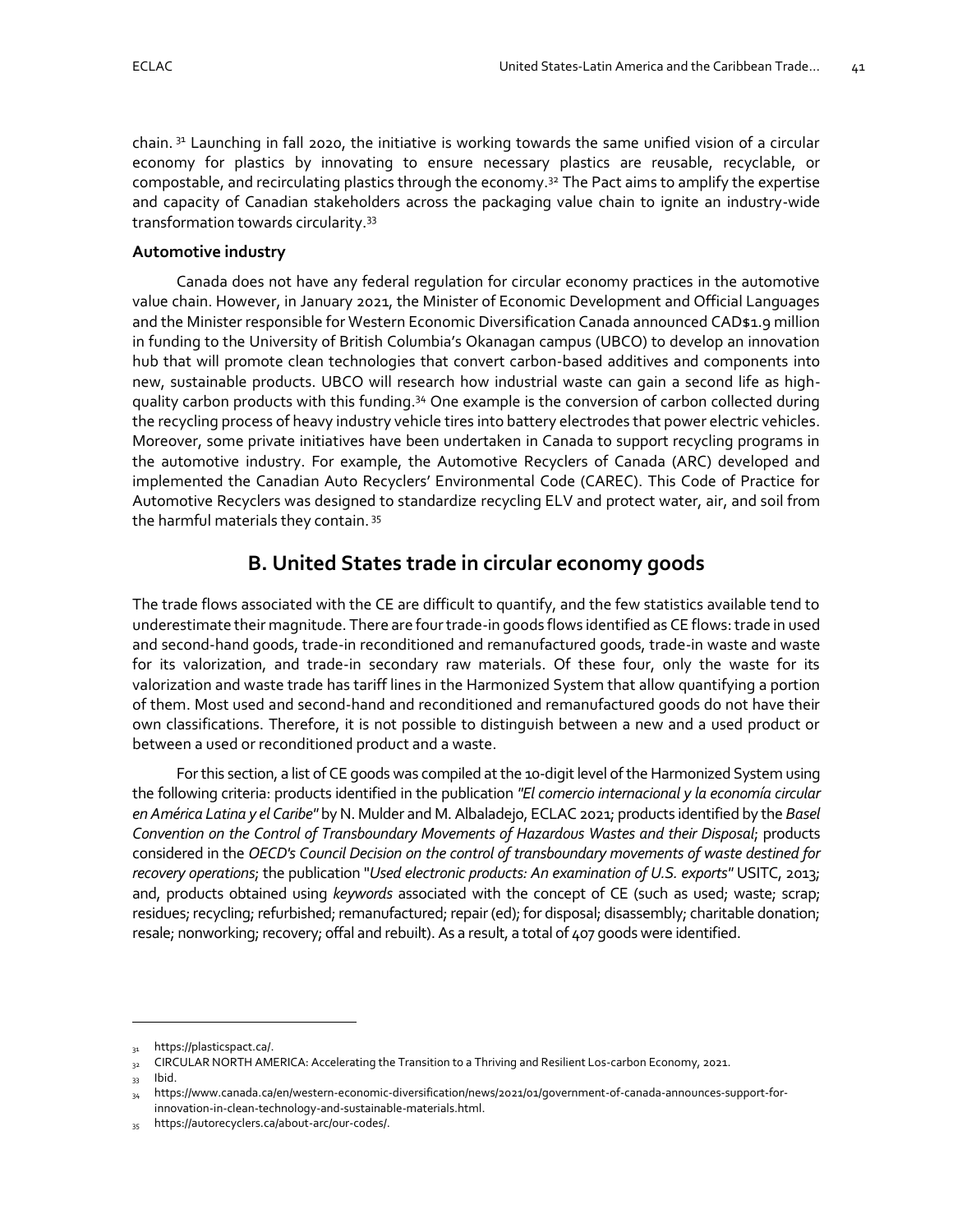Under this classification, the United States imported in 2020 US\$ 18,455 million in CE goods, representing 0.8% of total U.S. imports of goods. The number is about twice as high as ten years before when they amounted to US\$9,235 million or 0.5% of total U.S. imports of goods (see table 6).

The vast majority correspond to transport materials, mainly used motor vehicles --US\$8,007 million in 2020, and minerals, metals, and their manufactures, an extensive group encompassing waste and scrap metals, mechanical, motorized, and self-propelled machines --US\$7,671million in 2020.

United States exports of CE goods amounted to US\$32,158 million in 2020, showing a substantial surplus in circular economy goods. United States exports of CE goods represent about 2.3% of total U.S. exports in 2020. Exports of CE goods have been fluctuating –they were US\$11,160 in 2005, US\$31,263 in 2010, and US\$22,977 in 2015.

<span id="page-42-1"></span><span id="page-42-0"></span>

| (Millions of dollars)                    |             |           |           |           |           |  |
|------------------------------------------|-------------|-----------|-----------|-----------|-----------|--|
|                                          | 2000        | 2005      | 2010      | 2015      | 2020      |  |
| Imports                                  |             |           |           |           |           |  |
| Agriculture, food and<br>beverages       | 147         | 415       | 617       | 1580      | 1 6 9 8   |  |
| Minerals, metals and their<br>products   | 1 671       | 3456      | 5 2 7 6   | 5 2 1 4   | 7671      |  |
| Chemical, plasic and rubber              | 200         | 300       | 304       | 362       | 346       |  |
| <b>Textils and leather</b>               | 61          | 126       | 128       | 148       | 138       |  |
| Forestry, pulp, paper and<br>cardboard   | 105         | 113       | 222       | 391       | 587       |  |
| <b>Transport materials</b>               | 1 3 6 3     | 658       | 2678      | 3 0 9 6   | 8 0 0 7   |  |
| <b>Musical instruments</b>               | $\mathbf 0$ | 17        | 10        | 10        | 8         |  |
| Total CE imports                         | 3547        | 5 0 8 5   | 9 2 3 5   | 10 801    | 18 455    |  |
| <b>Total imports</b>                     | 1 218 022   | 1 673 455 | 1913857   | 2 248 811 | 2 335 991 |  |
| Share of CE imports in total imports (%) | 0.29%       | 0.30%     | 0.48%     | 0.48%     | 0.79%     |  |
| Exports                                  |             |           |           |           |           |  |
| Agriculture, food and beverages          | 1988        | 1945      | 5 6 7 3   | 7778      | 6 6 6 9   |  |
| Minerals, metals and their products      | 1840        | 6708      | 20754     | 9913      | 14772     |  |
| Chemical, plasic and rubber              | 225         | 491       | 1 0 4 9   | 848       | 267       |  |
| <b>Textils and leather</b>               | 75          | 80        | 51        | 27        | 25        |  |
| Forestry, pulp, paper and cardboard      | 1 2 9 4     | 1775      | 3 4 5 8   | 4 1 6 3   | 3884      |  |
| <b>Transport materials</b>               | 1 608       | 160       | 278       | 248       | 6542      |  |
| <b>Total CE exports</b>                  | 7 0 2 9     | 11 160    | 31 263    | 22 977    | 32 158    |  |
| Total U.S. Exports                       | 781 918     | 901 082   | 1 278 495 | 1 503 328 | 1 424 935 |  |
| Share of CE exports in total exports (%) | 0.90%       | 1.24%     | 2.45%     | 1.53%     | 2.26%     |  |

**Table 11 United States trade in CE goods, by sector**

Source: U.S. Census Bureau.

Latin America and the Caribbean represent about 13% of total U.S. imports of CE goods. In 2020 the United States imported US\$2,328 million of CE goods from the region, more than five times the amount it imported from the region twenty years ago. The region's share in the United States CE imports has fluctuated from 12% in 2000 to 18% in 2010 to 13% in 2020 (table 14). Imports from the region have been mainly in the mineral, metals and their manufactures.

United States exports of CE goods to the region amounted to US\$5,865 million in 2020 or 18% of total U.S. exports of CE goods. United States exports to the region have been steadily increasing since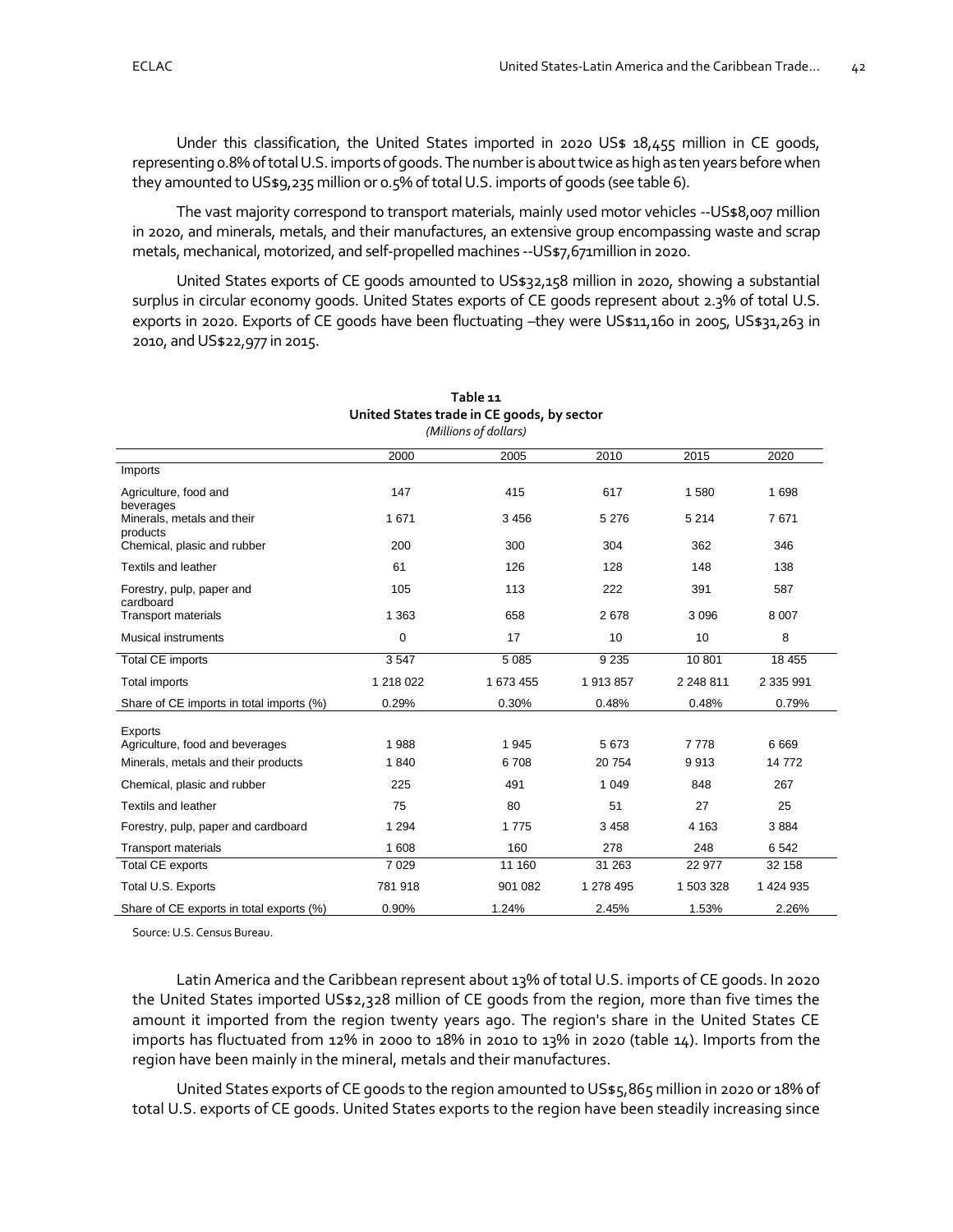the beginning of the century. Exports to the region are mainly agriculture, food and beverages, minerals, metals, and manufacturing (table 14).

<span id="page-43-1"></span><span id="page-43-0"></span>

| (Millions of dollars)                            |         |                |         |                |             |
|--------------------------------------------------|---------|----------------|---------|----------------|-------------|
|                                                  | 2000    | 2005           | 2010    | 2015           | 2020        |
| Imports                                          |         |                |         |                |             |
| Agriculture, food and beverages                  | 56      | 113            | 127     | 175            | 152         |
| Minerals, metals and their products              | 290     | 628            | 1 3 3 5 | 1 1 3 2        | 1 4 9 3     |
| Chemical, plasic and rubber                      | 45      | 78             | 97      | 145            | 123         |
| <b>Textils and leather</b>                       | 14      | 52             | 50      | 45             | 25          |
| Forestry, pulp, paper and cardboard              | 5       | 5              | 8       | 10             | 5           |
| <b>Transport materials</b>                       | 24      | $\overline{2}$ | 84      | 244            | 530         |
| <b>Musical instruments</b>                       | 0       | 0              | 0       | 0              | $\mathbf 0$ |
| Total CE imports from LAC                        | 434     | 878            | 1700    | 1751           | 2 3 2 8     |
| Share of CE imports from LAC in total CE imports | 12%     | 17%            | 18%     | 16%            | 13%         |
| <b>Exports</b>                                   |         |                |         |                |             |
| Agriculture, food and beverages                  | 408     | 657            | 1735    | 2941           | 2952        |
| Minerals, metals and their products              | 335     | 888            | 1 3 1 6 | 1 3 3 9        | 1 4 7 5     |
| Chemical, plasic and rubber                      | 35      | 33             | 47      | 42             | 46          |
| <b>Textils and leather</b>                       | 18      | 35             | 13      | $\overline{7}$ | 8           |
| Forestry, pulp, paper and cardboard              | 243     | 309            | 588     | 390            | 497         |
| <b>Transport materials</b>                       | 287     | 25             | 46      | 80             | 886         |
| Total CE exports to LAC                          | 1 3 2 7 | 1 947          | 3746    | 4799           | 5865        |
| Share of CE exports to LAC in total CE exports   | 19%     | 17%            | 12%     | 21%            | 18%         |

**Table 12 United States trade in CE goods with Latin America and the Caribbean**

Source: U.S. Census Bureau.

The share of trade in circular economy goods in total U.S. trade has been increasing since 2000 both for imports and exports, however modestly. The share of CE imports in total U.S. imports of goods has shown a soft upward trend that reached its maximum in 2020 at 0.8%. In contrast, the share of exports of CE in total U.S. exports of goods reached a peak in 2010 (2.4%), declining afterward to a minimum share of 1.5% in 2016. From 2016 onwards, CE exports recovered to reach 2.3% of total U.S. exports of goods in 2020 (figure 16).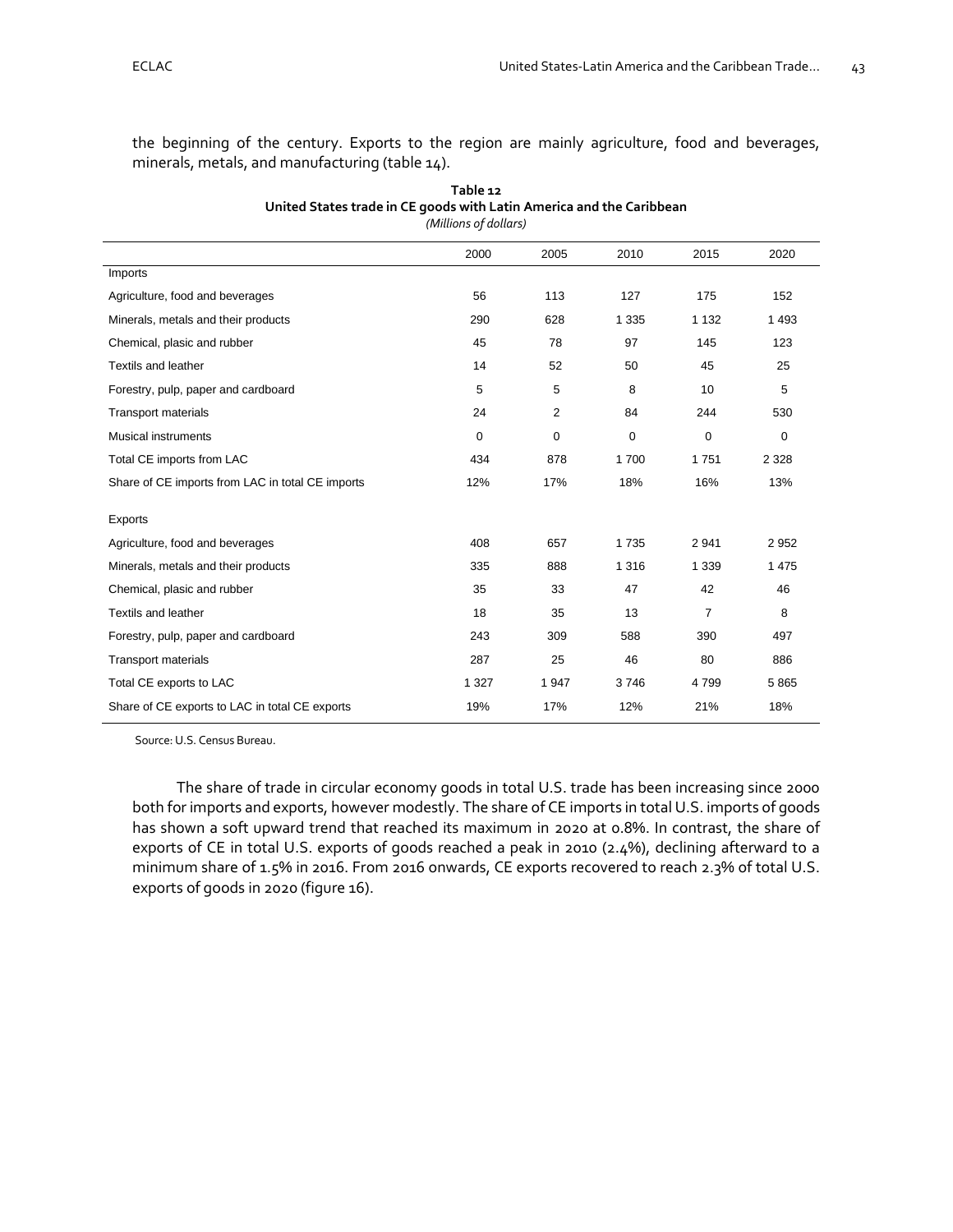<span id="page-44-1"></span><span id="page-44-0"></span>

**Figure 16 Share of CE goods in U.S. exports and imports of goods, 2000-2020** *(in percentages)*

Source: U.S. Bureau of Census.

United States trade in CE goods with Latin America shows a similar trajectory, albeit at a lower share. A stable but soft upward trend of CE imports from Latin America, with the maximum share value of 0.6% in 2020 compared to 0.8% worldwide. CE exports to the region show more volatile performance over the period, reflecting a share of 1.7% in 2020 in the total U.S. exports to Latin America compared to 2.3% worldwide (figure 17).

<span id="page-44-3"></span><span id="page-44-2"></span>

**Figure 17 Share of CE goods in total exports, imports of goods with Latin America** *(in percentages)*

Source: U.S. Bureau of Census.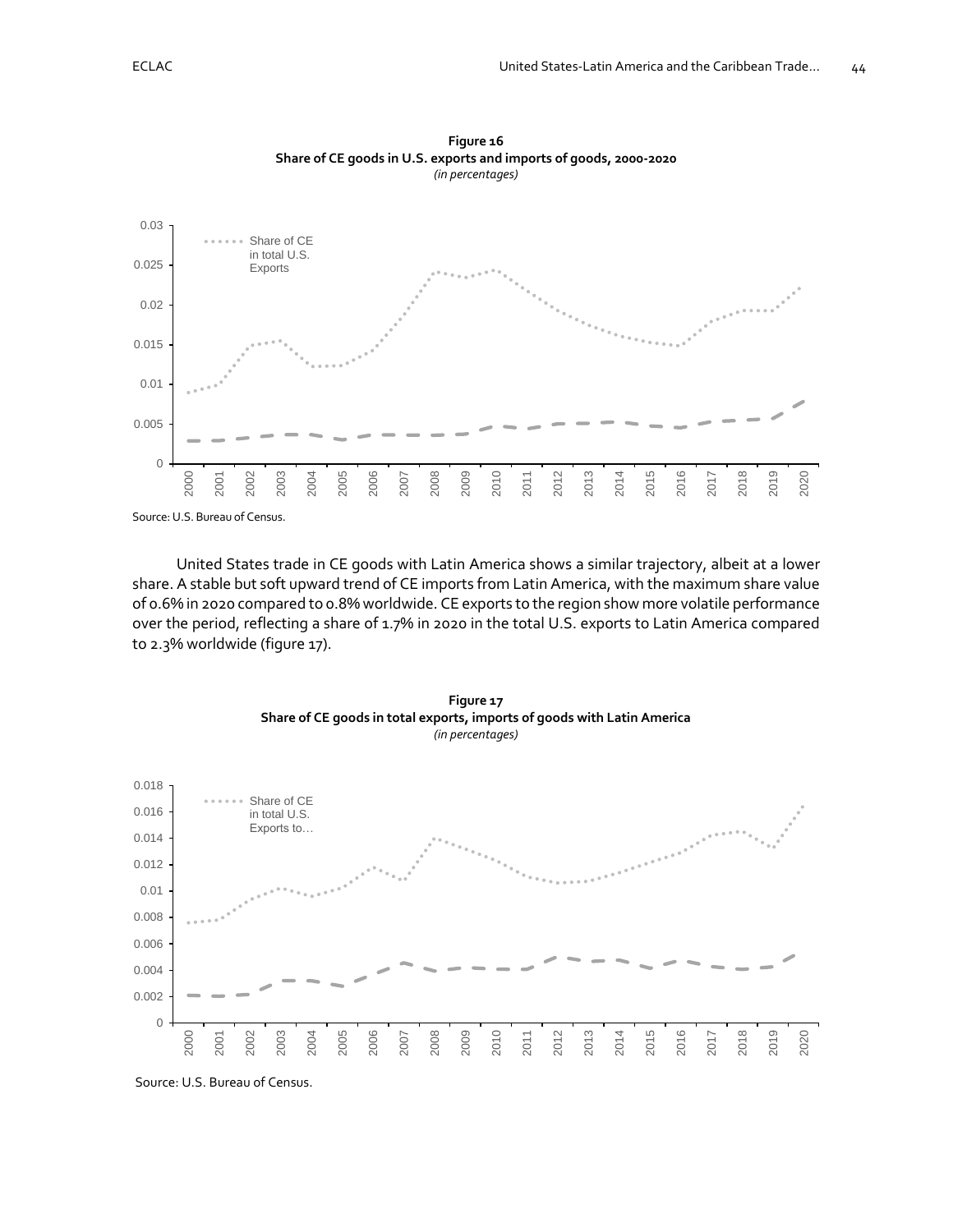<span id="page-45-1"></span><span id="page-45-0"></span>

**Figure 18 Share of CE goods in total exports, imports of goods with Mexico, 2000-2020** *(in percentages)*

Source: U.S. Census Bureau.

In the case of the Caribbean, however, shares are higher --3.4% of exports and 0.9% of imports in 2020. The share of U.S. CE imports from this region fluctuates significantly over the period, it reached a maximum of 2.3% in 2010, decreased from 2010 to 2014; and then mostly stagnated at around 1%. United States CE exports to the Caribbean have been increasing almost uninterruptedly since 2011 reaching the peak of the series in 2020 at 3.4% (figure 19).

<span id="page-45-3"></span><span id="page-45-2"></span>

**Figure 19 Share of CE goods in total exports and imports with the Caribbean, 2000-2020** *(in percentages)*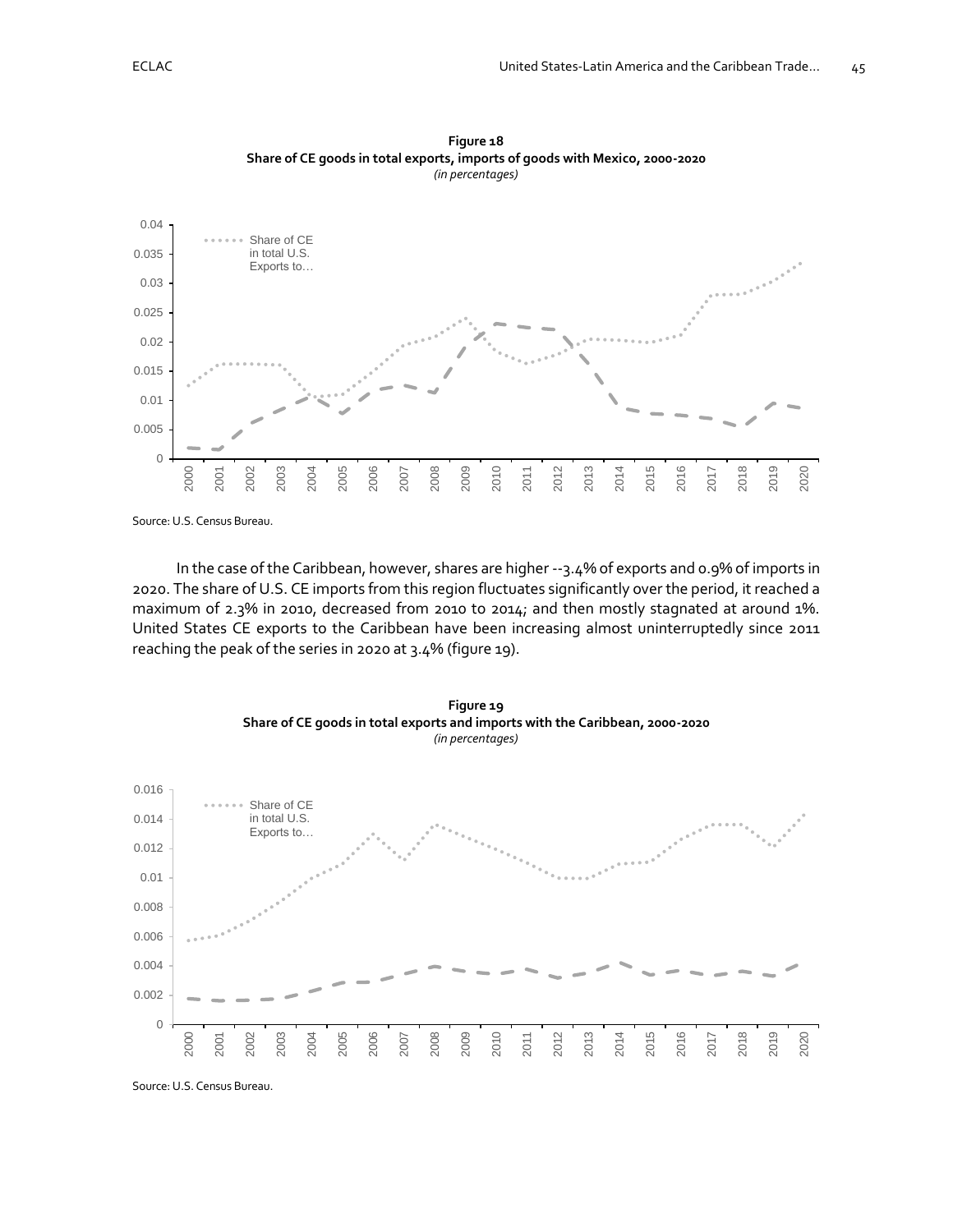United States exports to Latin America are concentrated in agriculture, food, and beverages, with 48% of CE exports corresponding to this sector and minerals, metals, and their products with 30%. At the beginning of the century, minerals, metals, and their products were the most significant sector with 28%, followed by agriculture, food, and beverages (27%) and transport materials (24%). By 2020, the transport was only 11% of CE exports (figure 20).

<span id="page-46-1"></span><span id="page-46-0"></span>

**Figure 20**

Source: U.S. Census Bureau.

United States CE exports to the Caribbean are concentrated in transport materials (53%) and agriculture, foods, and beverages (40%). However, the latter sector has lost share in the first twenty years of this century –in 2000-2002, 71% of CE exports to the Caribbean were in the agriculture, food, and beverages sector.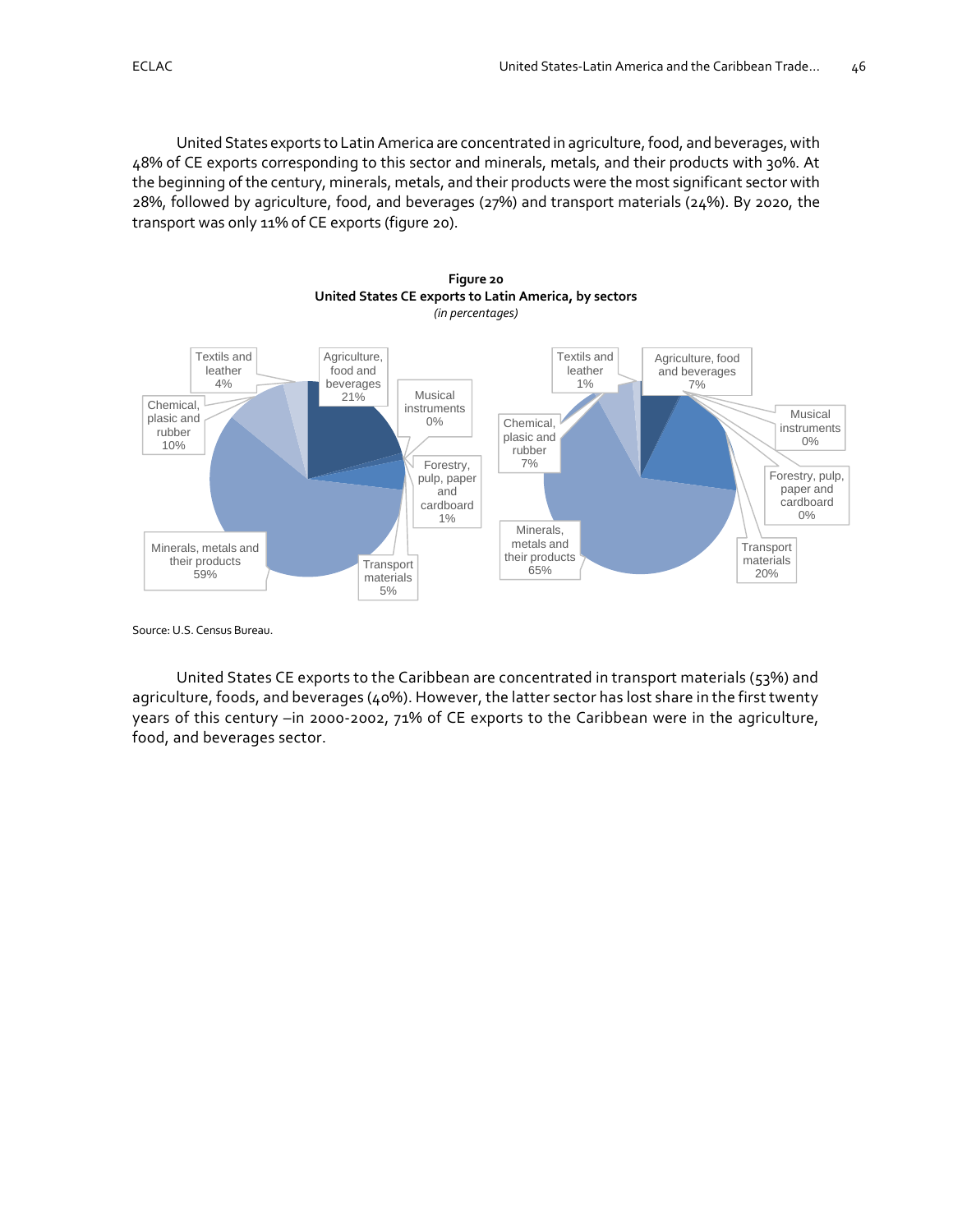<span id="page-47-1"></span><span id="page-47-0"></span>

**Figure 21**

Source: U.S. Census Bureau.

Using the same periods' comparison, the share of United States CE imports from Latin America was led in both periods by minerals, metals, and their products with 59% percent in 2000-2002 and 65% in 2018-2020. Imports of agriculture, food, and beverages from the region fell as a share of total imports from the region from 21% in 2000-2002 to only 7% in 2018-2020. Today, transport materials is the second most important sector in CE imports from the region, with 20% of imports corresponding to that sector.

<span id="page-47-3"></span><span id="page-47-2"></span>

Source: U.S. Census Bureau.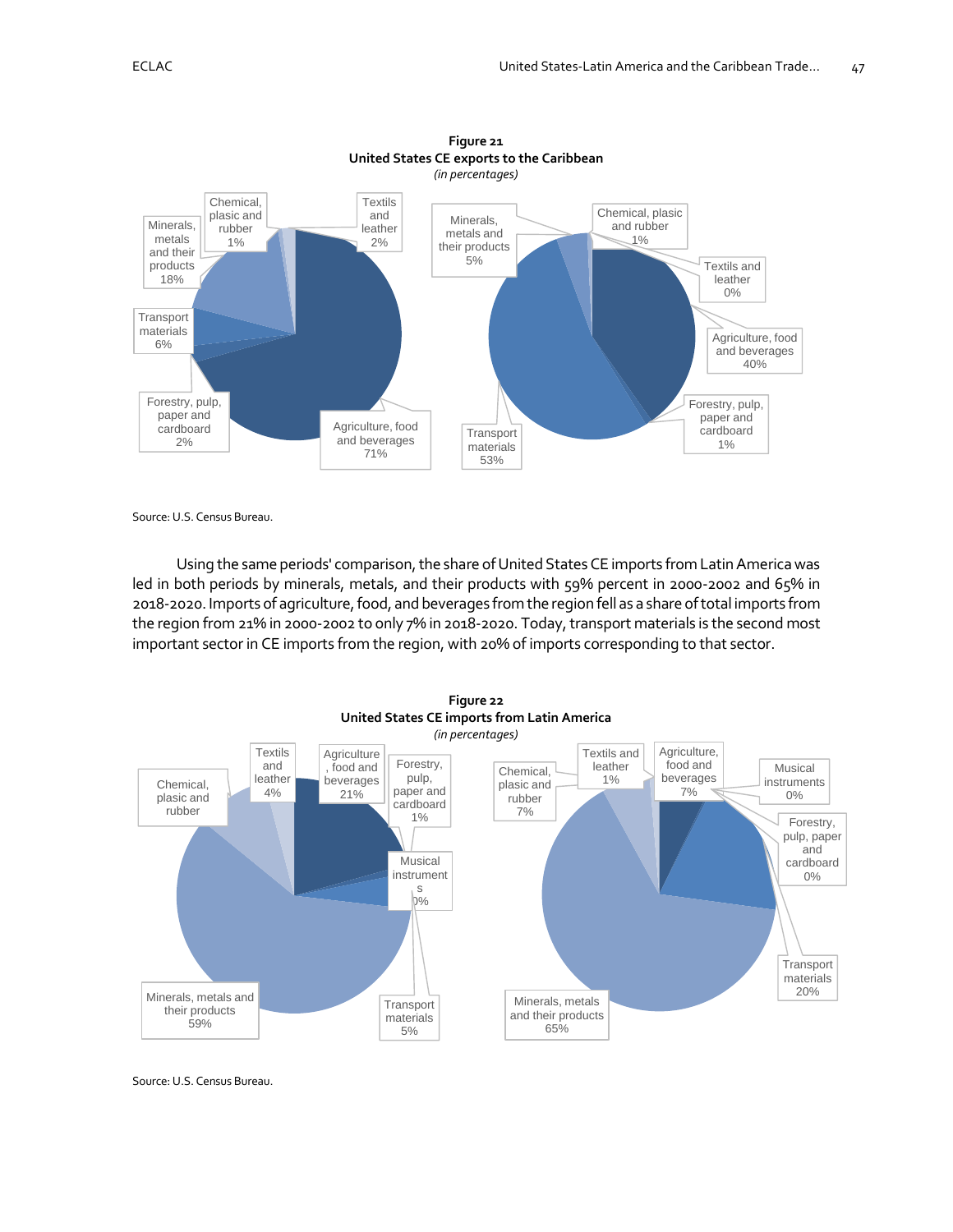United States CE imports from the Caribbean continue to be entirely concentrated in minerals, metals, and their products, with 90% of the imports from the Caribbean corresponding to that sector.

<span id="page-48-3"></span><span id="page-48-2"></span>

<span id="page-48-0"></span>Source: U.S. Census Bureau.

| Table 13                                                                               |
|----------------------------------------------------------------------------------------|
| Top 15 CE products imported from Latin America, ranked by the average 2019-2020 values |
| (Millions of dollars)                                                                  |

<span id="page-48-1"></span>

| Product                                                                                                                                       | Import<br>value |
|-----------------------------------------------------------------------------------------------------------------------------------------------|-----------------|
| Used/rebuilt aircraft, non-military, weighting Gt 15000kg (no)                                                                                | 256             |
| Platinum waste/scrap; Including metal clad with Pt (gm)                                                                                       | 239             |
| Gold waste/scrap; including metal clad with gold (gm)                                                                                         | 177             |
| Parings/waste of raw hides/skins, Glue Stock Nesoi (kg)                                                                                       | 124             |
| Electrical parts of the machinery of chapter 85, Nesoi (no)                                                                                   | 107             |
| Used/rebuilt aircraft, non-military (2000 - 15000kg) (no)                                                                                     | 103             |
| Other waste a scrap of other copper alloys (kg)                                                                                               | 96              |
| Spark-ignition reciprocating piston engines to be installed in road tractors, motor buses, automobiles & trucks,<br>gt 2,000 cc, used/rebuilt | 79              |
| Waste and scrap of prec metals/metal clad w/prec metal, Nesoi (qm)                                                                            | 62              |
| Stainless steel waste and scrap (t)                                                                                                           | 60              |
| Aluminum used beverage container scrap (kg)                                                                                                   | 60              |
| Aluminum waste and scrap, Nesoi (kg)                                                                                                          | 54              |
| Pass motor vehicles, only spark engine, Gt 3000 cc, Used (no)                                                                                 | 51              |
| Other plastics other than pet plastics (kg)                                                                                                   | 44              |
| Alloy steel waste and scrap, not stainless (t)                                                                                                | 42              |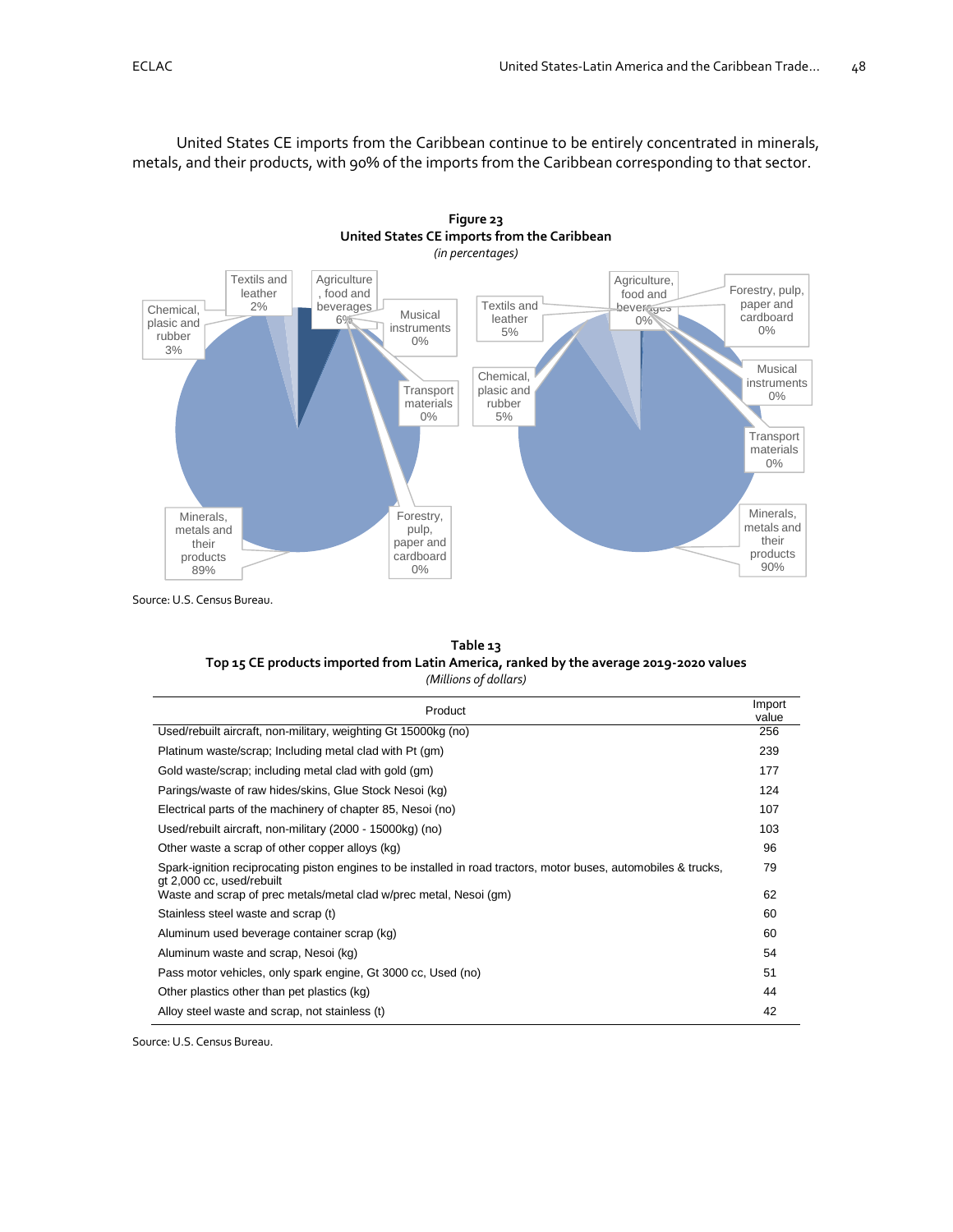| Table 14                                                                              |
|---------------------------------------------------------------------------------------|
| Top 15 CE products imported from the Caribbean ranked by the average 2019-2020 values |
| (Millions of dollars)                                                                 |

<span id="page-49-1"></span><span id="page-49-0"></span>

| Product                                                                            | <b>Import Value</b> |
|------------------------------------------------------------------------------------|---------------------|
| Gold Waste/scrap; Including Metal Clad With Gold (gm)                              | 43                  |
| Waste and scrap of prec metals/metal clad w/prec metal, Nesoi (gm)                 | 8                   |
| Other waste a scrap of other copper alloys (kg)                                    | 7                   |
| Spent primary cells and batteries, recovery of Pb, other Lead-acid (no)            | 6                   |
| Spent primary cells and batteries, recovery of Pb, Lead-acid (no)                  | 5                   |
| Platinum waste/scrap; including metal clad with Pt (gm)                            | 5                   |
| Other waste and scrap of refined copper (kg)                                       | 3                   |
| Used or new rags, scrap twine, etc. sorted Nesoi Cot (kg)                          | 3                   |
| Of polyethylene terephthalate (pet) Plastics (kg)                                  | 2                   |
| Aluminum waste and scrap, Nesoi (kg)                                               |                     |
| Lead waste scrap obtained Fr Lead-acid Storage Bat (kg)                            |                     |
| Spent anodes, waste of scrap with less than 94 percent copper, other copper alloys |                     |
| Other waste and scrap of brass Nt Ov .3 Pct Lead (kg)                              |                     |
| Aluminum used beverage container scrap (kg)                                        |                     |
| Other ferrous scrap (t)                                                            |                     |

<span id="page-49-2"></span>Source: U.S. Census Bureau.

#### **Table 15**

#### **Top 15 CE products exported to Latin America, ranked by the average 2019-2020 import value** *(Millions of dollars)*

<span id="page-49-3"></span>

| Product                                                                            | Import Value |
|------------------------------------------------------------------------------------|--------------|
| Soybean oilcake and other solid residues, Wh/not Ground (kg)                       | 1892         |
| Brewing or distilling dregs and waste, W/nt Pellet (t)                             | 527          |
| Spent primary cells and batteries, recovery of Pb, Lead-acid (no)                  | 312          |
| Used vehicles, only Sk Ig (1500-3000 cc), Nesoi (no)                               | 294          |
| No 1 heavy melting steel scrap (t)                                                 | 223          |
| Shredded steel scrap (t)                                                           | 203          |
| High-grade deinking waste paper and paperboard (t)                                 | 163          |
| Corn gluten meal, whether or not in pellets (t)                                    | 149          |
| Pass motor vehicles, only spark engine, Gt 3000 cc, Used (no)                      | 135          |
| Testliner (recycled liner board) uncoated, weighing more than 150 g/m2, roll/sheet | 124          |
| Road Tractors For Semi-trailers, Used (no)                                         | 105          |
| Other ferrous scrap (t)                                                            | 93           |
| Alum Al Remit Scrp Ingt (kg)                                                       | 90           |
| Waste, Scrap unbleached Kraft, corrugated paper/pprbd (t)                          | 71           |
| Electrical parts of machinery of chapter 85, Nesoi (no)                            | 66           |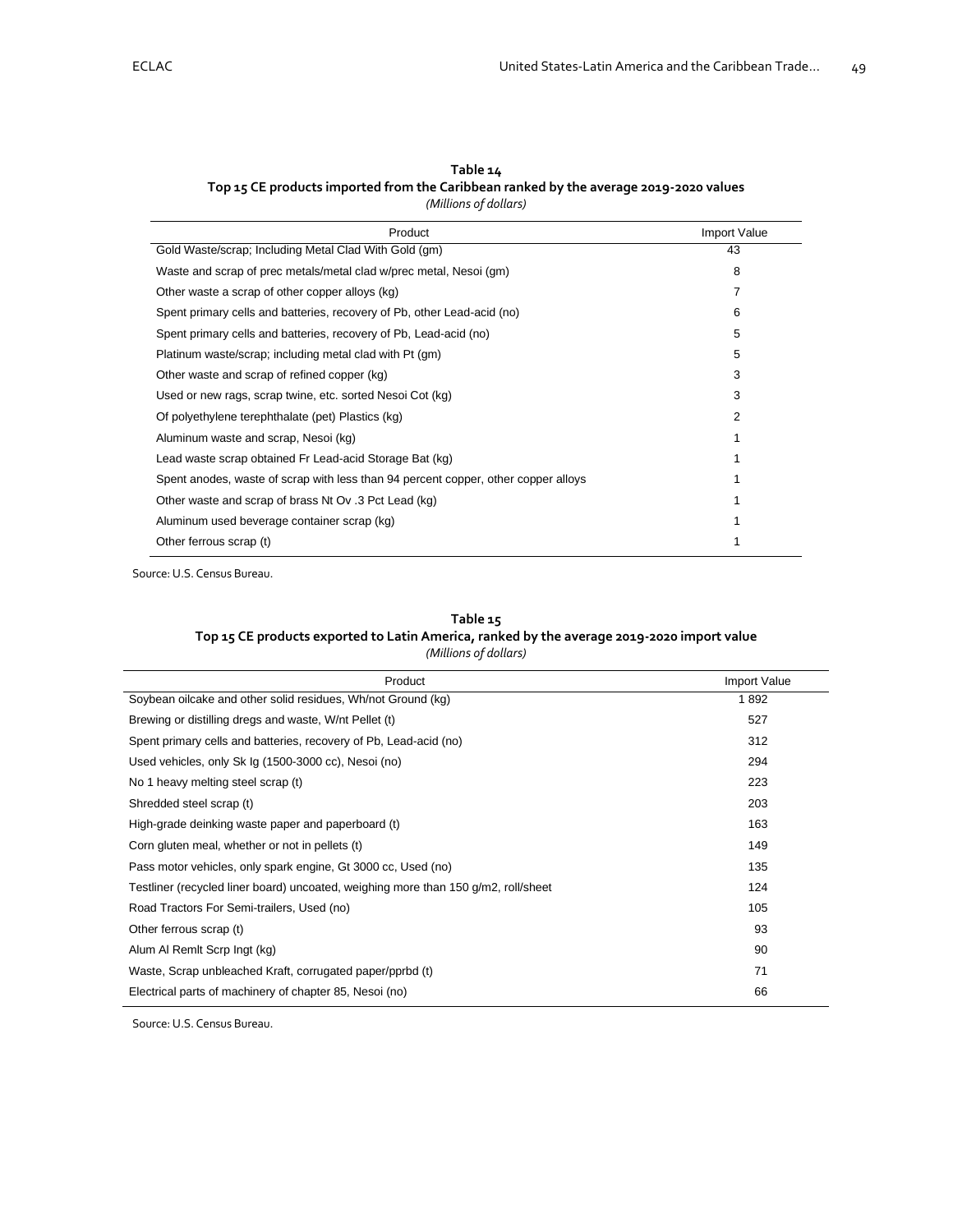| Table 16                                                                                   |
|--------------------------------------------------------------------------------------------|
| Top 15 CE products exported to the Caribbean, ranked by the average 2019-2020 import value |
| (Millions of dollars)                                                                      |

<span id="page-50-1"></span><span id="page-50-0"></span>

| Product                                                        | <b>Import Value</b> |
|----------------------------------------------------------------|---------------------|
| Soybean oilcake and other solid residues, Wh/not Ground (kg)   | 241                 |
| Used vehicles, only Sk Ig (1500-3000 cc), Nesoi (no)           | 221                 |
| Used vehicles, spk/elec(1500-3000 cc), Nesoi (no)              | 101                 |
| Pass motor vehicles, only spark engine, Gt 3000 cc, Used (no)  | 18                  |
| Road tractors for semi-trailers, used (no)                     | 6                   |
| Used or rebuilt excavating machines (no)                       | 5                   |
| Excavators w/ 360 revol superstructure, used, rebuilt (no)     | 4                   |
| Brewing or distilling dregs and waste, W/nt Pellet (t)         | 4                   |
| Mech shovel, excavat, shovel load, ex360 revol stur, used (no) | 3                   |
| Front-end shovel loaders, wheel Typ, Used Or Reblt (no)        | 3                   |
| Casks, barrels, hogsheads, used, assembled, wood (no)          | 3                   |
| Mech Shovel excavat, shovel load, 360 revol stur, used (no)    | 3                   |
| Electrical parts of machinery of chapter 85, Nesoi (no)        | 3                   |
| Bulldozers & angledozers, self-propel, trak lay, used (no)     | 2                   |
| Waste pharmaceuticals (kg)                                     | $\overline{2}$      |

<span id="page-50-2"></span>Source: U.S. Census Bureau.

#### **Table 17**

**Top 15 CE products exported to Mexico, ranked by the average 2019-2020 value**

#### *(Millions of dollars)*

<span id="page-50-3"></span>

| Product                                                                            | Import Value |
|------------------------------------------------------------------------------------|--------------|
| Soybean oilcake and other solid residues, Wh/not Ground (kg)                       | 650          |
| Brewing or distilling dregs and waste, W/nt Pellet (t)                             | 400          |
| Spent primary cells and batteries, recovery Of Pb, Lead-acid (no)                  | 312          |
| No 1 heavy melting steel scrap (t)                                                 | 203          |
| High-grade deinking waste paper and paperboard (t)                                 | 144          |
| Used vehicles, only Sk Ig (1500-3000 cc), Nesoi (no)                               | 132          |
| Testliner (recycled liner board) uncoated, weighing more than 150 g/m2, roll/sheet | 124          |
| Pass motor vehicles, only spark engine, Gt 3000 cc, Used (no)                      | 98           |
| Other ferrous scrap (t)                                                            | 91           |
| Alum Al Remit Scrp Ingt (kg)                                                       | 89           |
| Shredded steel scrap (t)                                                           | 89           |
| Road tractors for semi-trailers, used (no)                                         | 66           |
| Electrical parts of machinery of chapter 85, Nesoi (no)                            | 56           |
| Waste/scrap paper/paperboard, Bleach Chem Pulp, Not Colored (t)                    | 47           |
| Forge or die stamp Mac (inc Press) and hammer, used (no)                           | 46           |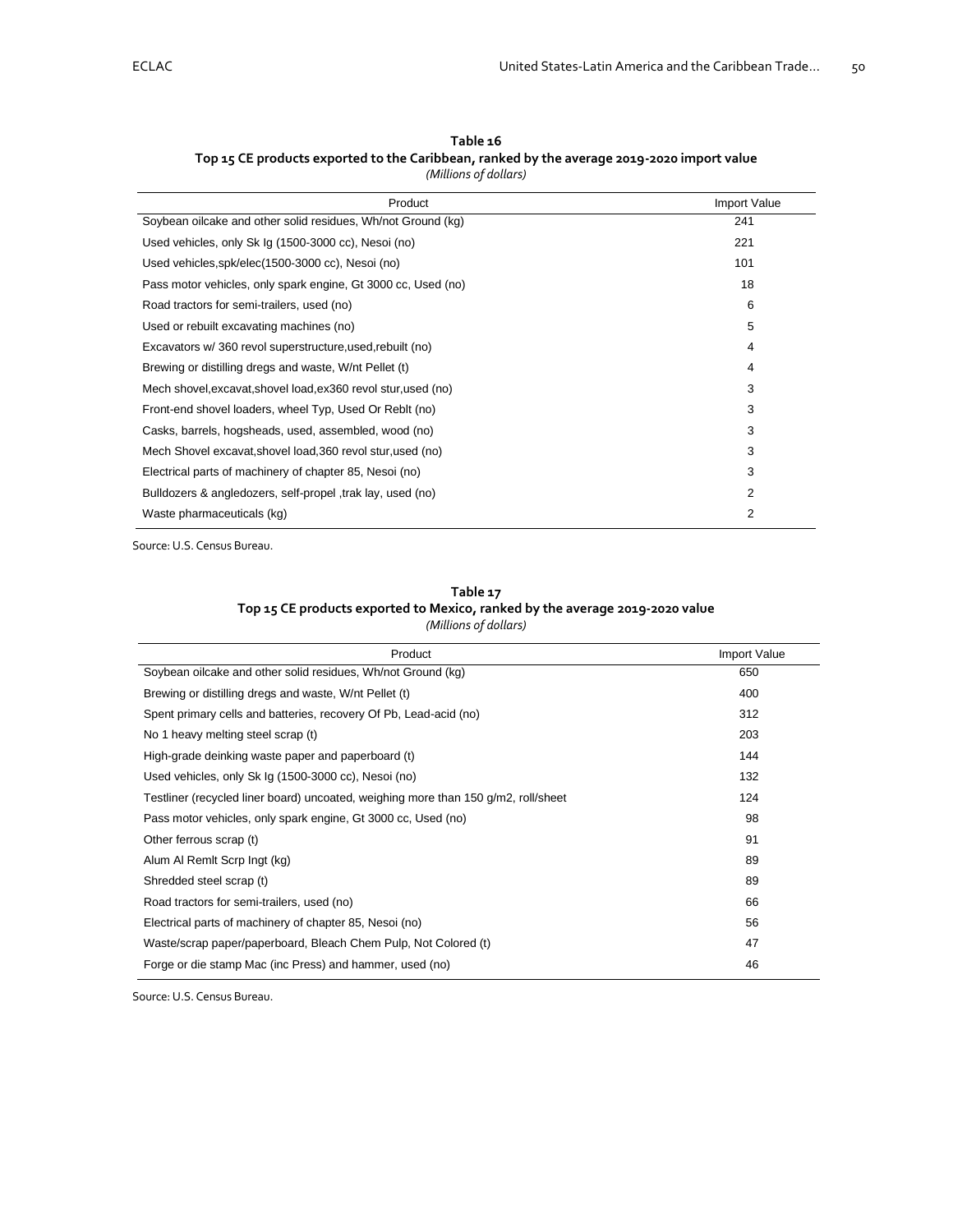# <span id="page-51-0"></span>**IV. Trade and gender**

The Biden Administration has demonstrated an unprecedented leadership for gender equality. The administration has mandated a national strategy on gender equality, including the foreign policy areas of trade, diplomacy, defense, and development.

"President Biden's 2021 Trade Agenda and 2020 Annual Report to Congress" details the comprehensive trade policy supporting the Administration's effort to help the U.S. recover from the COVID-19 pandemic and build back better. The President's trade agenda seeks to restore U.S. global leadership by combatting forced and exploitative labor conditions, corruption, and discrimination against women and minorities worldwide. Among its goals, the trade agenda includes a review of existing trade programs to evaluate their contribution to equitable economic development, including whether they reduce wage gaps, " and lead to the economic empowerment of women and underrepresented communities."

On March 8, the Biden Administration established the White House Gender Policy Council within the Executive Office of the President. By establishing the council, Biden said, his administration shows its commitment "to ensure that every domestic and foreign policy we pursue rests on a foundation of dignity and equity for women." The Council will work in coordination with the existing policy councils to advance gender equity and equality, including by:

- Combatting systemic bias and discrimination, including sexual harassment.
- Increasing economic security and opportunity by addressing the structural barriers to women's participation in the labor force, decreasing wage and wealth gaps, and addressing the caregiving needs of U.S. families and supporting care workers, predominantly low-paid women of color.
- Ensuring access to comprehensive health care and preventing and responding to gender-based violence.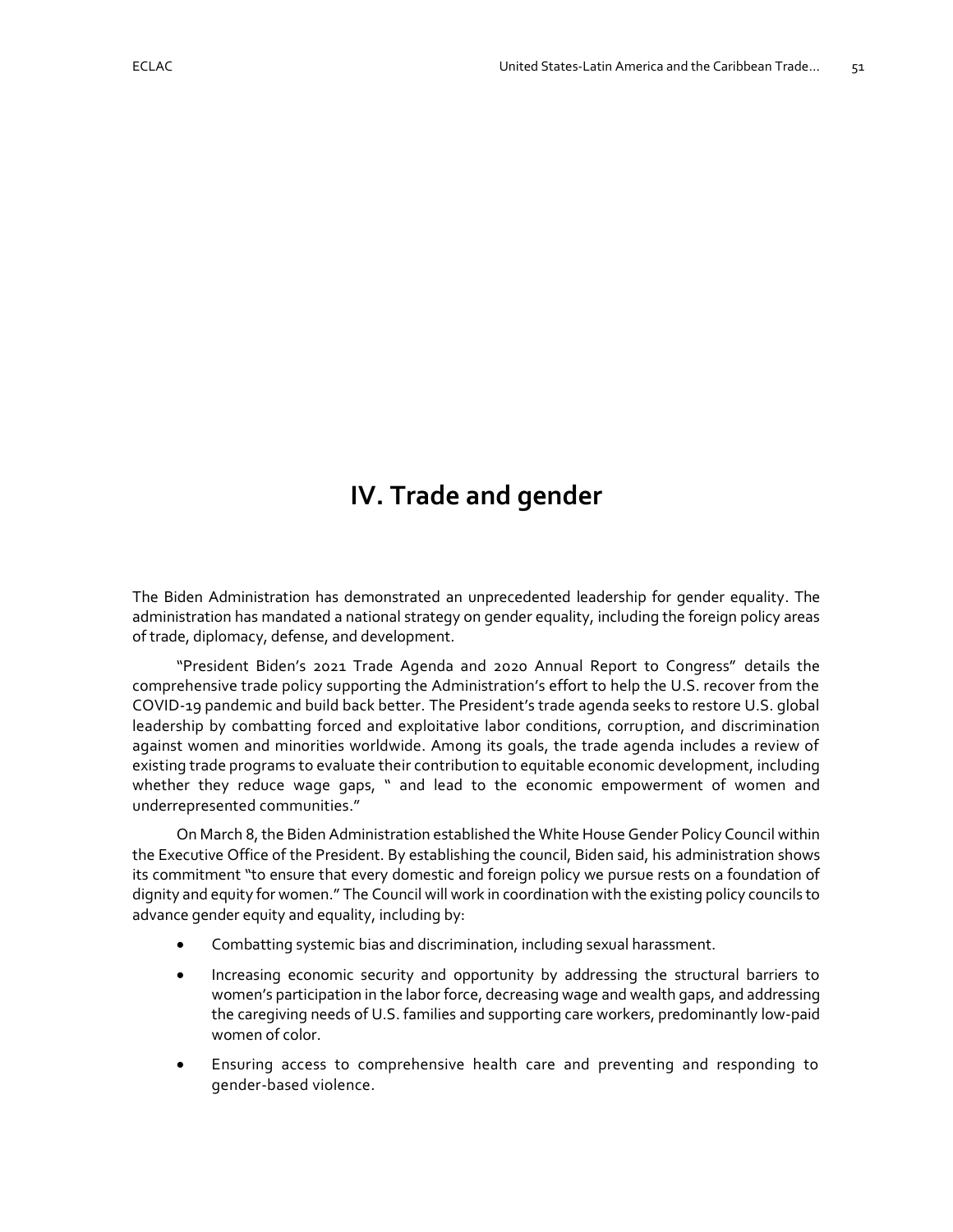- Promoting equity and opportunity in education and leadership; and
- Advancing gender equality globally through diplomacy, development, trade, and defense, and by recognizing the needs and roles of women and girls in conflict prevention, peacebuilding, democratic rights-respecting governance, global health, and humanitarian crises and development assistance.
- On June 8, the U.S. Senate passed the 2021 United States Innovation and Competition Act (USICA), which includes an amendment—the Trade Act of 2021. This amendment reauthorizes two tariff-cutting trade programs, including the Generalized System of Preferences (GSP). Past bills renewed GSP for two years, while the Trade Act of 2021 extends it for six years. Renewing the program for this length of time will allow businesses to have a longer horizon plan without uncertainty with respect to tariffs. Additionally, the Trade Act 2021 also revises the GSP's requirements by adding new country eligibility criteria. Under this Trade Act, countries that do not promote "women's economic empowerment" could be ineligible for GSP benefits. These requirements will make it more difficult for countries to qualify for GSP benefits. Still, it will ensure that countries receiving trade preferences under GSP strengthen standards on worker rights, human rights, and women's rights.

## **A. Free trade agreements and gender**

<span id="page-52-0"></span>More countries are now using trade policy to advance gender equality. The inclusion of gender-specific language is the first step to ensuring that trade agreements are gender-responsive. Some countries have taken a more ambitious approach and have included a standalone gender chapter in trade agreements. However, the UN Conference on Trade and Development (UNCTAD) has cautioned that most existing gender chapters are not binding and do not fall under the authority of dispute-settlement mechanisms.

Currently, no FTA features a gender chapter that is both binding (commits parties to address grievances) and compulsory (triggers a dispute settlement process, without requiring parties to agree). Most of the agreements with explicit gender provisions do not create any obligation or a binding commitment for the parties. This implies that failure to fulfill these provisions may not lead to a possible cause of action for dispute settlement. This means that most gender considerations cannot be enforced through a binding and compulsory dispute settlement mechanism. Hence, a country faces no direct consequence for not meeting its obligations or commitments. Almost all FTAs rely on good-faith cooperation and best endeavors to solve disputes arising from gender-related provisions through dialogue and cooperation. One exception is the Canada-Israel agreement, which provides a binding dispute settlement procedure that applies to its gender-related commitments.

#### **1. United States–Mexico–Canada agreement (USMCA)**

<span id="page-52-1"></span>USMCA, which replaced NAFTA and entered into force on July 1, 2020, is less progressive in its gender responsiveness as it does not have a standalone gender chapter. Still, it does include gender-specific clauses in its preamble. USMCA does not recognize the role of women in the economy, only in vague and unenforceable statements, such as reaffirming their commitment to promoting gender equality and outlining possible areas of bilateral cooperation to encourage women's equal participation in the economy. The labor chapter has been widely praised, but it doesn't propose specific measures to prevent gender-based discrimination. For instance, in Article 23.9, the Parties (Canada, Mexico, and United States) "recognize the goal of eliminating discrimination in employment and occupation and support the goal of promoting equality of women in the workplace." Then, in Article 23.12, the Parties "recognize the importance of cooperation" in "addressing gender-related issues in the field of labor and employment."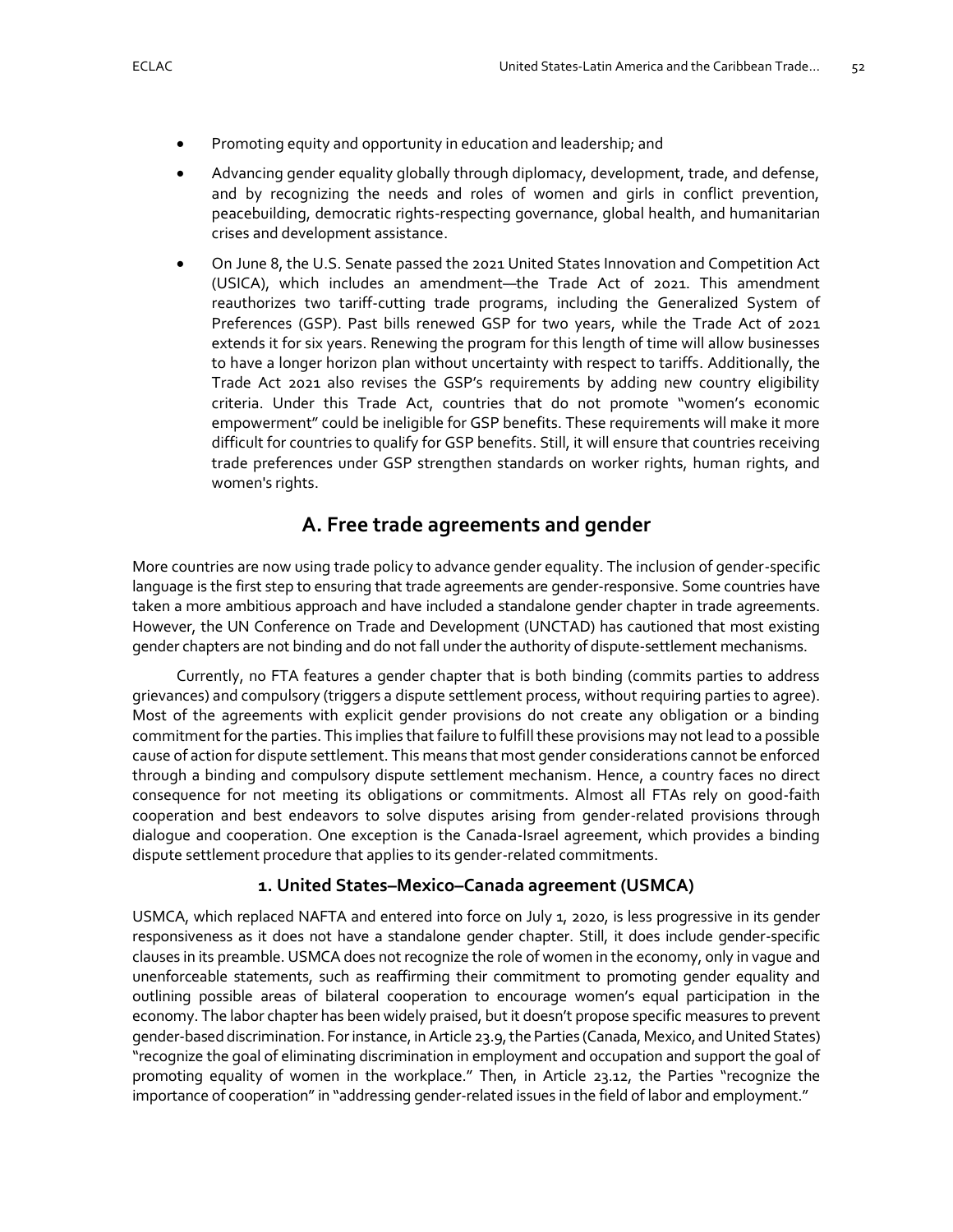USMCA's chapter 25 on Small and Medium-Sized Enterprises, specifically Article 25.2, states that the parties shall "strengthen its collaboration with the other Parties on activities to promote SMEs owned by under-represented groups, including women. Most importantly, this chapter references the creation of a committee on SME issues and launches an ongoing Trilateral SME Dialogue with stakeholders to help ensure that SMEs, in this case, women-owned, continue to benefit from the agreement. This SME Committee provides a structure through which parties can start to discuss the relevance of gender in trade.

# **B. Best practices example**

### **1. Chile-Uruguay free trade agreement**

<span id="page-53-1"></span><span id="page-53-0"></span>It is the first agreement to dedicate an entire chapter to gender in a bilateral trade agreement. Both Chile and Uruguay had a progressive agenda in place, which gave gender issues a prominent position within their public policies. The chapter recognizes the importance of gender mainstreaming to achieve economic growth and the importance of gender equality policies in supporting economic development. This chapter refers to gender issues and the presence of women in critical areas of commerce. The parties reaffirm their commitment to effectively implement their legislation, policies, and good practices related to gender equity and equality, recognizing international trade as a driver of development. The parties acknowledge the importance of incorporating the perspective of gender in promoting inclusive economic growth.

The Chile-Uruguay FTA starts by a general commitment addressing gender issues in its preamble. This introductory part of the agreement recalls that the parties commit to promote gender equality, without mentioning by which tools or means. Gender is then addressed in chapter 11 (Labor) and in chapter 13 (Cooperation), where it moves to the implementation/ cooperation on general commitments including gender. Finally, chapter 14 on gender and trade presents the level "Implementation/ cooperation on gender commitments" of pyramidal framework, where gender is approached through a Gender-specific mechanism.

## **2. Canada-Chile free trade agreement (CCFTA)**

<span id="page-53-2"></span>This new chapter, which builds upon the chapter on gender in the 2016 Chile-Uruguay FTA, is a first in terms of Canadian FTAs. It also made Canada the first G20 economy dedicating an entire chapter to gender and trade. The trade and gender chapter acknowledges the importance of applying a gender perspective to economic and trade issues to ensure that economic growth benefits everyone, confirms the intention of both parties to enforce their respective international agreements on gender from a rights perspective and provides a framework for Canada and Chile to cooperate on issues related to trade and gender, including women's entrepreneurship and the development of gender-focused indicators. The trade and gender chapter also commits both sides to the creation of a trade and gender committee that will oversee cooperation and share experiences in designing programs to encourage women's participation in national and international economies.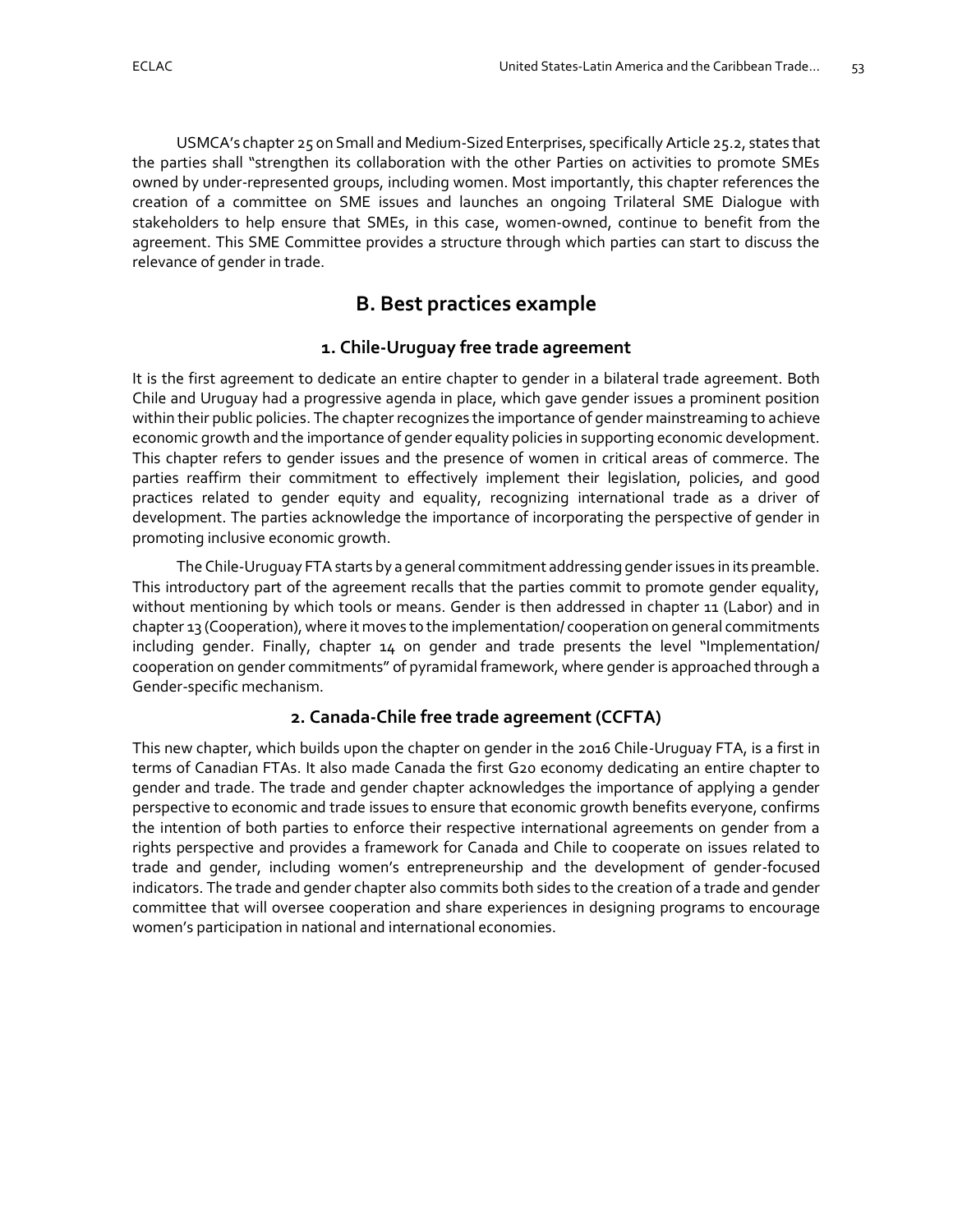## **3. Canada-Israel Free Trade Agreement (CIFTA)**

<span id="page-54-0"></span>This chapter acknowledges the importance of incorporating a gender perspective into economic and trade issues to ensure that economic growth benefits everyone. The chapter provides a framework for Canada and Israel to cooperate on issues related to trade and gender. It establishes a bilateral committee to perform accountability, transparency, and advisory functions and coordinate and facilitate cooperation activities. CIFTA mainstreams gender by including explicit gender provisions in its preamble and chapters on labor and in a standalone gender chapter that is subject to a binding dispute settlement mechanism, incentivizing both parties to abide by the chapter's provisions. However, this jurisdiction is not compulsory; the parties must agree to it if and when a problem arises (Global Affairs Canada).

The recently modernized CCFTA and CIFTA accords are very similar in content and scope. Both agreements have a stand-alone chapter on gender (Canada–Israel, Chapter 13; Canada– Chile, Chapter Nbis). Both demonstrate the willingness or commitment of members to incorporate gender perspectives into their economic growth and development (Canada–Israel, Article 13.1; Canada–Chile, Article N bis-01).

# **C. WTO Informal Working Group (IWG) on Trade and Gender**

<span id="page-54-1"></span>Launched on 23 September 2020, the IWG on Trade and Gender is composed of 127 WTO members and observers<sup>36</sup> seeking to deepen efforts to increase women's participation in global trade. It seeks to remove the trade barriers women face and to foster their economic empowerment.

<sup>36</sup> Afghanistan, Albania, Andorra, Angola, Argentina, Australia, Bahamas, Barbados, Belarus, Benin, Botswana, Brazil, Burundi, Cambodia, Canada, Chad, Chile, China, Colombia, Costa Rica, Côte d'Ivoire, Democratic Republic of the Congo, Dominica, Dominican Republic, Ecuador, El Salvador, Eswatini, Ethiopia, European Union member states (Austria, Belgium, Bulgaria, Croatia, Cyprus, Czech Republic, Denmark, Estonia, Finland, France, Germany, Greece, Hungary, Ireland, Italy, Latvia, Lithuania, Luxembourg, Malta, Netherlands, Poland, Portugal, Romania, Slovak Republic, Slovenia, Spain, Sweden), Fiji, Gabon, Gambia, Georgia, Grenada, Guatemala, Guinea, Guinea Bissau, Guyana, Haiti, Honduras, Iceland, Indonesia, Israel, Jamaica, Japan, Kazakhstan, Kenya, Korea (Republic of), Kyrgyzstan, Lao People's Democratic Republic, Lesotho, Liberia, Liechtenstein, Madagascar, Malawi, Malaysia, Maldives, Mali, Mauritius, Mexico, Moldova, Mongolia, Montenegro, Myanmar, Namibia, New Zealand, Niger, Nigeria, North Macedonia, Norway, Pakistan, Panama, Paraguay, Peru, Philippines, Russia, Rwanda, Saint Kitts and Nevis, Saint Vincent and the Grenadines, Samoa, Senegal, Serbia, Sierra Leone, Somalia, Sudan, Switzerland, Chinese Taipei, Tajikistan, Togo, Tonga, Trinidad and Tobago, Tunisia, Turkey, Uganda, Ukraine, United Arab Emirates, United Kingdom, Uruguay, Vanuatu, Vietnam and Zambia.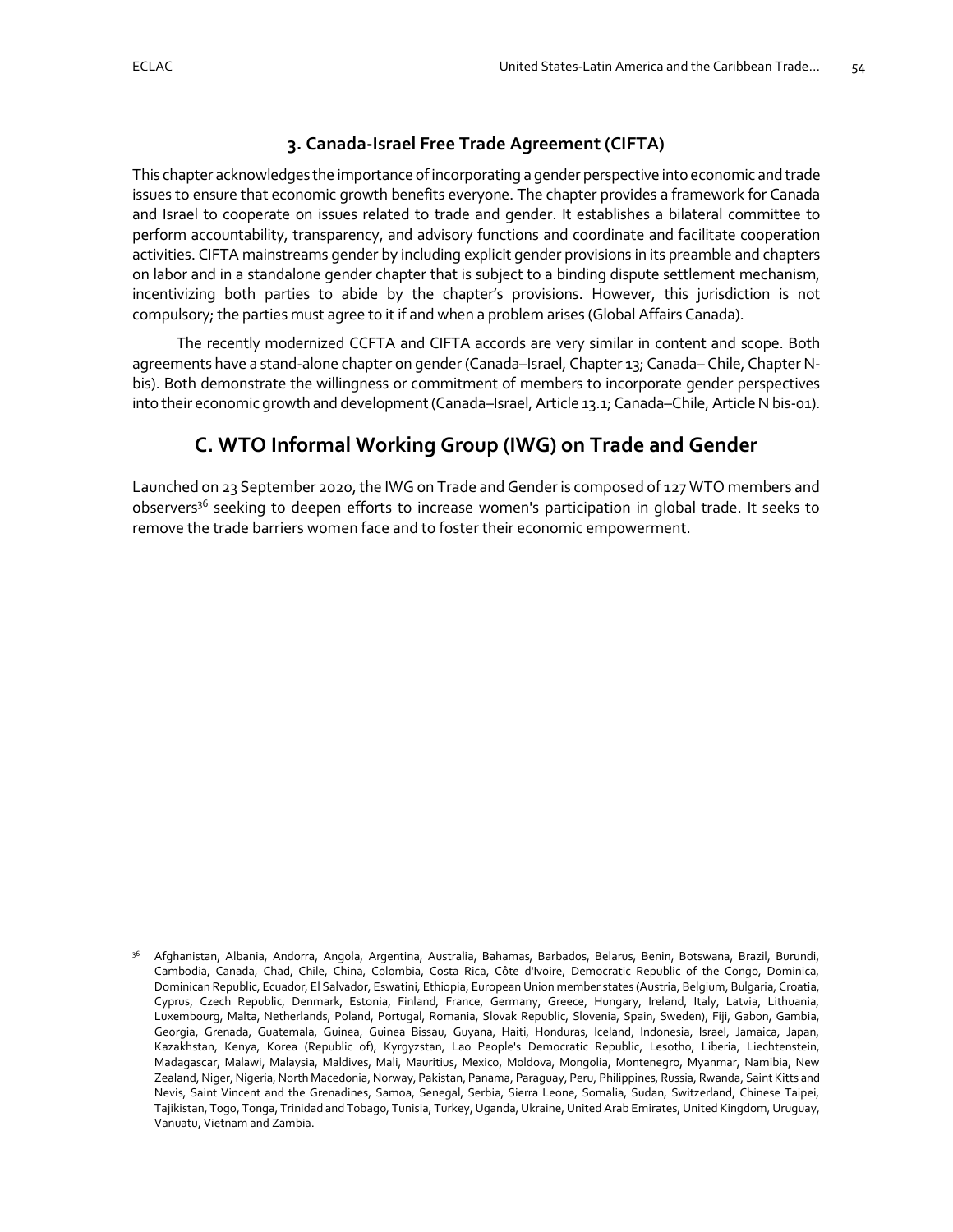# <span id="page-55-0"></span>**Bibliography**

- Bigio, Jamille and Rachel, Vogelstein (2020), "Understanding Gender Equality in Foreign Policy. What the United States Can Do", Council on Foreign Relations, New York, NY.
- Brodsky, Ally, William Alan Reinsch, and Jasmine Lim (2021), "Women and Trade: How Trade Agreements Can Level the Gender Playing Field", Center for Strategic and International Studies, Washington, DC.
- Canada, Global Affairs (2017), "Government of Canada*", GAC. Government of Canada* [online database] [https://www.international.gc.ca/trade-commerce/trade-agreements-accords-commerciaux/agr](https://www.international.gc.ca/trade-commerce/trade-agreements-accords-commerciaux/agr-acc/chile-chili/fta-ale/2017_Amend_Modif-App2-Chap-N.aspx?lang=eng&_ga=2.211976212.182594363.1624892484-1460137446.1590686937)[acc/chile-chili/fta-ale/2017\\_Amend\\_Modif-App2-Chap-](https://www.international.gc.ca/trade-commerce/trade-agreements-accords-commerciaux/agr-acc/chile-chili/fta-ale/2017_Amend_Modif-App2-Chap-N.aspx?lang=eng&_ga=2.211976212.182594363.1624892484-1460137446.1590686937)

[N.aspx?lang=eng&\\_ga=2.211976212.182594363.1624892484-1460137446.1590686937](https://www.international.gc.ca/trade-commerce/trade-agreements-accords-commerciaux/agr-acc/chile-chili/fta-ale/2017_Amend_Modif-App2-Chap-N.aspx?lang=eng&_ga=2.211976212.182594363.1624892484-1460137446.1590686937)

- Canada, Global Affairs (2017), "Government of Canada*", GAC. Government of Canada* [online database] [https://www.international.gc.ca/trade-commerce/trade-agreements-accords-commerciaux/agr](https://www.international.gc.ca/trade-commerce/trade-agreements-accords-commerciaux/agr-acc/israel/fta-ale/text-texte/13.aspx?lang=eng&_ga=2.144827956.182594363.1624892484-1460137446.1590686937)[acc/israel/fta-ale/text-texte/13.aspx?lang=eng&\\_ga=2.144827956.182594363.1624892484-](https://www.international.gc.ca/trade-commerce/trade-agreements-accords-commerciaux/agr-acc/israel/fta-ale/text-texte/13.aspx?lang=eng&_ga=2.144827956.182594363.1624892484-1460137446.1590686937) [1460137446.1590686937](https://www.international.gc.ca/trade-commerce/trade-agreements-accords-commerciaux/agr-acc/israel/fta-ale/text-texte/13.aspx?lang=eng&_ga=2.144827956.182594363.1624892484-1460137446.1590686937)
- China Briefing (2021), "US-China Relations in the Biden-Era: A Timeline" [online database] https://www.china[briefing.com/news/us-china-relations-in-the-biden-era-a-timeline/](https://www.china-briefing.com/news/us-china-relations-in-the-biden-era-a-timeline/)
- Gearan, Anne and Hudson, John (2021), "Trade Fairness and Economic Recovery on Biden's National Security Agenda." The Washington Post.
- International Trade Centre (ITC) (2020), *Mainstreaming Gender in Free Trade Agreements*, Geneva.
- SICE (2021), "Novedades En Materia De Política Comercial: Chile-Uruguay" [online database] [http://www.sice.oas.org/TPD/CHL\\_URY/CHL\\_URY\\_s.asp.](http://www.sice.oas.org/TPD/CHL_URY/CHL_URY_s.asp)
- Steinfatt, Karsten (2020), "Trade Policies for a Circular Economy: What Can We Learn From WTO Experience?", *Staff Working Paper* (ERSD-2020-10), World Trade Organization.
- United States Government Accountability Office (GAO) (2020), *Observations on Whether Women's Rights and Economic Interests Are Protected or Promoted by U.S. Trade Preference Programs*.
- United States Trade Representative (USTR) (2021a), "2020 Report to Congress On China's WTO Compliance", United States International Trade Comission (USITC).
	- (2021b), "2021 Trade Policy Agenda and 2020 Annual Report of the President of the United States on the Trade Agreements Program", United States Trade Representative (USTR).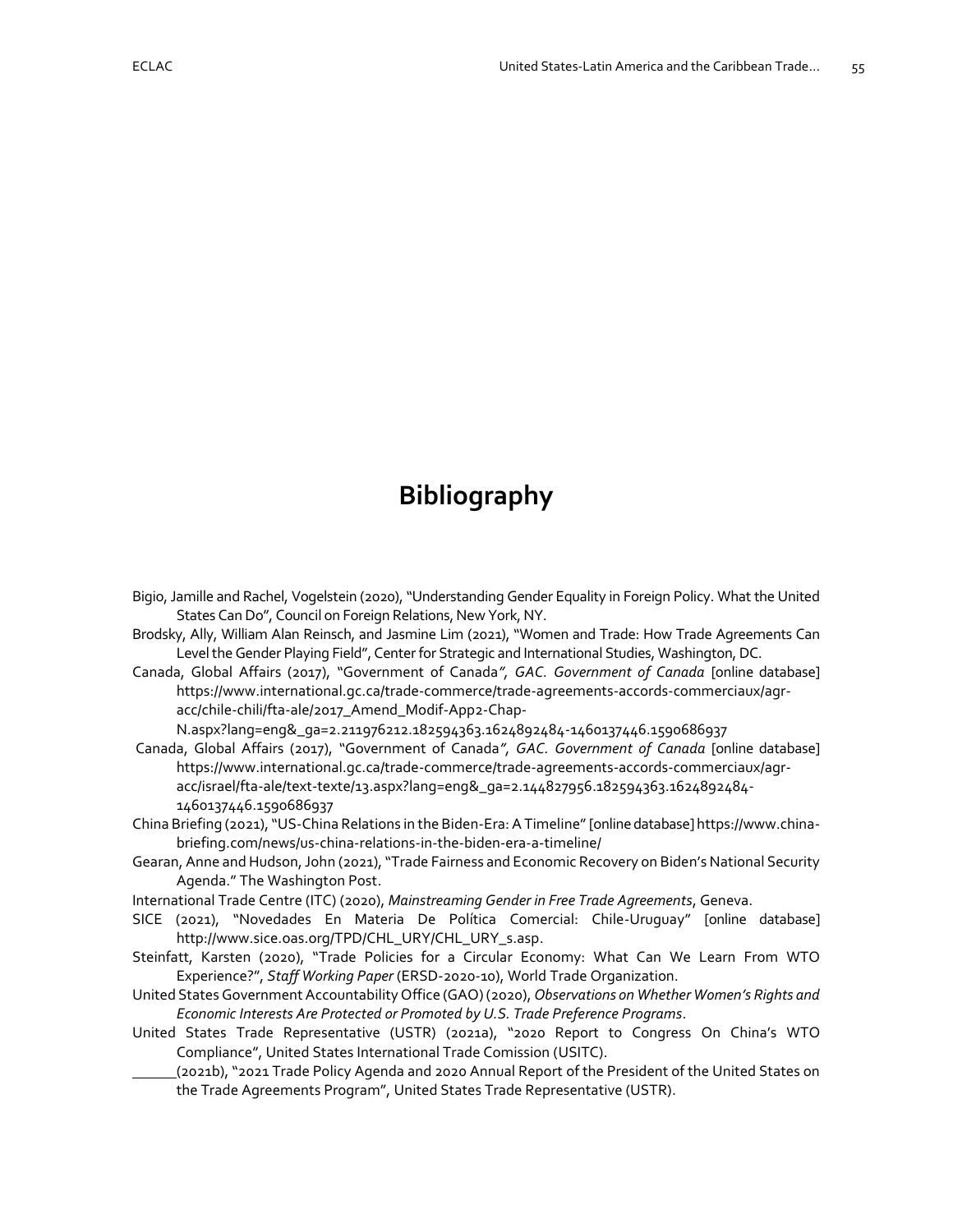- United States International Trade Comission (USITC) (2012), "Remanufactured Goods: An Overview of the U.S. and Global Industries, Markets and Trade." *Investigation No. 332-525 USITC Publication 4356*.
	- (2013), "Used Electronic Products: An Examination of U.S. Exports." *Investigation No. 332-528 USITC Publication 4379*, USITC.
- Wong, Dorcas, and Chipman Koty, Alexander (2021), "The US-China Trade War: A Timeline." *China Briefing News* [online database] <https://www.china-briefing.com/news/the-us-china-trade-war-a-timeline/>
- World Trade Organization (2021), "Informal Working Group on Trade and Gender." [online database] [https://www.wto.org/english/tratop\\_e/womenandtrade\\_e/iwg\\_trade\\_gesnder\\_e.htm](https://www.wto.org/english/tratop_e/womenandtrade_e/iwg_trade_gesnder_e.htm)